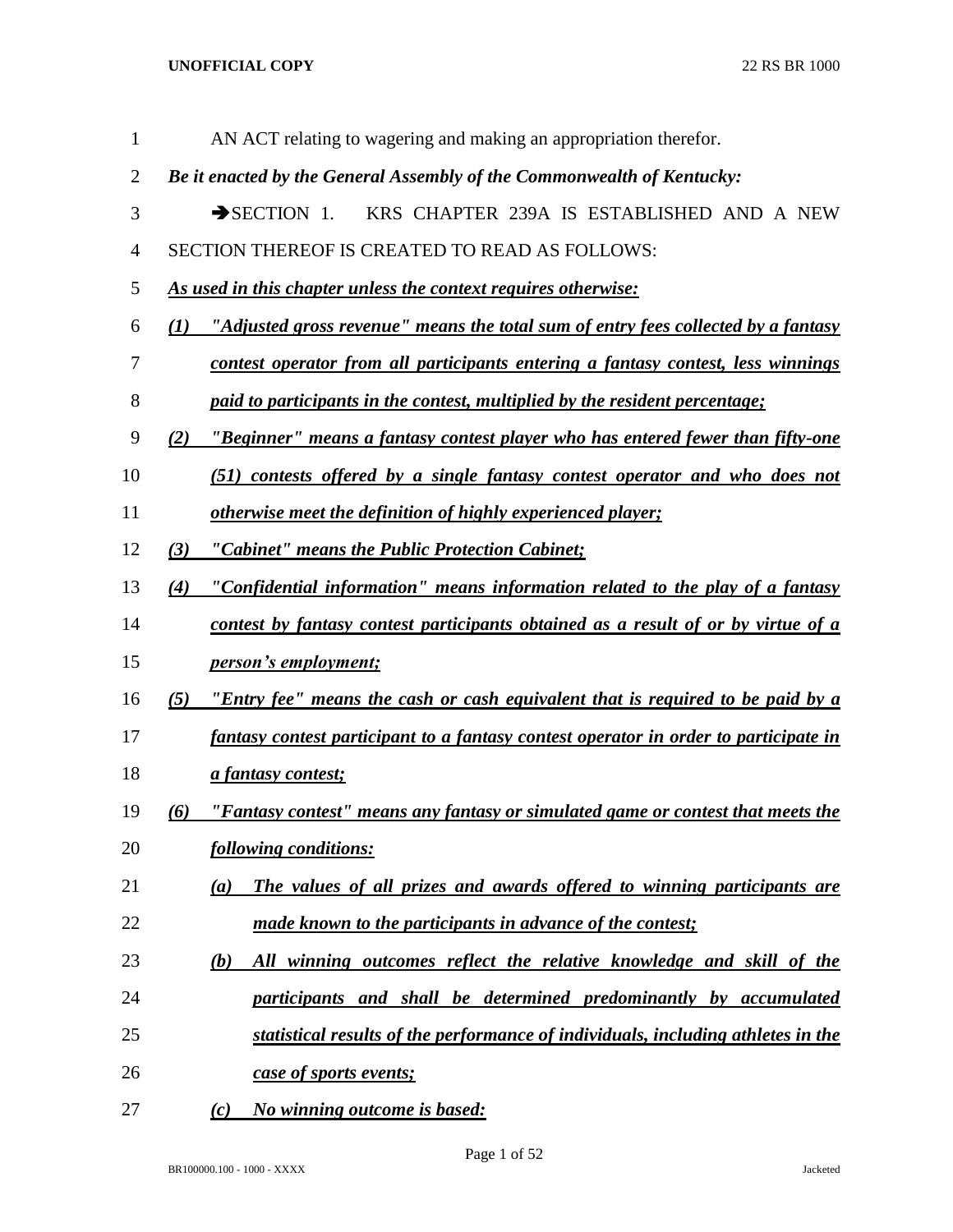| 1  | On randomized or historical events;                                                     |
|----|-----------------------------------------------------------------------------------------|
| 2  | On the score, point spread, or any performance or performances of<br>2.                 |
| 3  | <u>any single actual team or combination of such teams; or</u>                          |
| 4  | Solely on any single performance of an individual athlete or<br>3.                      |
| 5  | participant in any single actual event; and                                             |
| 6  | It does not violate any provision of federal law;<br>(d)                                |
| 7  | "Fantasy contest operator" or "operator" means a person who offers or<br>(7)            |
| 8  | administers one (1) or more fantasy contests with an entry fee to the general           |
| 9  | <i>public, and awards a prize of value;</i>                                             |
| 10 | "Fantasy contest participant" or "participant" means a person who participates<br>(8)   |
| 11 | in a fantasy contest offered by a registrant;                                           |
| 12 | "Highly experienced player" means a person who has either:<br>(9)                       |
| 13 | Entered more than one thousand (1,000) fantasy contests offered by a single<br>(a)      |
| 14 | <i>fantasy contest operator; or</i>                                                     |
| 15 | Won more than three (3) fantasy contest prizes valued at one thousand<br>(b)            |
| 16 | dollars (\$1,000) or more from a single fantasy contest operator.                       |
| 17 | Upon making a determination that a player is a highly experienced player, the           |
| 18 | fantasy contest operator shall continue to classify the player as a highly              |
| 19 | experienced player indefinitely;                                                        |
| 20 | "Immediate family" means a person's parents, grandparents, spouse, siblings,<br>(10)    |
| 21 | children, or grandchildren residing in a home occupied by the person as a               |
| 22 | <i>primary residence;</i>                                                               |
| 23 | "Location percentage" means for each fantasy contest, the percentage, rounded<br>(11)   |
| 24 | to the nearest tenth of a percent (0.1%), of the total entry fees collected from        |
| 25 | participants located in the Commonwealth divided by the total entry fees collected      |
| 26 | from all participants in the fantasy contest;                                           |
| 27 | "Net poker revenue" means the rake plus any entry fees or other fees charged to<br>(12) |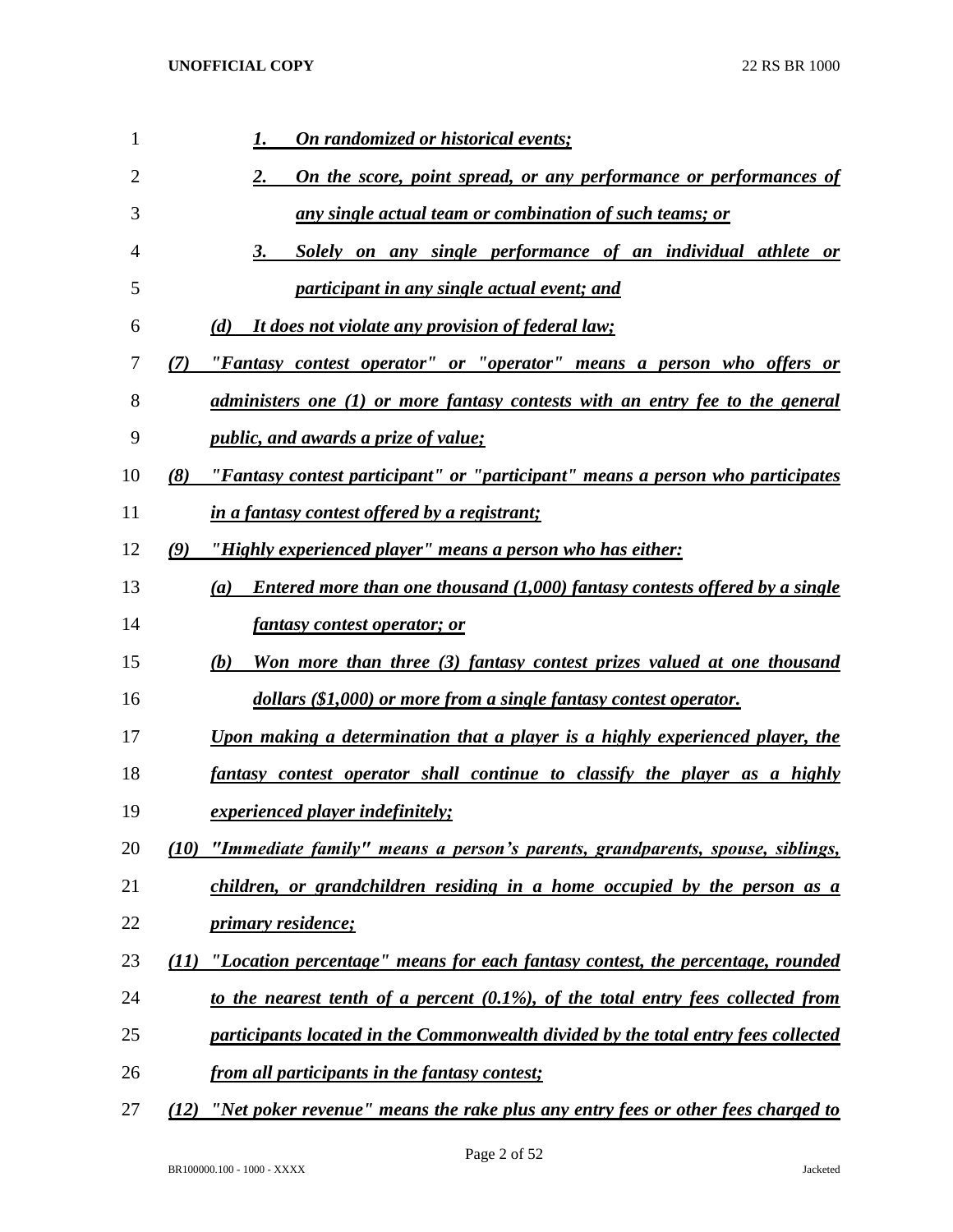| 1              | <u>online poker players as a requirement to play in a game or series of games of</u>           |
|----------------|------------------------------------------------------------------------------------------------|
| $\overline{2}$ | <u>online poker;</u>                                                                           |
| 3              | "Online poker" means any form of poker, including but not limited to Five Card<br>(13)         |
| $\overline{4}$ | Draw, Seven Card Stud, and Texas Hold'em, at locations removed from other                      |
| 5              | players via the Internet through the use of computers, smartphones, or other                   |
| 6              | types of electronic devices. Online poker shall not include video lottery terminals            |
| 7              | or slot machines using electronic representations of cards in a game of chance in              |
| 8              | <i>which skill does not play a part;</i>                                                       |
| 9              | "Person" has the same meaning as in KRS 446.010;<br>(14)                                       |
| 10             | <u>"Principal stockholder" means any person who, individually or together with his</u><br>(15) |
| 11             | <u>or her immediate family members, beneficially owns or controls, directly or</u>             |
| 12             | indirectly, fifteen percent (15%) or more of the equity ownership of a registrant or           |
| 13             | who, together with his or her immediate family members, has the power to vote or               |
| 14             | cause the vote of fifteen percent (15%) or more of a registrant;                               |
| 15             | <u>''Rake'' means a percentage of the total wagers placed in an online poker game</u><br>(I6)  |
| 16             | that the online poker provider collects as its fee for providing the platform upon             |
| 17             | which the online poker game is played;                                                         |
| 18             | "Registered fantasy contest operator" or "registrant" means a fantasy contest<br>(17)          |
| 19             | <u>operator that has been issued a valid registration by the cabinet;</u>                      |
| 20             | (18) "Script" means automating a manual act using a coding language online,                    |
| 21             | whereby a list of multiple commands may be executed without the user's                         |
| 22             | <i>interaction;</i>                                                                            |
| 23             | <i>"Secretary" means the secretary of the Public Protection Cabinet; and</i><br>(19)           |
| 24             | <u>"Wager" means a sum of money or representation of value that is risked on an</u><br>(20)    |
| 25             | <i><u><b>occurrence for which the outcome is uncertain.</b></u></i>                            |
| 26             | SECTION 2. A NEW SECTION OF KRS CHAPTER 239A IS CREATED TO                                     |
| 27             | <b>READ AS FOLLOWS:</b>                                                                        |
|                |                                                                                                |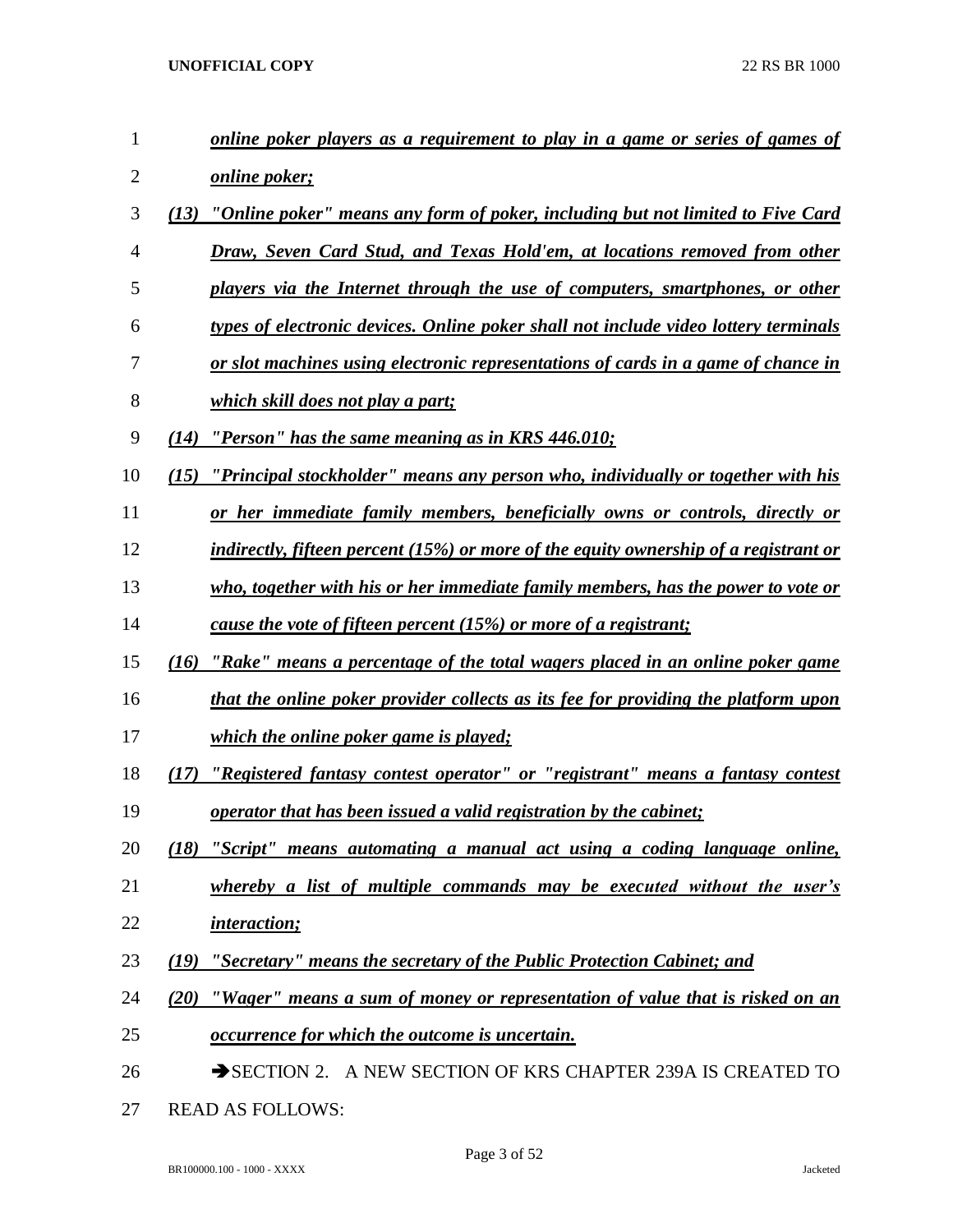| 1  |     | No fantasy contest operator shall offer a fantasy contest to residents of the        |
|----|-----|--------------------------------------------------------------------------------------|
| 2  |     | Commonwealth without a valid registration issued by the cabinet, except that         |
| 3  |     | fantasy contest operators with fewer than one hundred (100) participants located     |
| 4  |     | in the Commonwealth in a calendar year shall be exempt from this requirement.        |
| 5  | (2) | Any person seeking to be registered as a fantasy contest operator shall submit an    |
| 6  |     | application to the cabinet on a form prescribed by the cabinet as promulgated in     |
| 7  |     | an administrative regulation, accompanied by payment of the required fee             |
| 8  |     | established in subsection (4) of this section.                                       |
| 9  | (3) | The fantasy contest operator applicant shall provide the following information to    |
| 10 |     | the cabinet as a prerequisite for registration:                                      |
| 11 |     | The name of the applicant;<br>(a)                                                    |
| 12 |     | <b>The location of the applicant's principal place of business;</b><br>(b)           |
| 13 |     | A disclosure of ownership of the applicant including all directors, officers,<br>(c) |
| 14 |     | and principal stockholders;                                                          |
| 15 |     | (d)<br>A designation of the responsible party who is the agent for the contest       |
| 16 |     | <i>operator for all communications with the cabinet;</i>                             |
| 17 |     | The criminal record of all officers, general partners, and principal<br>(e)<br>1.    |
| 18 |     | stockholders of the applicant.                                                       |
| 19 |     | <u>An applicant may not be eligible for registration or renewal as a</u><br>2.       |
| 20 |     | fantasy contest operator if the applicant or any of its officers, general            |
| 21 |     | partners, or principal stockholders has been convicted of or has                     |
| 22 |     | entered a plea of nolo contendere or guilty to a felony; and                         |
| 23 |     | (f)<br>Any other documentation the cabinet may require.                              |
| 24 | (4) | The initial registration fee for a fantasy contest operator shall be five<br>(a)     |
| 25 |     | thousand dollars (\$5,000).                                                          |
| 26 |     | The annual renewal fee for a fantasy contest operator shall be an amount<br>(b)      |
| 27 |     | <u>equal to the greater of:</u>                                                      |

Page 4 of 52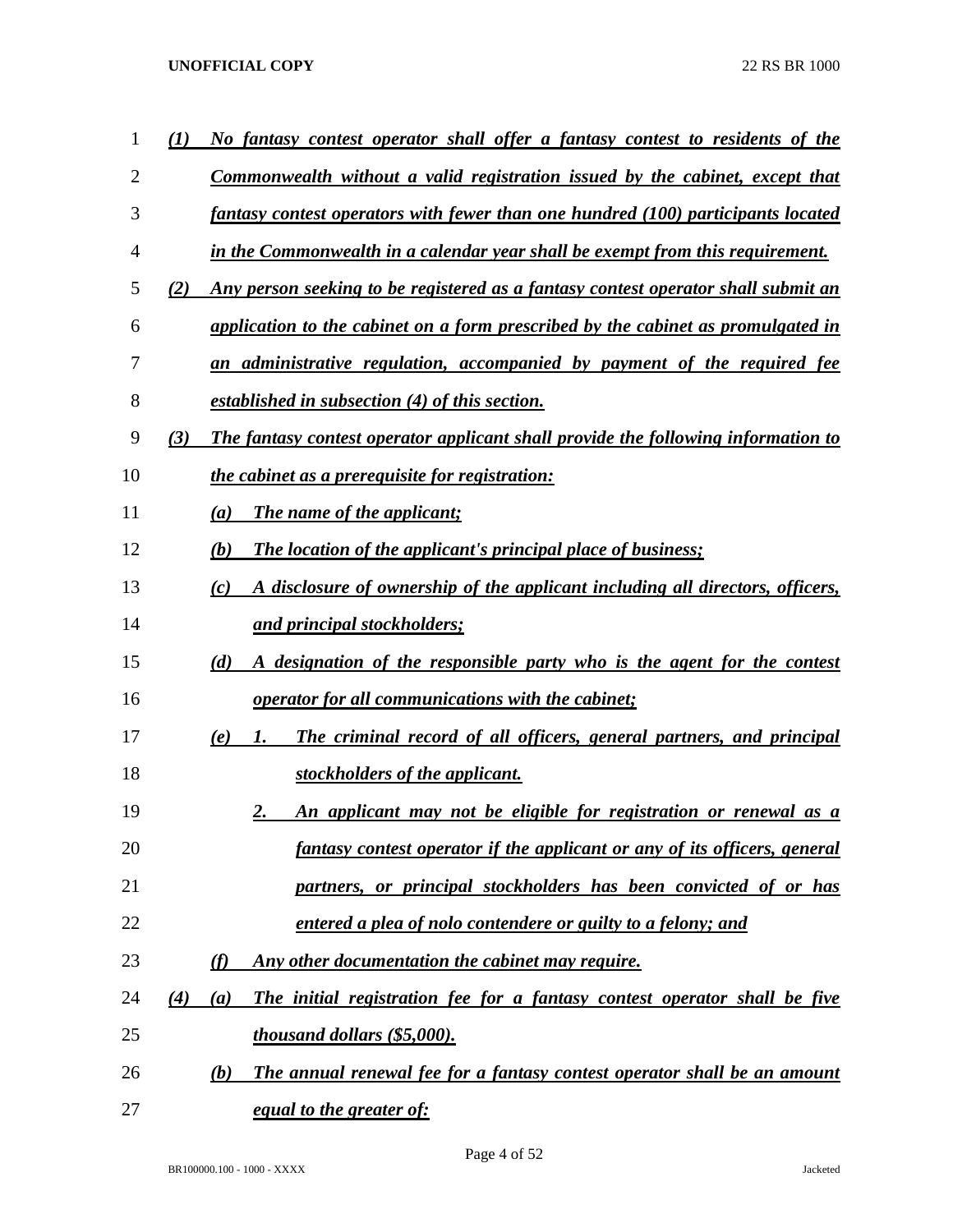| 1  | Six percent (6%) of the adjusted gross revenues for the prior calendar                       |
|----|----------------------------------------------------------------------------------------------|
| 2  | year; or                                                                                     |
| 3  | <b>Five thousand dollars (\$5,000).</b>                                                      |
| 4  | The initial registration fee and the annual renewal fee shall be deposited<br>(c)            |
| 5  | into the wagering administration fund established in Section 4 of this Act.                  |
| 6  | SECTION 3. A NEW SECTION OF KRS CHAPTER 239A IS CREATED TO                                   |
| 7  | <b>READ AS FOLLOWS:</b>                                                                      |
| 8  | The cabinet shall promulgate administrative regulations for the operation<br>(I)<br>(a)      |
| 9  | of fantasy contests as necessary to enforce the provisions of this chapter, but              |
| 10 | the cabinet shall not promulgate administrative regulations limiting or                      |
| 11 | regulating:                                                                                  |
| 12 | Rules or the administration of an individual contest or contests;                            |
| 13 | The statistical makeup of a contest or contests; or                                          |
| 14 | The digital platform of an operator.<br>3.                                                   |
| 15 | The cabinet shall promulgate the administrative regulations listing the<br>(b)               |
| 16 | requirements for registration within thirty (30) days of the effective date of               |
| 17 | this Act.                                                                                    |
| 18 | The cabinet shall consider all applications for registration and shall issue a valid<br>(2)  |
| 19 | registration to an applicant that meets the criteria set forth in Section 2 of this          |
| 20 | Act and any administrative regulations promulgated by the cabinet.                           |
| 21 | The cabinet shall have thirty (30) days after receiving an initial application<br>(3)<br>(a) |
| 22 | to issue a registration or deny the application.                                             |
| 23 | The cabinet shall prepare and issue a written statement setting forth the<br><u>(b)</u>      |
| 24 | reasons why an application for registration has been denied.                                 |
| 25 | All fantasy contest operators who meet the requirements for registration shall be<br>(4)     |
| 26 | <u>registered by January 15, 2023.</u>                                                       |
| 27 | The cabinet may revoke, deny, or suspend the registration of a fantasy contest<br>(5)        |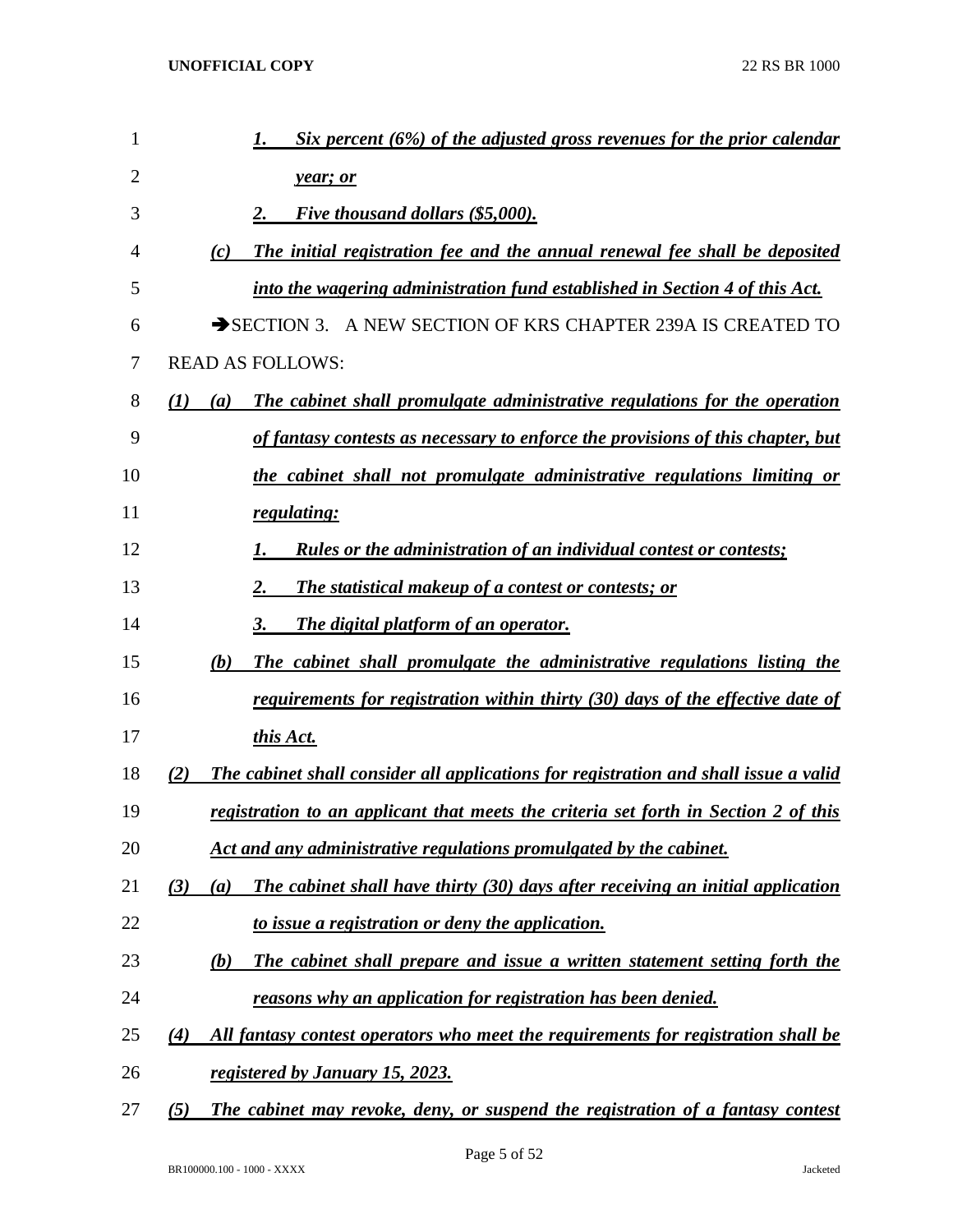| 1  | <b>operator if it finds that:</b>                                                             |
|----|-----------------------------------------------------------------------------------------------|
| 2  | Any partner, member, officer, principal stockholder, or director of the<br>(a)                |
| 3  | operator has been convicted of a felony in this state, a felony in another                    |
| 4  | state which would be a felony if committed in this state, or a felony under                   |
| 5  | the laws of the United States. For purposes of this paragraph, the term                       |
| 6  | "convicted" means having been found guilty, regardless of adjudication of                     |
| 7  | guilt, as a result of a jury verdict, nonjury trial, or entry of a plea of guilty             |
| 8  | <u>or nolo contendere; or</u>                                                                 |
| 9  | (b)<br>Any fantasy contest operator has:                                                      |
| 10 | <u>Violated any order of the secretary or any of the provisions set forth in</u><br>1.        |
| 11 | this chapter;                                                                                 |
| 12 | 2.<br><b>Failed to meet the requirements for registration under this chapter; or</b>          |
| 13 | Used fraud, misrepresentation, or deceit in applying for or attempting<br>3.                  |
| 14 | to apply for a registration or otherwise in operating or offering to                          |
| 15 | operate a fantasy contest.                                                                    |
| 16 | If it appears to the secretary, based upon credible evidence presented in a written<br>(6)    |
| 17 | complaint, that a person is operating or offering to operate a fantasy contest                |
| 18 | without being registered, the secretary may issue an order to cease and desist the            |
| 19 | activity.                                                                                     |
| 20 | <b>The secretary shall set forth in the order:</b><br>(7)                                     |
| 21 | <b>The statutes and administrative regulations alleged to have been violated;</b><br>(a)      |
| 22 | (b)<br><b>The facts alleged to have constituted the violation; and</b>                        |
| 23 | The requirement that all unauthorized practices immediately cease.<br>(c)                     |
| 24 | (8)<br>Within ten (10) days after service of the order to cease and desist, the person<br>(a) |
| 25 | <u>may request a hearing on the question of whether acts or practices in</u>                  |
| 26 | violation of this section have occurred. The hearing shall be conducted                       |
| 27 | <u><b>pursuant to KRS Chapter 13B.</b></u>                                                    |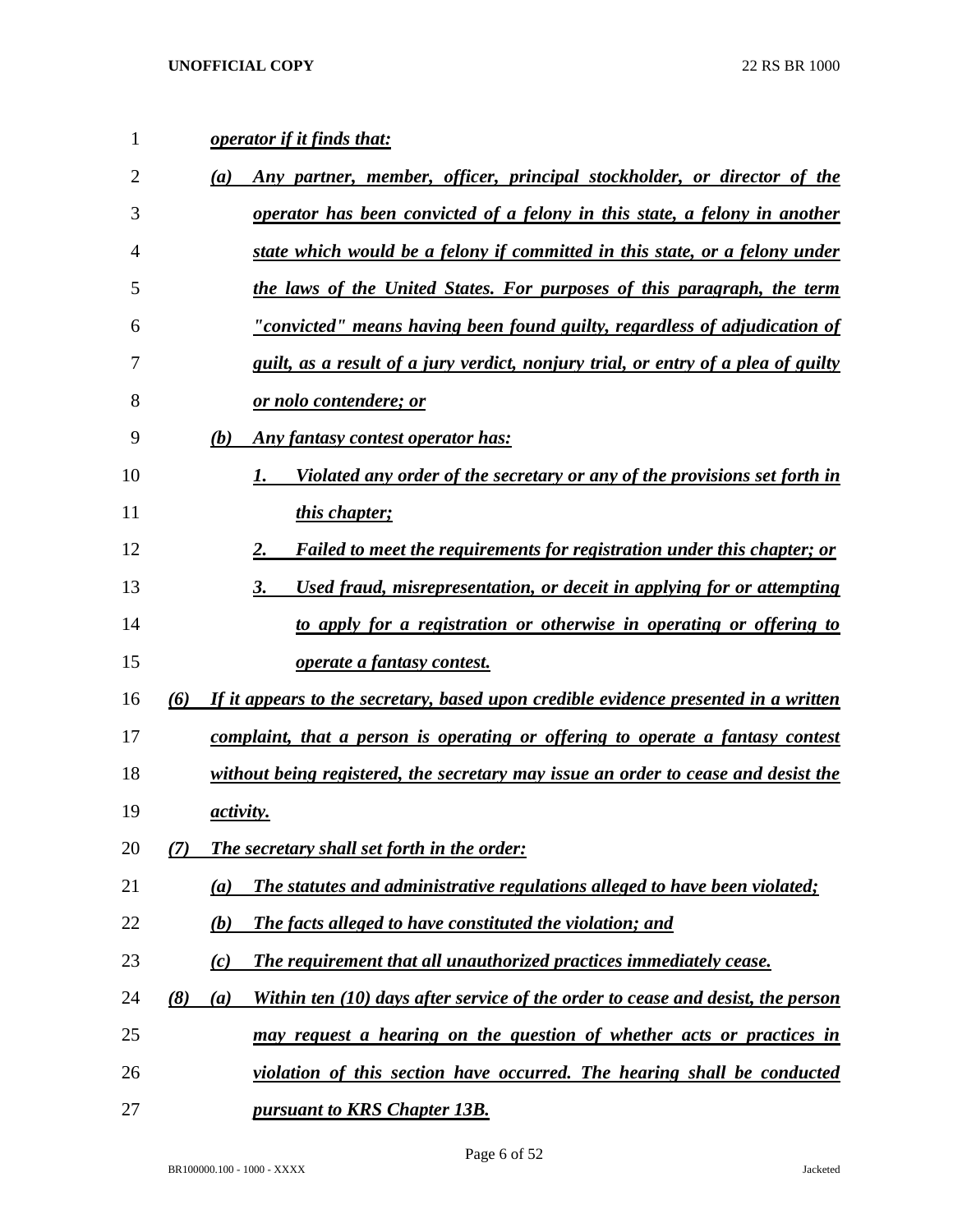| 1              | The person may appeal the final order of the cabinet to the Franklin Circuit<br>(b)                            |
|----------------|----------------------------------------------------------------------------------------------------------------|
| $\overline{2}$ | Court within thirty (30) days of the hearing.                                                                  |
| 3              | (9)<br>To ensure that the cabinet is not spending more than what is necessary to cover                         |
| 4              | administrative expenses, on June 30 of each year, the cabinet shall submit to the                              |
| 5              | <b>Legislative Research Commission and the Interim Joint Committee on Licensing,</b>                           |
| 6              | <b>Occupations, and Administrative Regulations a written report detailing financial</b>                        |
| 7              | transactions, including:                                                                                       |
| 8              | <b>The number of applications received;</b><br>(a)                                                             |
| 9              | The number of applications approved;<br>(b)                                                                    |
| 10             | <b>The number of applications denied;</b><br>(c)                                                               |
| 11             | The amount of funds received from initial registration fees;<br>(d)                                            |
| 12             | The amount of funds received from annual renewal fees; and<br>(e)                                              |
| 13             | The amount of funds expended to enforce this chapter.<br>(f)                                                   |
| 14             | (10) KRS Chapters 230 and 528 shall not apply to fantasy contests operated in                                  |
| 15             | <i>accordance with this chapter.</i>                                                                           |
| 16             | SECTION 4. A NEW SECTION OF KRS CHAPTER 239A IS CREATED TO                                                     |
| 17             | <b>READ AS FOLLOWS:</b>                                                                                        |
| 18             | <b>There is hereby established in the State Treasury a restricted account to be</b><br>$\mathcal{L}(I)$<br>(a) |
| 19             | known as the wagering administration fund. The fund shall consist of                                           |
| 20             | moneys received from the moneys collected under Sections 2, 7, 16, and 20                                      |
| 21             | of this Act and state appropriations.                                                                          |
| 22             | Amounts deposited in the fund shall be used for administrative<br>(b)<br>1.                                    |
| 23             | expenses of the cabinet and shall be disbursed by the Finance and                                              |
| 24             | <b>Administration Cabinet upon the warrant of the Public Protection</b>                                        |
| 25             | Cabinet.                                                                                                       |
| 26             | The remaining funds shall be deposited in the Kentucky permanent<br>2.                                         |
| 27             | <u>pension fund established in KRS 42.205.</u>                                                                 |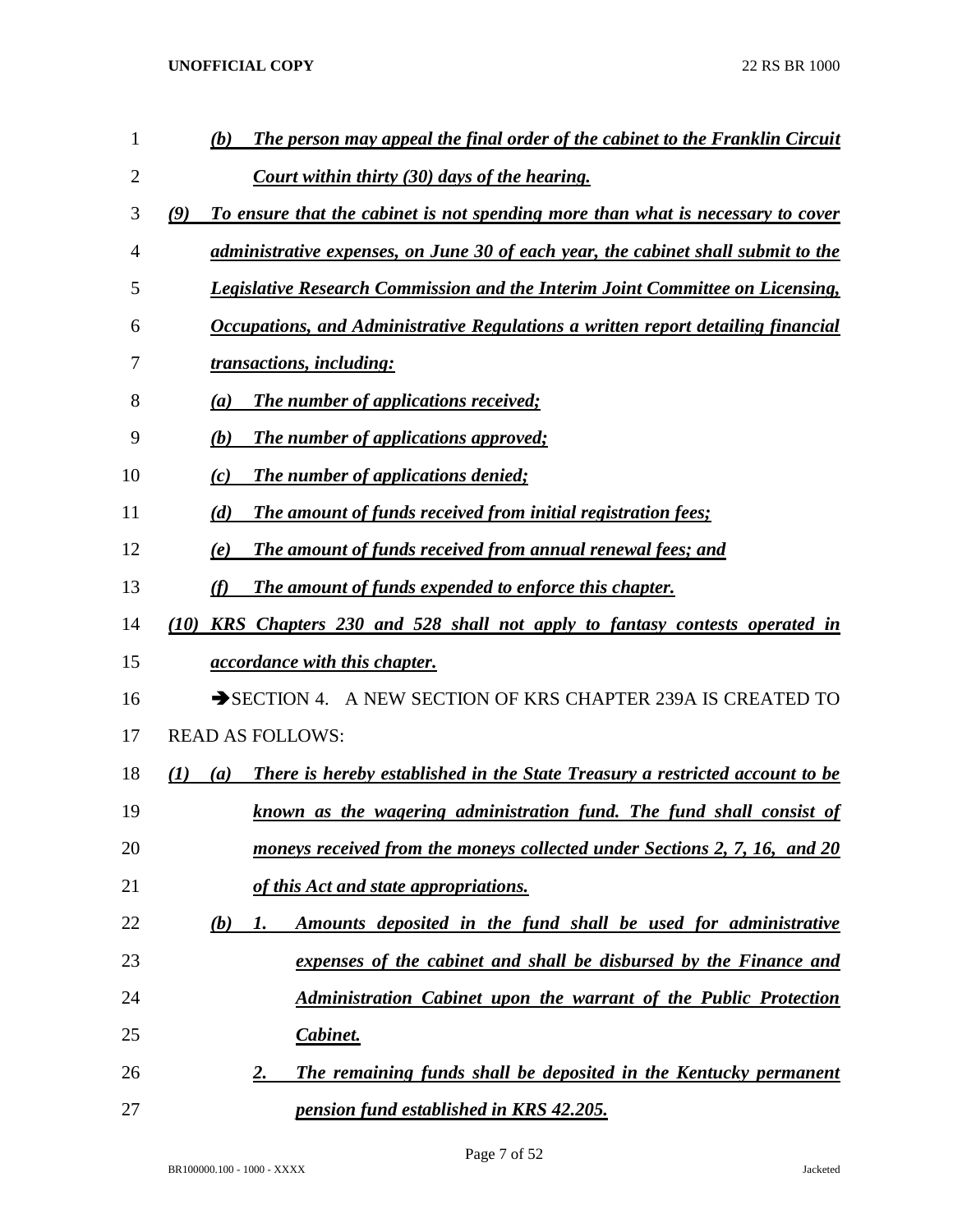| 1              | Any interest accruing to the fund shall become a part of the fund and<br>3.                        |
|----------------|----------------------------------------------------------------------------------------------------|
| $\overline{2}$ | shall not lapse.                                                                                   |
| 3              | Notwithstanding KRS 45.229, fund amounts not expended at the close of a fiscal<br>(2)              |
| 4              | year shall not lapse but shall be carried forward into the next fiscal year.                       |
| 5              | Moneys deposited in the fund are hereby appropriated for the purposes set forth<br>(3)             |
| 6              | in this section and shall not be appropriated or transferred by the General                        |
| 7              | <b>Assembly for any other purposes.</b>                                                            |
| 8              | SECTION 5. A NEW SECTION OF KRS CHAPTER 239A IS CREATED TO                                         |
| 9              | <b>READ AS FOLLOWS:</b>                                                                            |
| 10             | (1)<br>A registrant offering fantasy contests shall annually submit its records to a<br>(a)        |
| 11             | certified public accountant to perform an annual independent audit                                 |
| 12             | consistent with the standards of the American Institute of Certified Public                        |
| 13             | <b>Accountants to ensure compliance with all of the requirements in this</b>                       |
| 14             | <i>chapter.</i>                                                                                    |
| 15             | The registrant shall pay all costs of the audit. The audit shall cover one (1)<br>(b)              |
| 16             | fiscal year.                                                                                       |
| 17             | <b>Each registrant shall keep daily records of its operations and shall maintain</b><br>(2)<br>(a) |
| 18             | the records for at least six $(6)$ years.                                                          |
| 19             | The records shall sufficiently detail all financial transactions to determine<br>(b)               |
| 20             | compliance with the requirements of this chapter and shall be available for                        |
| 21             | audit and inspection by the cabinet during the registrant's regular business                       |
| 22             | hours.                                                                                             |
| 23             | SECTION 6. A NEW SECTION OF KRS CHAPTER 239A IS CREATED TO                                         |
| 24             | <b>READ AS FOLLOWS:</b>                                                                            |
| 25             | A fantasy contest registrant shall implement commercially reasonable procedures<br>(I)             |
| 26             | for the conduct of fantasy contests requiring an entry fee that are intended to:                   |
| 27             | <b>Prevent the registrant, its employees, and the immediate family of employees</b><br>(a)         |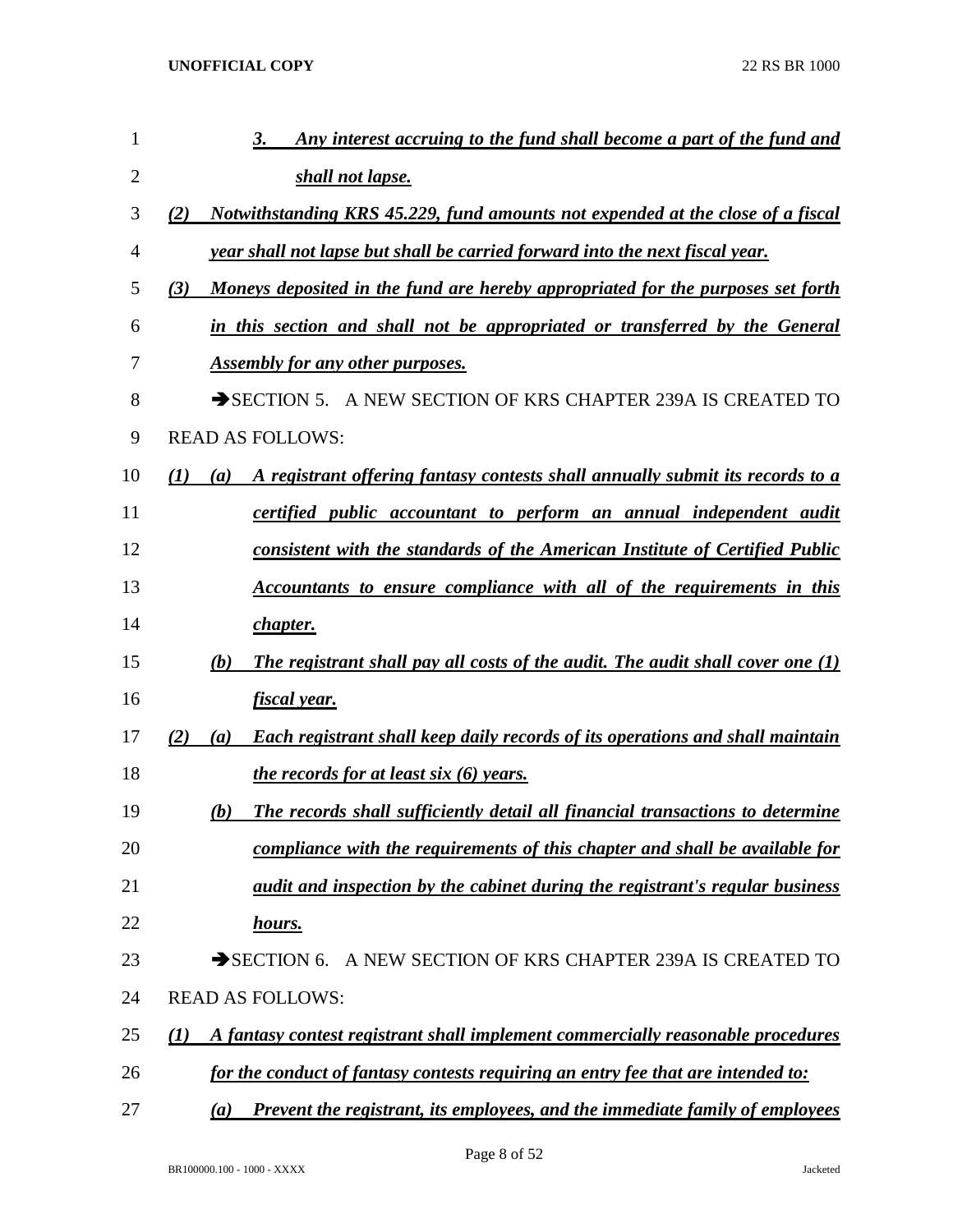| $\mathbf{1}$   |                             | from competing in any public fantasy contest with a cash prize offered by           |
|----------------|-----------------------------|-------------------------------------------------------------------------------------|
| $\overline{2}$ |                             | any fantasy contest operator;                                                       |
| 3              | (b)                         | Prevent sharing of confidential information with third parties that could           |
| 4              |                             | affect fantasy contest play until that information is made publicly available;      |
| 5              | (c)                         | Verify that each fantasy contest participant in each fantasy contest is             |
| 6              |                             | eighteen (18) years of age or older;                                                |
| 7              | (d)                         | Prevent an individual who is a participant or game official in an actual            |
| 8              |                             | sporting event or competition from participating in any fantasy contest that        |
| 9              |                             | <u>is determined in whole or in part on the performance of that individual, the</u> |
| 10             |                             | individual's actual team, or the accumulated statistical results of the             |
| 11             |                             | sporting event or competition in which the individual is a participant or           |
| 12             |                             | contest official;                                                                   |
| 13             | (e)                         | Allow an individual, upon request, to exclude himself or herself from               |
| 14             |                             | entering a fantasy contest and provide reasonable steps to prevent that             |
| 15             |                             | person from entering the fantasy contests offered by the fantasy contest            |
| 16             |                             | <i>operator</i> ;                                                                   |
| 17             | (f)                         | Disclose the number of entries that a participant may submit to each                |
| 18             |                             | <i>fantasy contest;</i>                                                             |
| 19             | $\left( \mathbf{g} \right)$ | Provide reasonable steps to prevent participants from submitting more than          |
| 20             |                             | the allowable number of entries;                                                    |
| 21             | (h)                         | In any fantasy contest involving more than one hundred (100) entries,<br>1.         |
| 22             |                             | prevent a participant from submitting more than the lesser of:                      |
| 23             |                             | <b>Three percent (3%) or more of all entries; or</b><br>a.                          |
| 24             |                             | One hundred fifty (150) entries.<br>$\mathbf{b}$ .                                  |
| 25             |                             | Notwithstanding subparagraph 1. of this paragraph, a registrant may<br>2.           |
| 26             |                             | establish contests in which there are no restrictions on the number of              |
| 27             |                             | entries if:                                                                         |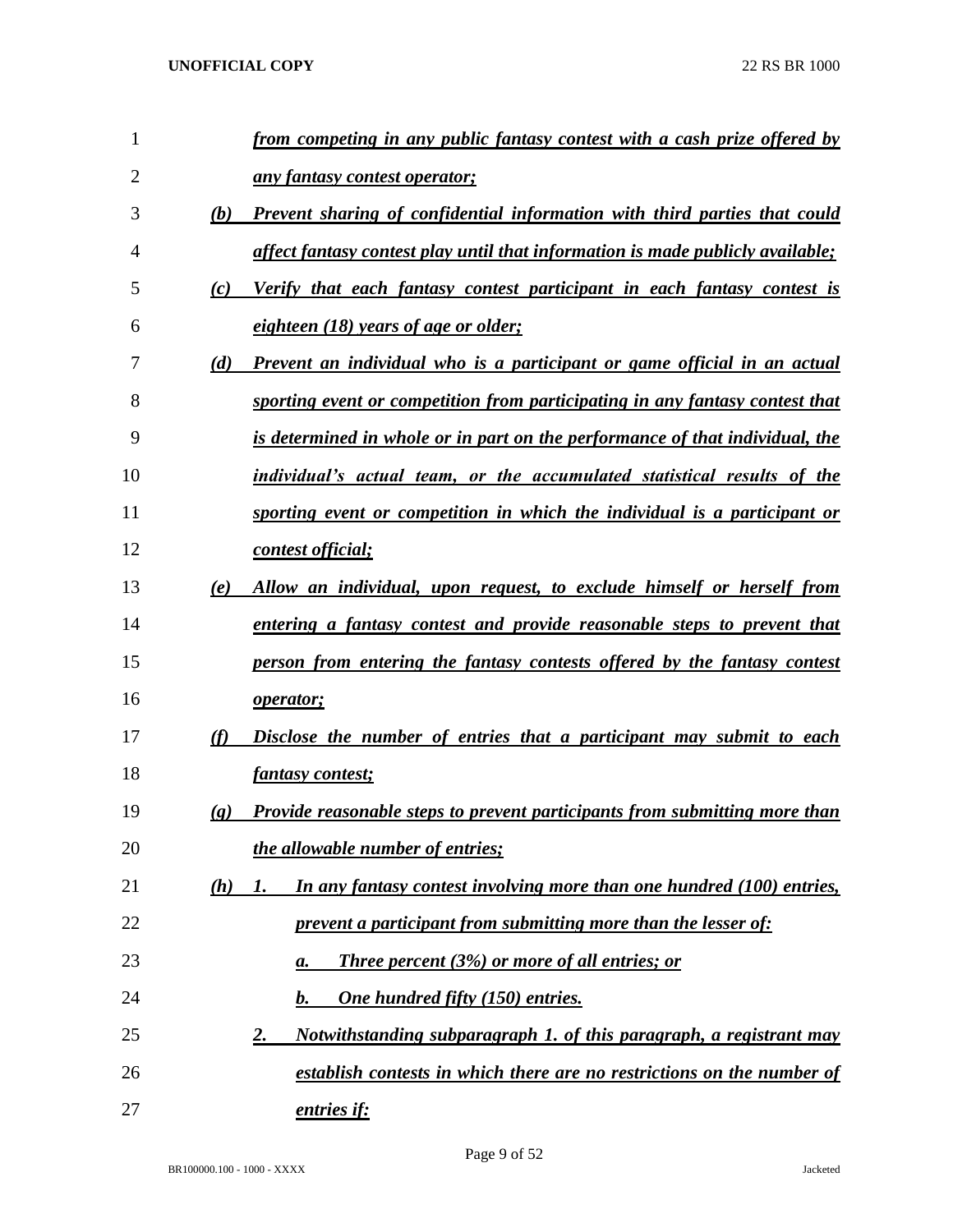| 1              | The registrant clearly discloses that there are no limits on the<br>а.                  |
|----------------|-----------------------------------------------------------------------------------------|
| $\overline{2}$ | number of entries by each participant in the contest; and                               |
| 3              | $\bm{b}$ .<br><b>The entry fee is fifty dollars (\$50) or more per entry;</b>           |
| 4              | Segregate participants' funds from operational funds or maintain a reserve<br>(i)       |
| 5              | in the form of cash, cash equivalents, payment processor reserves, payment              |
| 6              | processor receivables, an irrevocable letter of credit, a bond, an escrow               |
| 7              | <u>account approved by the cabinet, or a combination thereof, in the amount of</u>      |
| 8              | the deposits in participants' accounts for benefit and protection of the funds          |
| 9              | held in those accounts;                                                                 |
| 10             | (i)<br>Distinguish highly experienced participants and beginner participants and        |
| 11             | ensure that highly experienced participants are conspicuously identified to             |
| 12             | <i>all participants;</i>                                                                |
| 13             | Prohibit the use of external scripts in fantasy contests that give a participant<br>(k) |
| 14             | an unfair advantage over other participants and make all authorized scripts             |
| 15             | readily available to all fantasy contest participants;                                  |
| 16             | $\mathcal{U}$<br>Clearly and conspicuously disclose all rules that govern its contests, |
| 17             | including the material terms of each promotional offer at the time the offer            |
| 18             | is advertised; and                                                                      |
| 19             | Use technologically reasonable measures to limit each fantasy contest<br>(m)            |
| 20             | participant to one (1) active account with that operator.                               |
| 21             | A registrant shall not conduct, operate, or offer a fantasy contest that:<br>(2)        |
| 22             | Utilizes:<br>(a)                                                                        |
| 23             | Video or mechanical reels or symbols or any other depictions of slot<br>1.              |
| 24             | machines, poker, blackjack, craps, or roulette; or                                      |
| 25             | Any device that qualifies as or replicates contest activities that<br>2.                |
| 26             | constitute gaming; or                                                                   |
| 27             | Includes a university, college, high school, or youth athletic contest or<br>(b)        |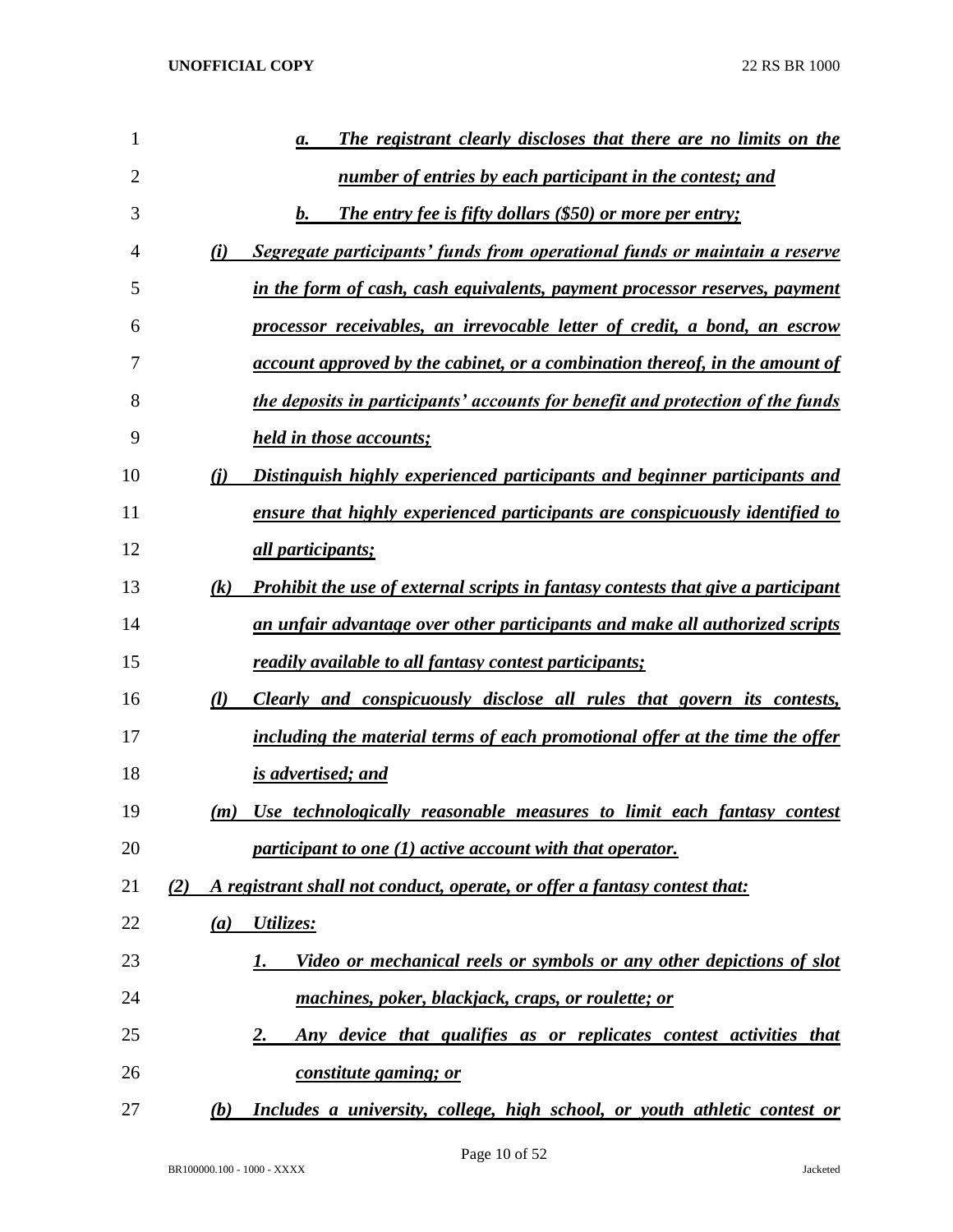| 1  | event.                                                                                                                   |
|----|--------------------------------------------------------------------------------------------------------------------------|
| 2  | Officers and directors of registrants along with their immediate family are<br>(3)                                       |
| 3  | prohibited from competing in any fantasy contest offered by any fantasy contest                                          |
| 4  | operator in which the operator offers a cash prize.                                                                      |
| 5  | Any person who knowingly violates any provision of Section 2, 3, 4, 5, or 6<br>(4)<br>(a)                                |
| 6  | of this Act shall:                                                                                                       |
| 7  | For the first offense, be liable for a civil penalty of not less than one<br>1.                                          |
| 8  | thousand dollars (\$1,000) nor more than five thousand dollars                                                           |
| 9  | $(S5,000)$ for each act or omission that constitutes a violation; or                                                     |
| 10 | For a second or subsequent offense, be liable for:<br>2.                                                                 |
| 11 | A civil penalty of not less than five thousand dollars (\$5,000)<br>a.                                                   |
| 12 | and not more than twenty-five thousand dollars $(\$25,000)$ ; or                                                         |
| 13 | b.<br><b>Revocation of registration at the discretion of the secretary.</b>                                              |
| 14 | (b)<br>A civil penalty assessed under this subsection shall accrue to the                                                |
| 15 | Commonwealth and may be recovered in a civil action brought by the                                                       |
| 16 | cabinet.                                                                                                                 |
| 17 | Nothing in this chapter shall deprive an aggrieved participant of any<br>(c)                                             |
| 18 | <i>personal right of redress.</i>                                                                                        |
| 19 | SECTION 7. A NEW SECTION OF KRS CHAPTER 239A IS CREATED TO                                                               |
| 20 | <b>READ AS FOLLOWS:</b>                                                                                                  |
| 21 | No person shall offer online poker in the Commonwealth unless that person has<br>$\mathcal{L}(I)$                        |
| 22 | <i>received a license from the cabinet.</i>                                                                              |
| 23 | (2)<br><b>The</b><br><i>administrative</i><br><i>cabinet</i><br>shall<br>promulgate<br>regulations<br><i>prescribing</i> |
| 24 | requirements for vendors offering online poker gaming to the citizens of the                                             |
| 25 | <b>Commonwealth. The requirements for each game or game provider shall include</b>                                       |
| 26 | <b>but not be limited to:</b>                                                                                            |
| 27 | Geolocation software to ensure that all online poker is conducted within the<br>(a)                                      |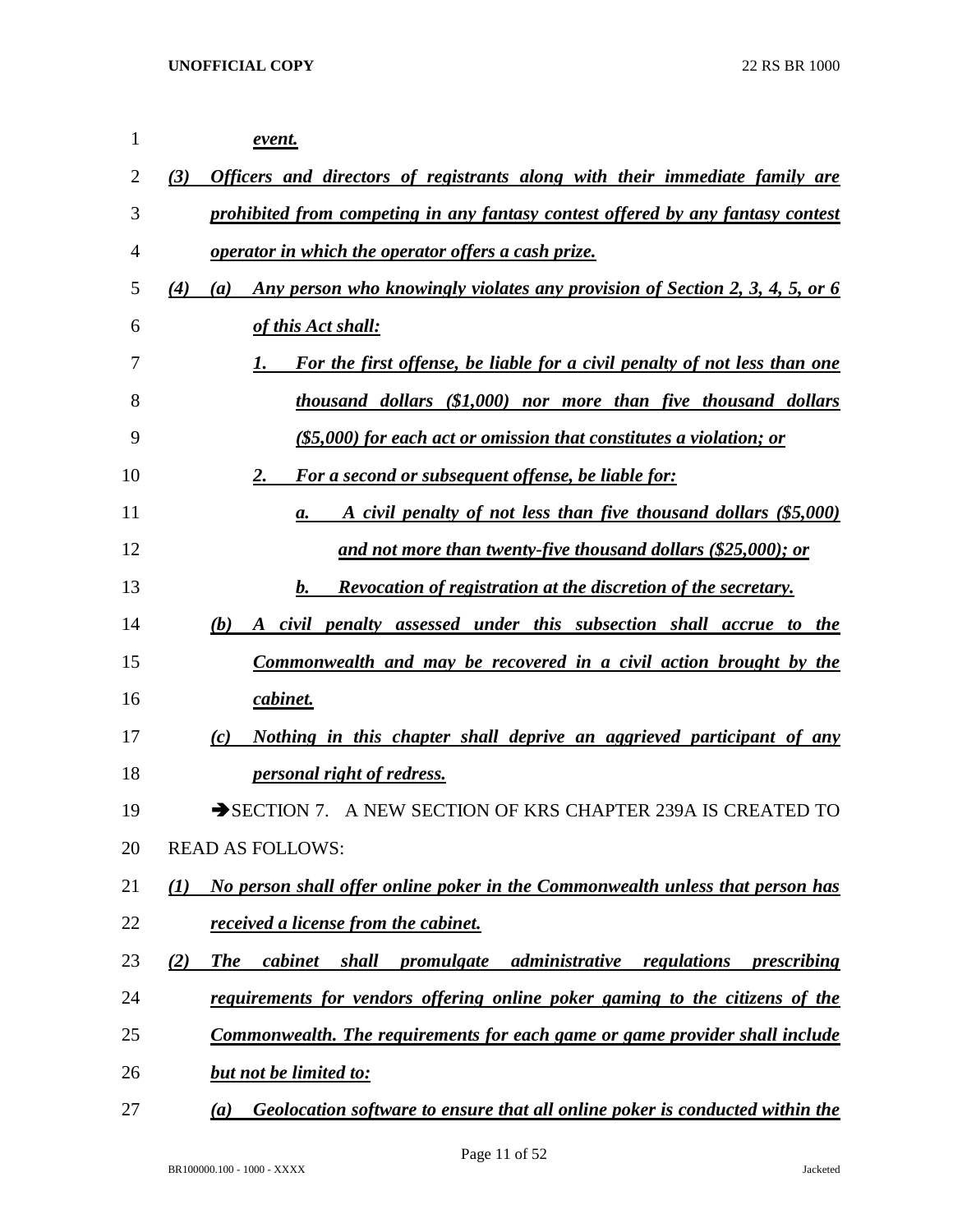| $\mathbf{1}$ | geographical confines of the state of Kentucky;                                                |
|--------------|------------------------------------------------------------------------------------------------|
| 2            | (b)<br>Age verification to ensure that no person under the age of eighteen (18) is             |
| 3            | <u>allowed to place wagers through online poker games;</u>                                     |
| 4            | Security standards to minimize the risk of cyber theft or hacking;<br>(c)                      |
| 5            | (d)<br>Accounting standards to ensure transparency and accountability of moneys,               |
| 6            | <i>including:</i>                                                                              |
| 7            | <u>Moneys deposited by players into gaming accounts;</u>                                       |
| 8            | Prize payouts;<br>2.                                                                           |
| 9            | The rake the online poker vendor receives; and<br>3.                                           |
| 10           | <u>Any entry or associated fees charged to players; and</u><br>4.                              |
| 11           | Conformance with all applicable federal laws.<br>(e)                                           |
| 12           | (3)<br>A license to conduct online poker in the Commonwealth shall not be issued by            |
| 13           | the cabinet until the proposed vendor has demonstrated to the satisfaction of the              |
| 14           | cabinet that:                                                                                  |
| 15           | All the requirements of subsection (2) of this section have been met; and<br>(a)               |
| 16           | An initial licensing fee of two hundred fifty thousand dollars (\$250,000) has<br>(b)          |
| 17           | <b>been paid.</b>                                                                              |
| 18           | A license issued under subsection (3) of this section shall be valid for one (1) year<br>(4)   |
| 19           | and may be renewed annually for a fee of ten thousand dollars (\$10,000).                      |
| 20           | In addition to the licensing fees imposed in subsections $(3)$ and $(4)$ of this<br>(5)<br>(a) |
| 21           | section, a gaming fee of six and three-quarters percent (6.75%) of net poker                   |
| 22           | <u>revenue shall be imposed on each online poker vendor.</u>                                   |
| 23           | The gaming fee shall be paid monthly by each licensed online poker vendor<br>(b)               |
| 24           | to the cabinet, and may be made by electronic funds transfer.                                  |
| 25           | (6)<br><u>Any person who has been issued a license under this section shall have the</u>       |
| 26           | license suspended by the cabinet if a final judgment is issued against the person              |
| 27           | for the improper use of Internet domain names. The license suspension shall                    |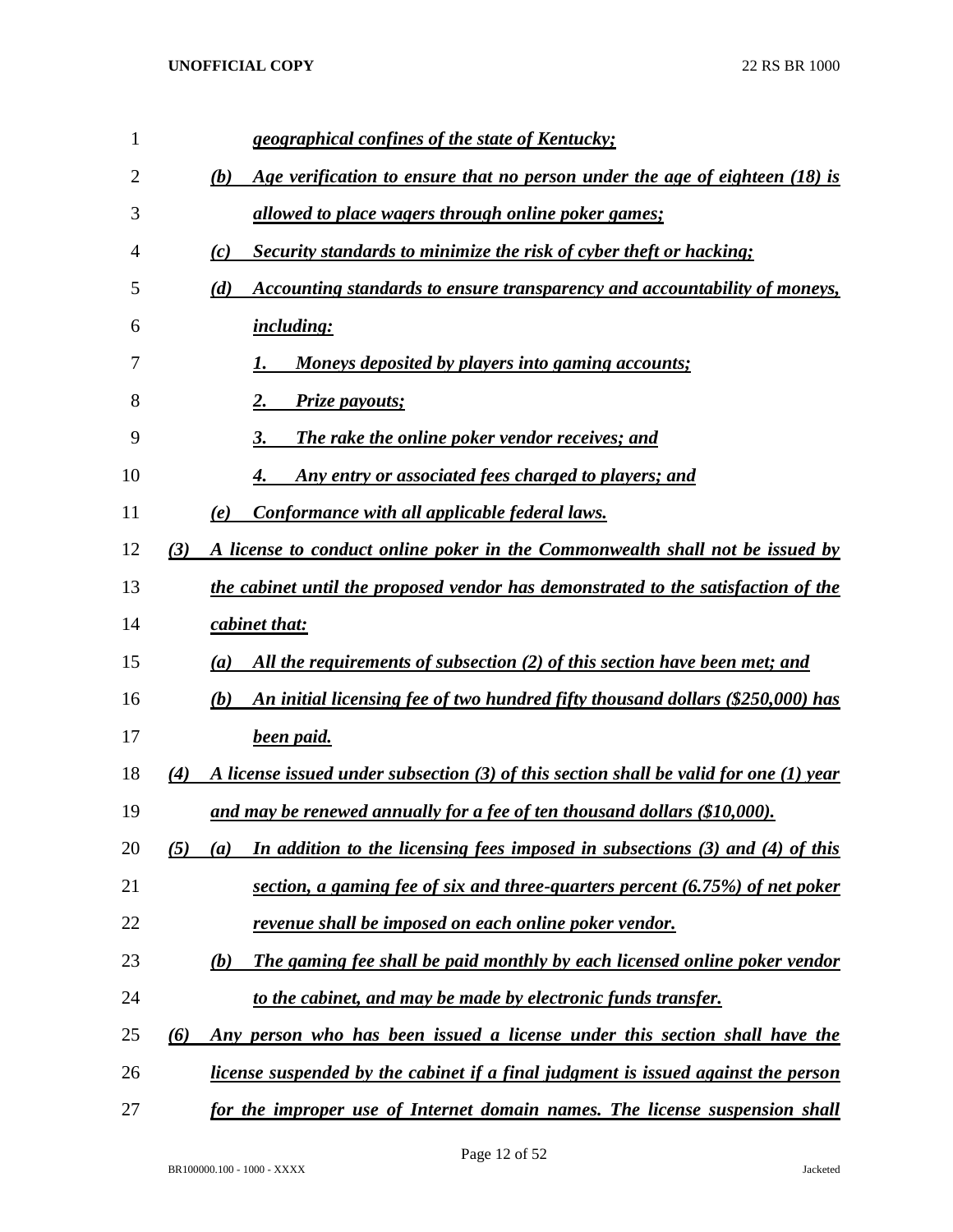| $\mathbf{1}$   |                  | continue until all fines and fees assessed under the judgment are fully paid.                 |
|----------------|------------------|-----------------------------------------------------------------------------------------------|
| $\overline{2}$ |                  | SECTION 8. A NEW SECTION OF KRS CHAPTER 239A IS CREATED TO                                    |
| 3              |                  | <b>READ AS FOLLOWS:</b>                                                                       |
| 4              | $\mathcal{L}(I)$ | <b>Online poker licensing fees and the gaming fee imposed by Section 7 of this Act</b>        |
| 5              |                  | shall be deposited in the wagering administration fund established by Section 4 of            |
| 6              |                  | this Act.                                                                                     |
| 7              | (2)              | The cabinet is authorized to use money in the wagering administration fund for                |
| 8              |                  | the purposes of paying necessary expenses incurred in establishing and                        |
| 9              |                  | <i>overseeing the online poker system.</i>                                                    |
| 10             | (3)              | Moneys in excess of the amount needed for necessary expenses shall be used for                |
| 11             |                  | <i>the purposes established in subsection <math>(1)(b)</math>2. of Section 4 of this Act.</i> |
| 12             | (4)              | Notwithstanding KRS 45.229, fund amounts not expended at the close of a fiscal                |
| 13             |                  | year shall not lapse but shall be carried forward into the next fiscal year.                  |
| 14             | (5)              | All moneys held in the fund shall be invested by the cabinet in accordance with               |
| 15             |                  | the cabinet's investment practices, and all earnings from the investments shall               |
| 16             |                  | <i><u>accrue to the benefit of the fund.</u></i>                                              |
| 17             |                  | Section 9. KRS 230.210 is amended to read as follows:                                         |
| 18             |                  | As used in this chapter, unless the context requires otherwise:                               |
| 19             | (1)              | "Advance deposit account wagering" means a form of pari-mutuel wagering in                    |
| 20             |                  | which an individual may establish an account with a person or entity licensed by the          |
| 21             |                  | racing commission, and may place a pari-mutuel wager through that account that is             |
| 22             |                  | permitted by law;                                                                             |
| 23             | (2)              | "Advance deposit account wagering licensee" means a person or entity licensed by              |
| 24             |                  | the racing commission to conduct advance deposit account wagering and accept                  |
| 25             |                  | deposits and wagers, issue a receipt or other confirmation to the account holder              |
| 26             |                  | evidencing such deposits and wagers, and transfer credits and debits to and from              |
| 27             |                  | accounts;                                                                                     |
|                |                  |                                                                                               |

$$
BR100000.100 - 1000 - XXXX
$$

Page 13 of 52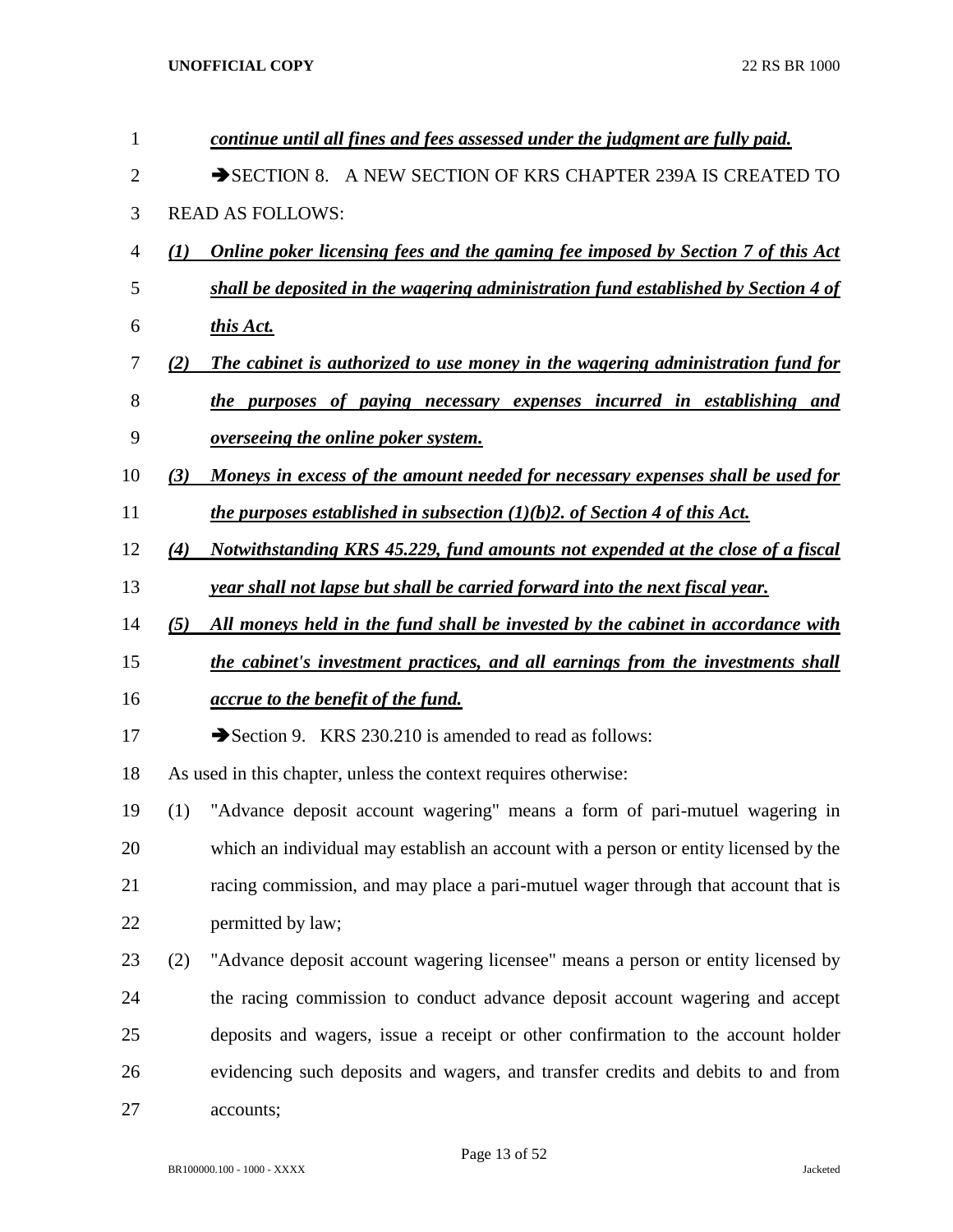- (3) "Appaloosa race" or "Appaloosa racing" means that form of horse racing in which each horse participating in the race is registered with the Appaloosa Horse Club of Moscow, Idaho, and is mounted by a jockey;
- (4) "Arabian" means a horse that is registered with the Arabian Horse Registry of Denver, Colorado;
- (5) "Association" means any person licensed by the Kentucky Horse Racing Commission under KRS 230.300 and engaged in the conduct of a recognized horse race meeting;
- (6) "Harness race" or "harness racing" means trotting and pacing races of the standardbred horses;
- (7) "Horse race meeting" means horse racing run at an association licensed and regulated by the Kentucky Horse Racing Commission, and may include Thoroughbred, harness, Appaloosa, Arabian, paint, and quarter horse racing;
- (8) "Host track" means the track conducting racing and offering its racing for intertrack wagering, or, in the case of interstate wagering, means the Kentucky track conducting racing and offering simulcasts of races conducted in other states or foreign countries;
- (9) "Intertrack wagering" means pari-mutuel wagering on simulcast horse races from a host track by patrons at a receiving track;
- (10) "Interstate wagering" means pari-mutuel wagering on simulcast horse races from a track located in another state or foreign country by patrons at a receiving track or simulcast facility;
- (11) "Kentucky quarter horse, paint horse, Appaloosa, and Arabian purse fund" means a purse fund established to receive funds as specified in KRS 230.3771 for purse programs established in KRS 230.446 to supplement purses for quarter horse, paint horse, Appaloosa, and Arabian horse races. The purse program shall be administered by the Kentucky Horse Racing Commission;

Page 14 of 52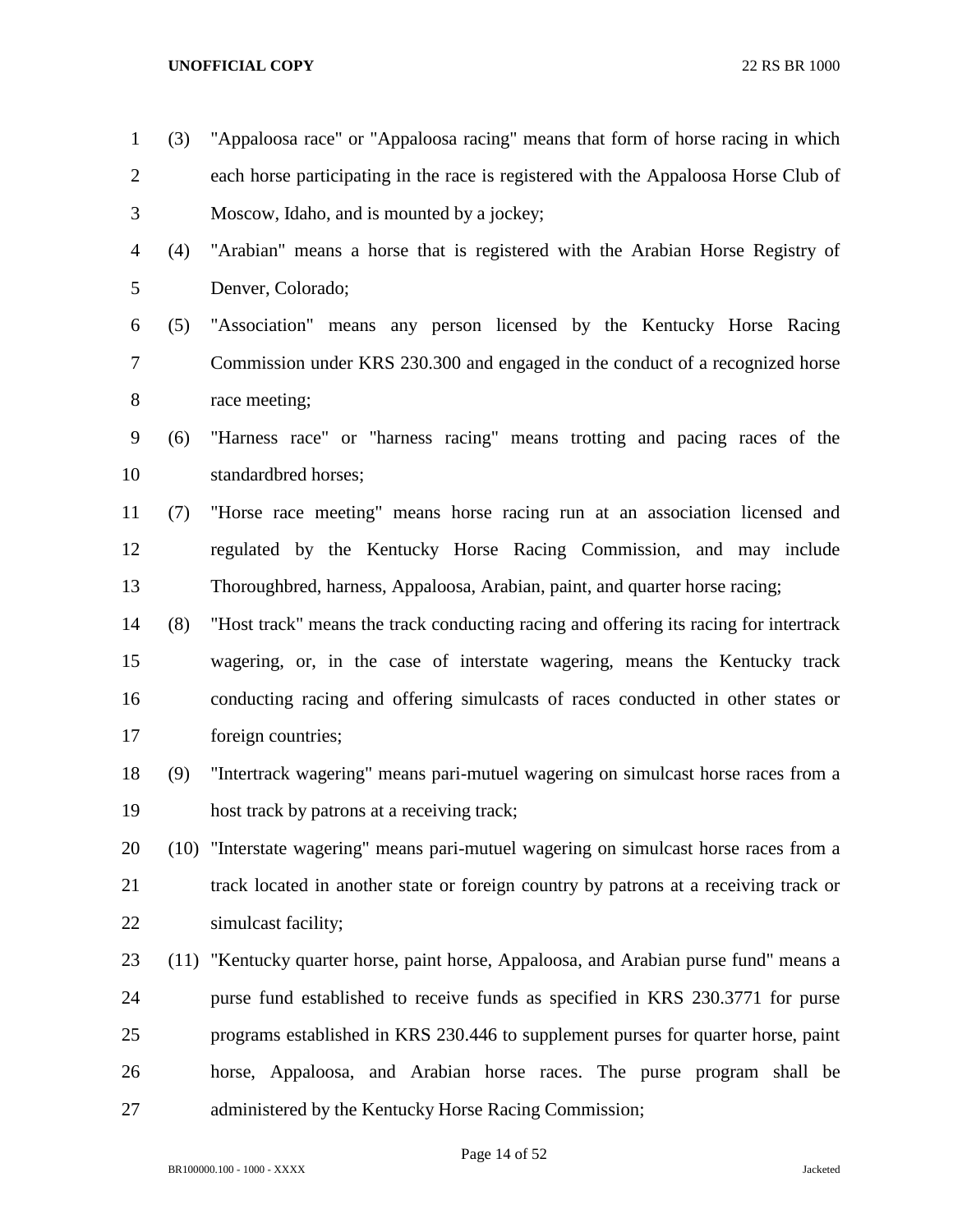- (12) "Kentucky resident" means: (a) An individual domiciled within this state; (b) An individual who maintains a place of abode in this state and spends, in the aggregate, more than one hundred eighty-three (183) days of the calendar year in this state; or (c) An individual who lists a Kentucky address as his or her principal place of residence when applying for an account to participate in advance deposit account wagering; (13) "Licensed premises" means a track or simulcast facility licensed by the racing commission under this chapter; (14) "Paint horse" means a horse registered with the American Paint Horse Association of Fort Worth, Texas; (15) "Pari-mutuel wagering," "pari-mutuel system of wagering," or "mutuel wagering" each means any method of wagering previously or hereafter approved by the racing commission in which one (1) or more patrons wager on a horse race or races, whether live, simulcast, or previously run. Wagers shall be placed in one (1) or more wagering pools, and wagers on different races or sets of races may be pooled together. Patrons may establish odds or payouts, and winning patrons share in amounts wagered including any carryover amounts, plus any amounts provided by an association less any deductions required, as approved by the racing commission and permitted by law. Pools may be paid out incrementally over time as approved by the racing commission; (16) "Principal" means any of the following individuals associated with a partnership, trust, association, limited liability company, or corporation that is licensed to conduct a horse race meeting or an applicant for a license to conduct a horse race
- meeting:
- 

(a) The chairman and all members of the board of directors of a corporation;

Page 15 of 52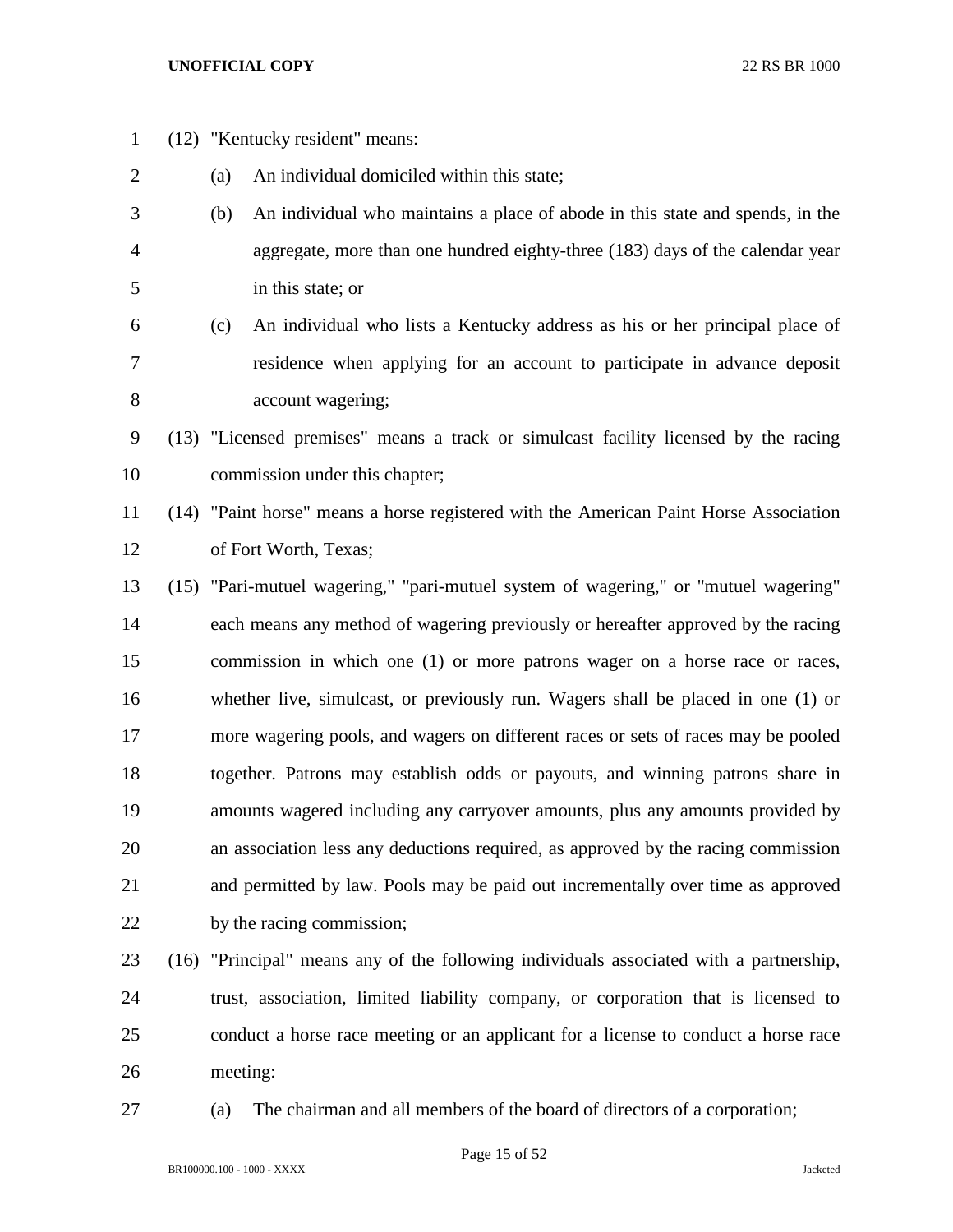- (b) All partners of a partnership and all participating members of a limited liability company;
- (c) All trustees and trust beneficiaries of an association;
- (d) The president or chief executive officer and all other officers, managers, and employees who have policy-making or fiduciary responsibility within the organization;
- (e) All stockholders or other individuals who own, hold, or control, either directly or indirectly, five percent (5%) or more of stock or financial interest in the collective organization; and
- (f) Any other employee, agent, guardian, personal representative, or lender or holder of indebtedness who has the power to exercise a significant influence over the applicant's or licensee's operation;
- (17) "Quarter horse" means a horse that is registered with the American Quarter Horse Association of Amarillo, Texas;
- (18) "Racing commission" means the Kentucky Horse Racing Commission;

 (19) "Receiving track" means a track where simulcasts are displayed for wagering purposes. A track that submits an application for intertrack wagering shall meet all the regulatory criteria for granting an association license of the same breed as the host track, and shall have a heated and air-conditioned facility that meets all state and local life safety code requirements and seats a number of patrons at least equal to the average daily attendance for intertrack wagering on the requested breed in the county in which the track is located during the immediately preceding calendar year; (20) "Simulcast facility" means any facility approved pursuant to the provisions of KRS 230.380 to simulcast live racing and conduct pari-mutuel wagering on live racing; (21) "Simulcasting" means the telecast of live audio and visual signals of horse races for

- the purpose of pari-mutuel wagering;
- *(22) "Sports wagering" means the placing of wagers on the outcomes of professional*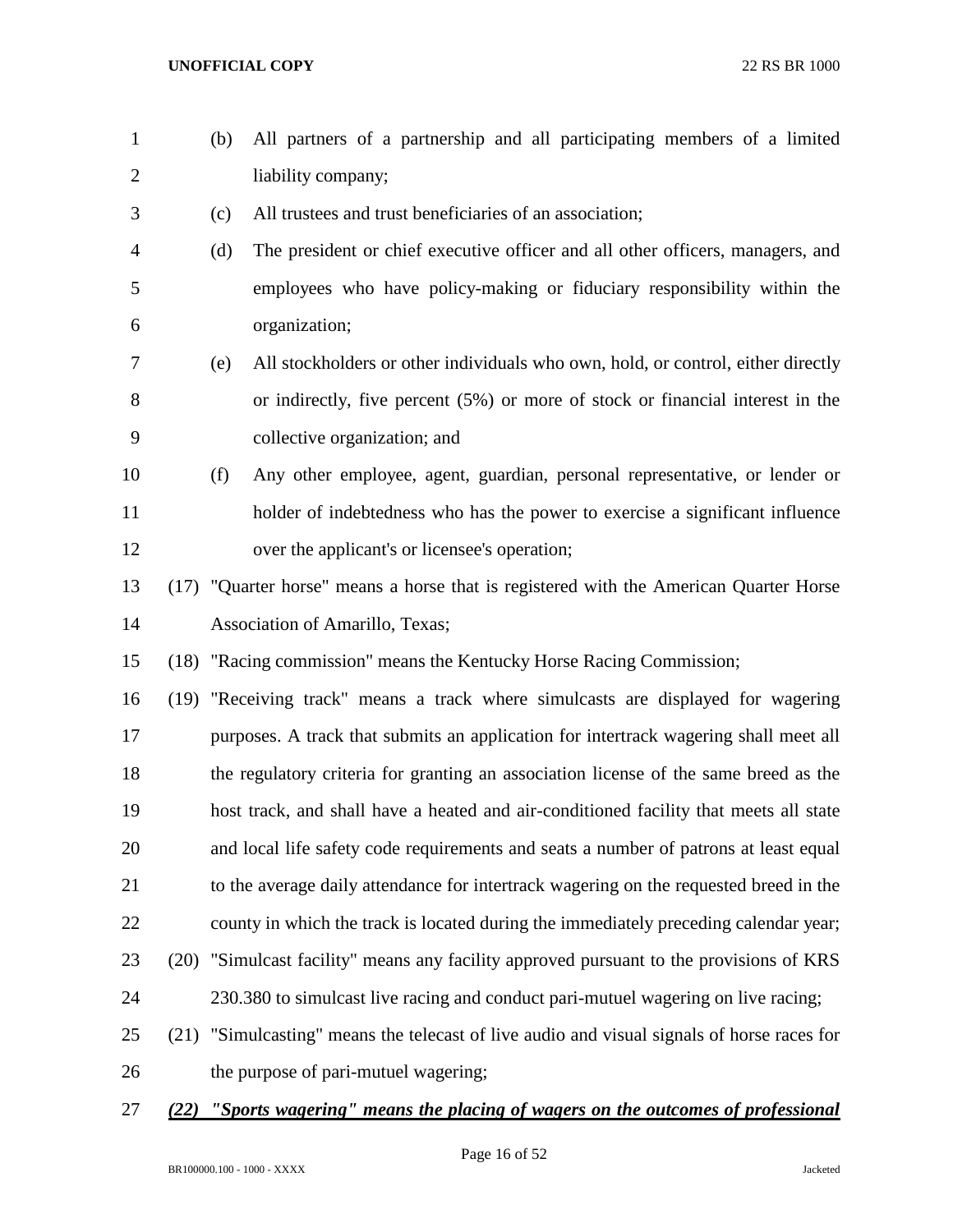| $\mathbf{1}$   |     | sports contests and other events in conformance with federal law and as                     |
|----------------|-----|---------------------------------------------------------------------------------------------|
| $\overline{2}$ |     | <i>authorized by the racing commission at tracks and online or by smartphone</i>            |
| 3              |     | through applications as authorized by this chapter and Section 10 of this Act;              |
| 4              |     | $(23)$ [ $(22)$ ] "Telephone account wagering" means a form of pari-mutuel wagering where   |
| 5              |     | an individual may deposit money in an account at a track and may place a wager by           |
| 6              |     | direct telephone call or by communication through other electronic media owned by           |
| 7              |     | the holder of the account to the track;                                                     |
| 8              |     | $(24)$ [ $(23)$ ] "Thoroughbred race" or "Thoroughbred racing" means a form of horse racing |
| 9              |     | in which each horse participating in the race is a Thoroughbred, (i.e., meeting the         |
| 10             |     | requirements of and registered with The Jockey Club of New York) and is mounted             |
| 11             |     | by a jockey; and                                                                            |
| 12             |     | $(25)$ $\{(24)$ "Track" means any association duly licensed by the Kentucky Horse Racing    |
| 13             |     | Commission to conduct horse racing and shall include:                                       |
| 14             | (a) | For facilities in operation as of 2010, the location and physical plant described           |
| 15             |     | in the "Commonwealth of Kentucky Initial/Renewal Application for License                    |
| 16             |     | to Conduct Live Horse Racing, Simulcasting, and Pari-Mutuel Wagering,"                      |
| 17             |     | filed for racing to be conducted in 2010;                                                   |
| 18             | (b) | Real property of an association, if the association received or receives                    |
| 19             |     | approval from the racing commission after 2010 for a location at which live                 |
| 20             |     | racing is to be conducted; or                                                               |
| 21             | (c) | One (1) facility or real property that is:                                                  |
| 22             |     | Owned, leased, or purchased by an association within a sixty (60) mile<br>1.                |
| 23             |     | radius of the association's racetrack but not contiguous to racetrack                       |
| 24             |     | premises, upon racing commission approval; and                                              |
| 25             |     | Not within a sixty (60) mile radius of another licensed track premise<br>2.                 |
| 26             |     | where live racing is conducted and not within a forty (40) mile radius of                   |
| 27             |     | a simulcast facility, unless any affected track or simulcast facility agrees                |

Page 17 of 52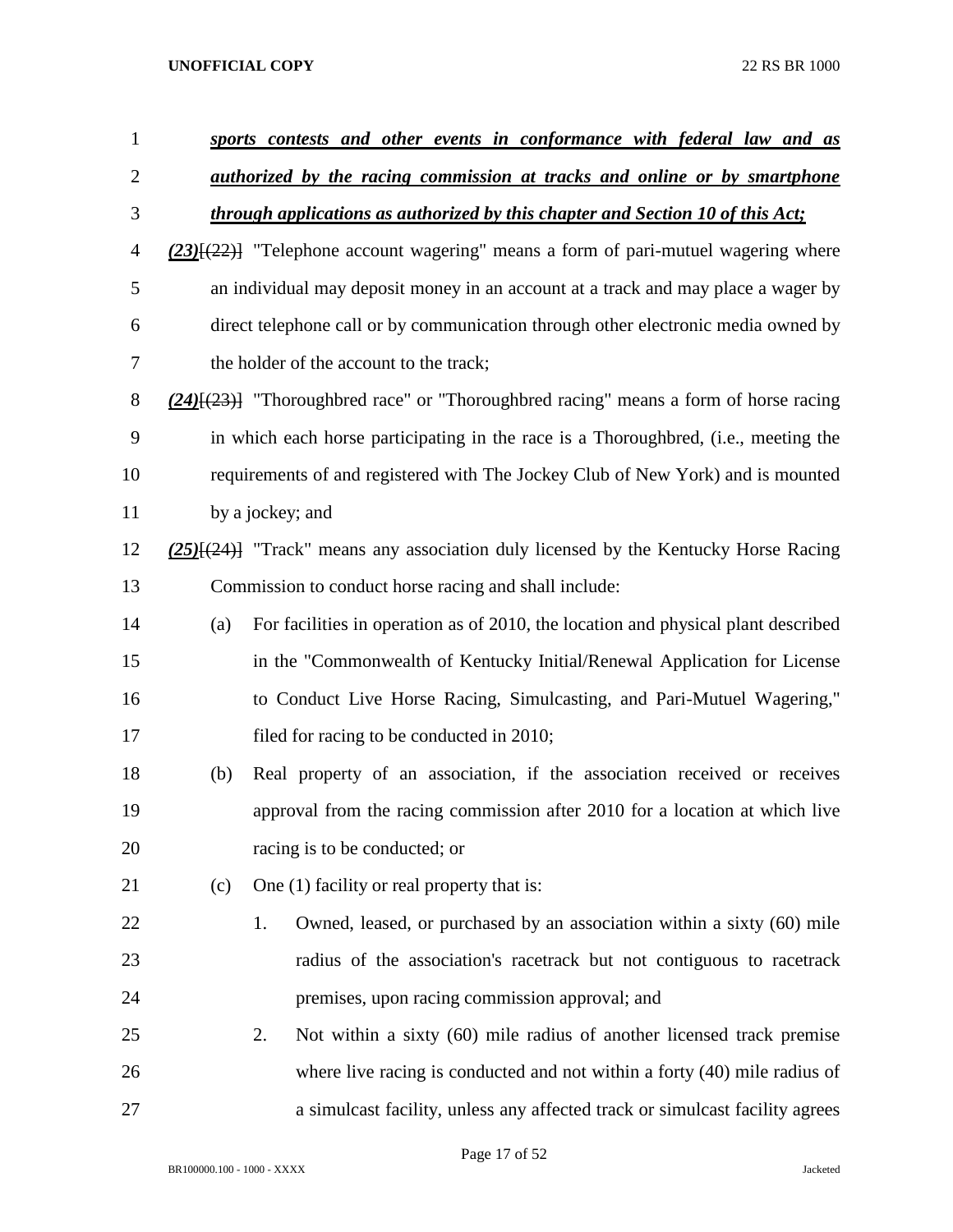| 1              | in writing to permit a noncontiguous facility within the protected                      |
|----------------|-----------------------------------------------------------------------------------------|
| $\overline{2}$ | geographic area.                                                                        |
| 3              | SECTION 10. A NEW SECTION OF KRS CHAPTER 230 IS CREATED TO                              |
| $\overline{4}$ | <b>READ AS FOLLOWS:</b>                                                                 |
| 5              | The racing commission shall institute a system of sports wagering in<br>(1)             |
| 6              | conformance with federal law, this chapter, Section 20 of this Act, and                 |
| 7              | administrative regulations promulgated under the authority of Section 12 of this        |
| 8              | <u>Act.</u>                                                                             |
| 9              | Sports wagering shall not be offered in this state except by:<br>(2)                    |
| 10             | A track, as defined by Section 9 if this Act, that is licensed under this<br>(a)        |
| 11             | <i>chapter</i> ; or                                                                     |
| 12             | An online or smartphone application that shall:<br>(b)                                  |
| 13             | Only be available to individuals eighteen (18) years of age or older;<br>1.             |
| 14             | 2.<br>Contain geographical location software to ensure that bets are placed             |
| 15             | only within the boundaries of the Commonwealth; and                                     |
| 16             | Include an option for advance deposit account wagering on sports<br>3.                  |
| 17             | events.                                                                                 |
| 18             | (3)<br>A licensed track may contract with no more than one (1) interactive sports       |
| 19             | wagering technology and service provider at a time to provide services and              |
| 20             | technology which support the track's operation of sports betting both on the track      |
| 21             | and over the Internet.                                                                  |
| 22             | A track shall not offer sports wagering until the racing commission has issued a<br>(4) |
| 23             | sports wagering license to the track.                                                   |
| 24             | (5)<br>A track licensed under Section 16 of this Act may offer sports wagering at up to |
| 25             | two (2) facilities or real properties that are:                                         |
| 26             | Owned, leased, or purchased by a track within a sixty (60) mile radius of the<br>(a)    |
| 27             | track but not contiguous to the track, upon racing commission approval;                 |

Page 18 of 52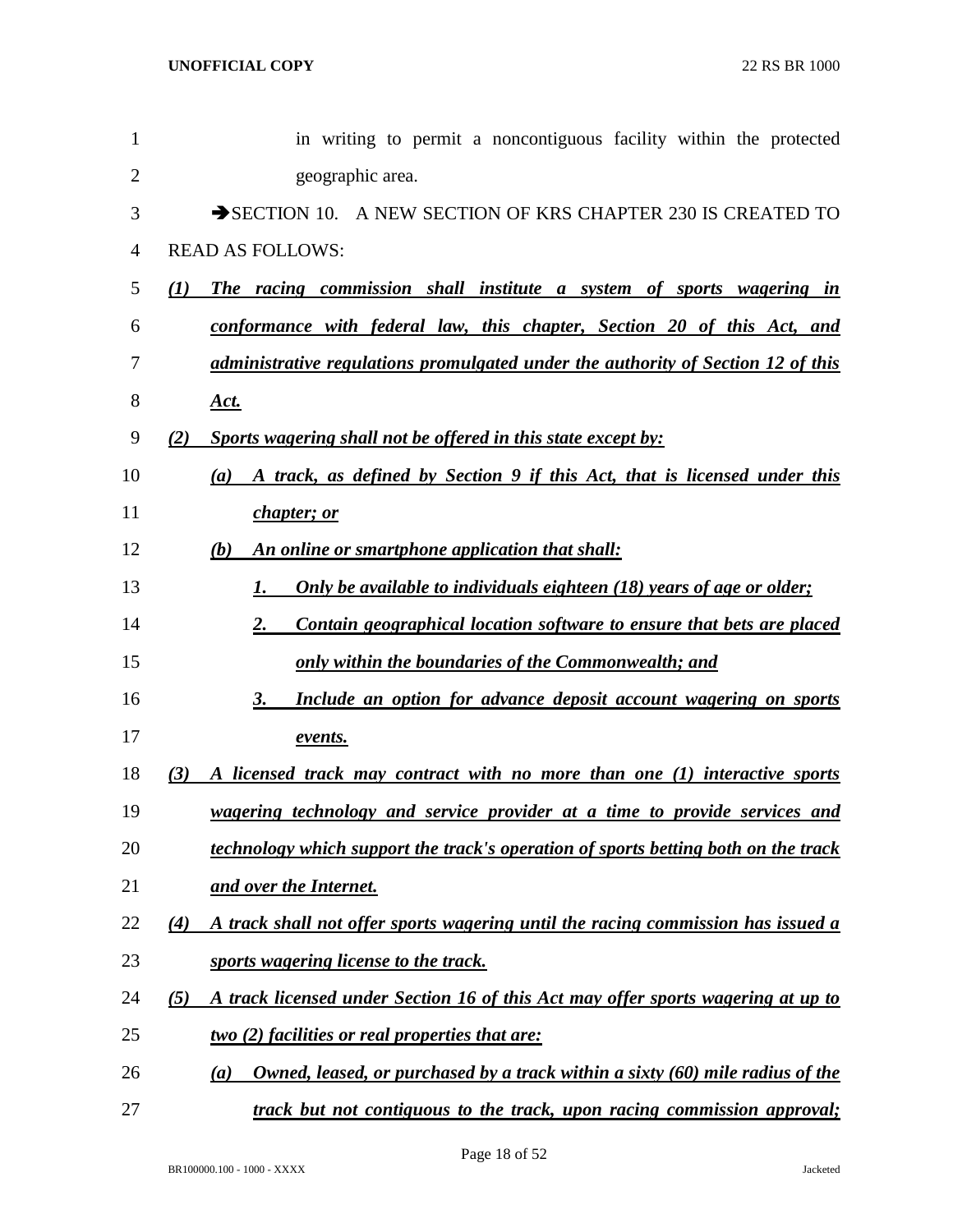| 1  | and                                                                                                     |
|----|---------------------------------------------------------------------------------------------------------|
| 2  | Not within a sixty (60) mile radius of another licensed track or premise<br>(b)                         |
| 3  | where sports wagering is conducted, unless any affected track agrees in                                 |
| 4  | writing to permit a noncontiguous facility within the protected geographic                              |
| 5  | <u>area.</u>                                                                                            |
| 6  | A NEW SECTION OF KRS CHAPTER 230 IS CREATED TO<br>$\rightarrow$ SECTION 11.                             |
| 7  | <b>READ AS FOLLOWS:</b>                                                                                 |
| 8  | Sporting events that may be wagered upon at the discretion of the racing commission                     |
| 9  | <i>include but are not limited to:</i>                                                                  |
| 10 | Professional sporting events sanctioned by nationally recognized organizations,<br>(I)                  |
| 11 | including but not limited to:                                                                           |
| 12 | <b>The National Football League;</b><br>(a)                                                             |
| 13 | <b>The National Basketball Association;</b><br>(b)                                                      |
| 14 | <b>Major League Baseball;</b><br>(c)                                                                    |
| 15 | <b>The Professional Golfers' Association;</b><br>(d)                                                    |
| 16 | <b>The National Association for Stock Car Auto Racing;</b><br>(e)                                       |
| 17 | <b>Major League Soccer; and</b><br>(f)                                                                  |
| 18 | Other nationally or internationally recognized organizations sanctioning<br>$\left( \mathbf{g} \right)$ |
| 19 | events in professional sports such as boxing, mixed martial arts, table                                 |
| 20 | <u>tennis, cricket, darts, and soccer;</u>                                                              |
| 21 | College sporting events sanctioned by the National Collegiate Athletic<br>(2)                           |
| 22 | Association, the National Association of Intercollegiate Athletics, or other                            |
| 23 | collegiate athletic body recognized by the commission;                                                  |
| 24 | International events such as the Olympics and World Cup Soccer, at the<br>(3)                           |
| 25 | discretion of the racing commission; and                                                                |
| 26 | After consulting with the league or association sanctioning or authorizing the<br>(4)                   |
| 27 | sporting event, actions within a sporting event that do not represent the end result                    |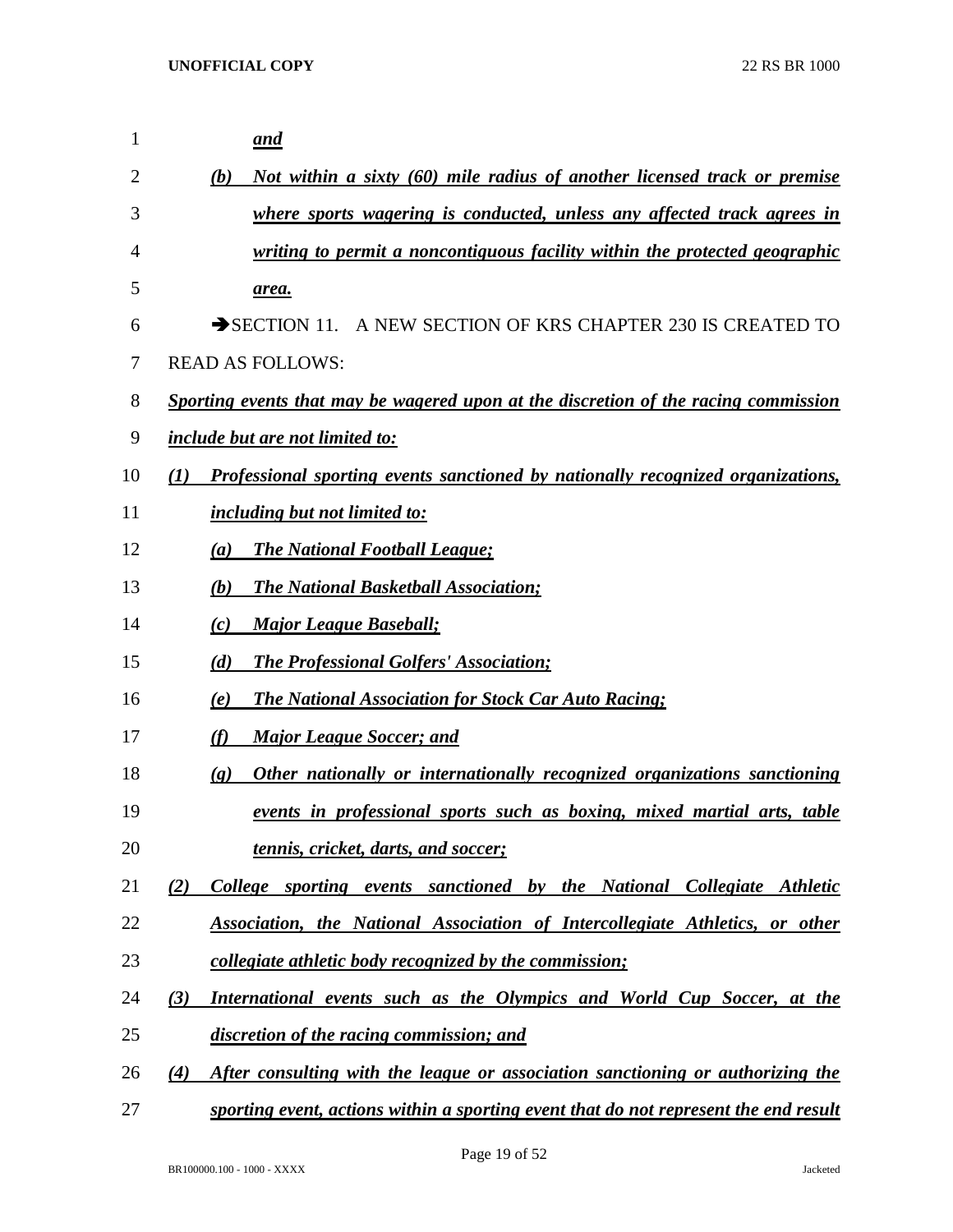- *of the game, but are integral to the play of the game, including but not limited to:*
- *(a) The result of a putt;*
- *(b) The result of an at bat; or*
- *(c) The result of a field goal attempt.*

5 Section 12. KRS 230.215 is amended to read as follows:

 (1) *(a)* It is the policy of the Commonwealth of Kentucky, in furtherance of its responsibility to foster and to encourage legitimate occupations and industries in the Commonwealth and to promote and to conserve the public health, safety, and welfare, and it is hereby declared the intent of the Commonwealth to foster and to encourage the horse breeding industry within the Commonwealth and to encourage the improvement of the breeds of horses.

- *(b)* Further, it is the policy and intent of the Commonwealth to foster and to encourage the business of legitimate horse racing with pari-mutuel wagering thereon in the Commonwealth on the highest possible plane. Further, it hereby is declared the policy and intent of the Commonwealth that all racing not licensed under this chapter is a public nuisance and may be enjoined as such.
- *(c)* Further, it is hereby declared the policy and intent of the Commonwealth that the conduct of horse racing, or the participation in any way in horse racing, or the entrance to or presence where horse racing is conducted, is a privilege and not a personal right; and that this privilege may be granted or denied by the racing commission or its duly approved representatives acting in its behalf.

| 22 | (d) | <b>Further, it hereby is declared the policy and intent of the Commonwealth</b> |
|----|-----|---------------------------------------------------------------------------------|
| 23 |     | that citizens shall be allowed to enjoy wagering on sporting events in a        |
| 24 |     | controlled environment that protects the citizens from cheating and fraud,      |
| 25 |     | and that such wagering shall be best controlled and overseen by the             |
| 26 |     | Kentucky Horse Racing Commission, which has demonstrated a long and             |
| 27 |     | successful history of regulating wagering.                                      |

Page 20 of 52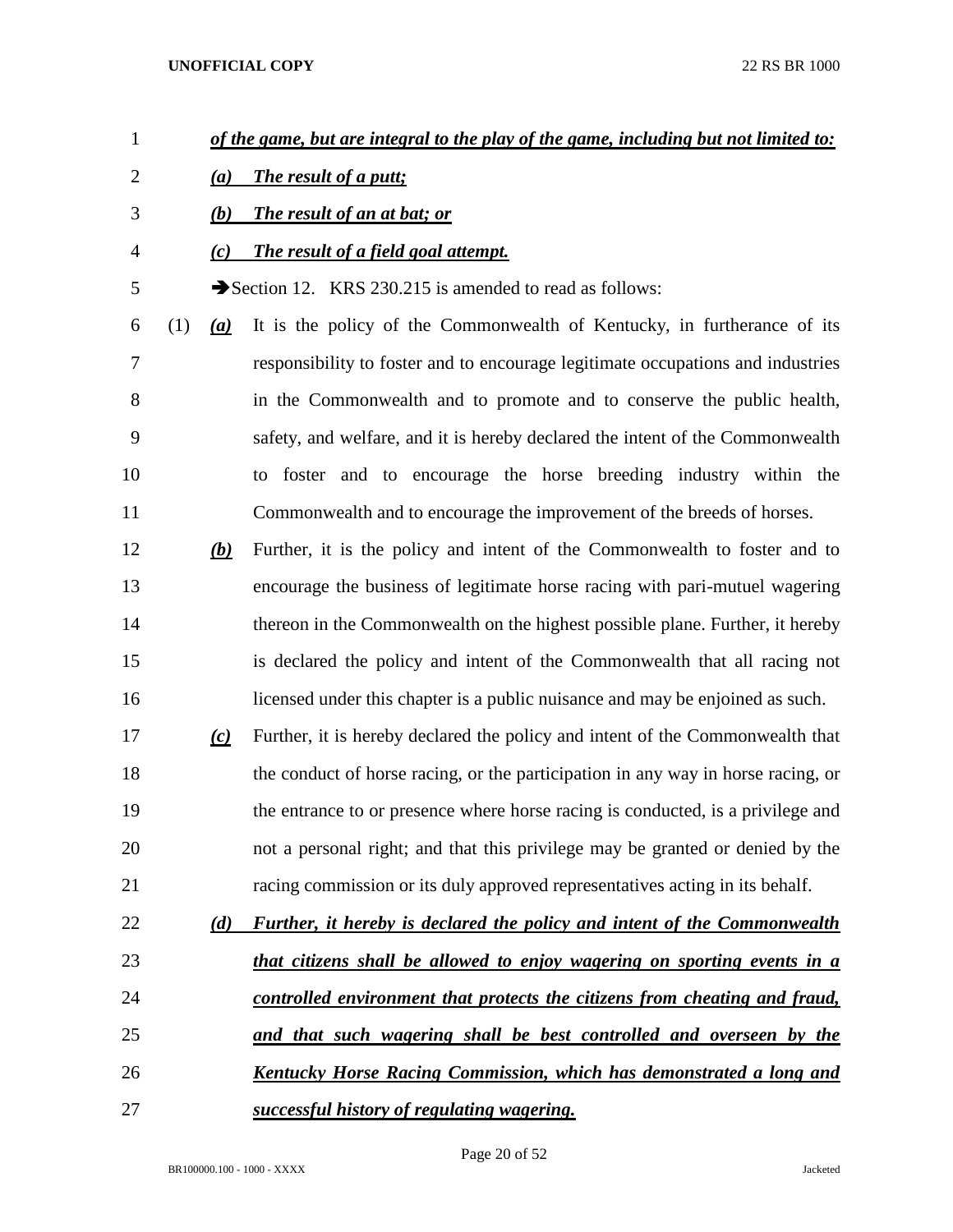(2) *(a)* It is hereby declared the purpose and intent of this chapter in the interest of the public health, safety, and welfare, to vest in the racing commission forceful control of horse racing in the Commonwealth with plenary power to promulgate administrative regulations prescribing conditions under which all legitimate horse racing and wagering thereon is conducted in the Commonwealth so as to encourage the improvement of the breeds of horses in the Commonwealth, to regulate and maintain horse racing at horse race meetings in the Commonwealth of the highest quality and free of any corrupt, incompetent, dishonest, or unprincipled horse racing practices, and to regulate and maintain horse racing at race meetings in the Commonwealth so as to dissipate any cloud of association with the undesirable and maintain the appearance as well as the fact of complete honesty and integrity of horse racing in the Commonwealth.

- *(b) In addition, it is hereby declared the purpose and intent of this chapter to vest in the racing commission exclusive jurisdiction over sports wagering in the Commonwealth, with the exception of fantasy contest wagering under KRS Chapter 239A, with plenary power to promulgate administrative regulations prescribing conditions under which all legitimate sports wagering is to be conducted.*
- *(c)* In addition to the general powers and duties vested in the racing commission by this chapter, it is the intent hereby to vest in the racing commission the power to eject or exclude from association grounds or any part thereof any person, licensed or unlicensed, whose conduct or reputation is such that his presence on association grounds may, in the opinion of the racing commission, reflect on the honesty and integrity of horse racing or interfere with the orderly conduct of horse racing.
- 
- 27 Section 13. KRS 230.225 is amended to read as follows: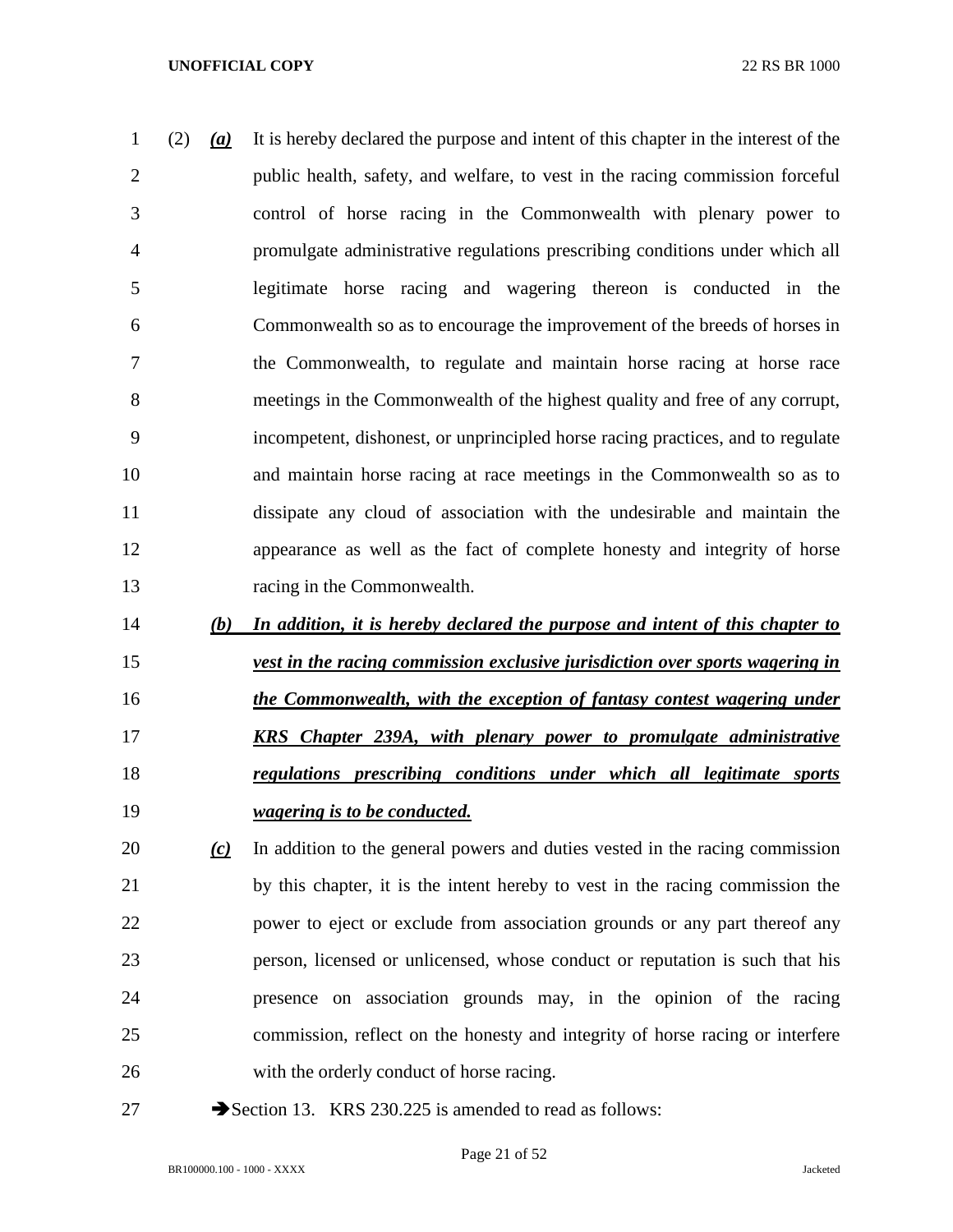| $\mathbf{1}$   | (1) |     | The Kentucky Horse Racing Commission is created as an independent agency of       |
|----------------|-----|-----|-----------------------------------------------------------------------------------|
| $\overline{2}$ |     |     | state government to regulate the conduct of horse racing and pari-mutuel wagering |
| 3              |     | on  | horse racing, <i>and sports wagering</i> and related activities within the        |
| 4              |     |     | Commonwealth of Kentucky. The racing commission shall be attached to the Public   |
| 5              |     |     | Protection Cabinet for administrative purposes.                                   |
| 6              | (2) | (a) | The Kentucky Horse Racing Commission shall consist of fifteen (15)                |
| 7              |     |     | members appointed by the Governor, with the secretaries of the Public             |
| 8              |     |     | Protection Cabinet, Tourism, Arts and Heritage Cabinet, and Economic              |
| 9              |     |     | Development Cabinet, or their designees, serving as ex officio nonvoting          |
| 10             |     |     | members.                                                                          |
| 11             |     | (b) | Two (2) members shall have no financial interest in the business or industry      |
| 12             |     |     | regulated.                                                                        |
| 13             |     | (c) | The members of the racing commission shall be appointed to serve for a term       |
| 14             |     |     | of four (4) years, except the initial terms shall be staggered as follows:        |
| 15             |     |     | Five (5) members shall serve for a term of four (4) years;<br>1.                  |
| 16             |     |     | Five $(5)$ members shall serve for a term of three $(3)$ years; and<br>2.         |
| 17             |     |     | 3.<br>Five $(5)$ members shall serve for a term of two $(2)$ years.               |
| 18             |     | (d) | Any member appointed to fill a vacancy occurring other than by expiration of      |
| 19             |     |     | a term shall be appointed for the remainder of the unexpired term.                |
| 20             |     | (e) | In making appointments, the Governor may consider members broadly                 |
| 21             |     |     | representative of the Thoroughbred industry and members<br>broadly                |
| 22             |     |     | representative of the standardbred, quarter horse, Appaloosa, or Arabian          |
| 23             |     |     | industries. The Governor may also consider recommendations from the               |
| 24             |     |     | Kentucky Thoroughbred Owners and Breeders, Inc., the Kentucky Division of         |
| 25             |     |     | the Horsemen's Benevolent and Protective Association, the Kentucky Harness        |
| 26             |     |     | Horsemen's Association, and other interested organizations.                       |
|                |     |     |                                                                                   |

(3) (a) Members of the racing commission shall receive no compensation for serving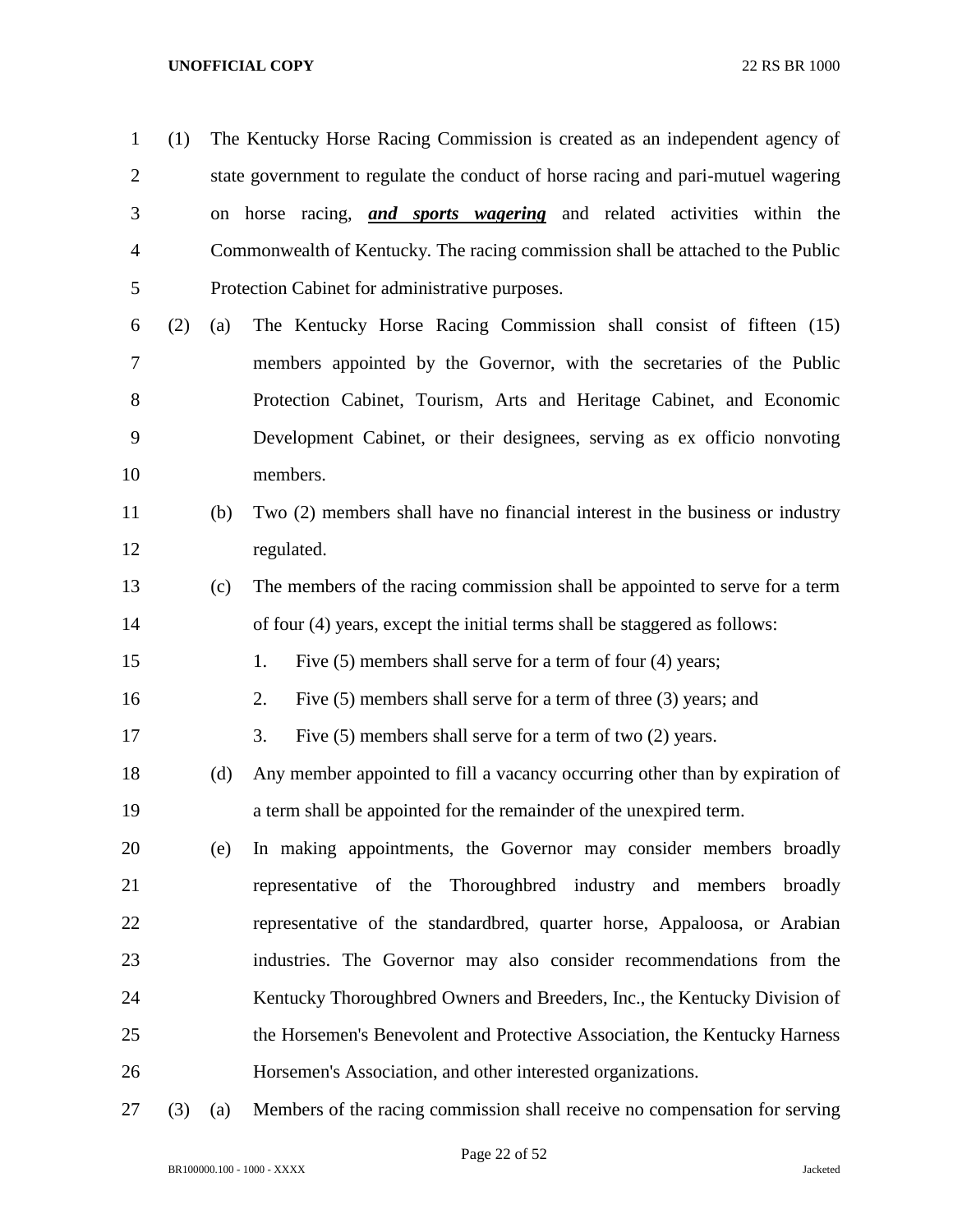| $\mathbf{1}$   |     |     | on the commission, but shall be reimbursed for travel expenses for attending       |
|----------------|-----|-----|------------------------------------------------------------------------------------|
| $\overline{2}$ |     |     | meetings and performing other official functions consistent with the               |
| 3              |     |     | reimbursement policy for state employees established by KRS 45.101 and             |
| $\overline{4}$ |     |     | administrative regulations promulgated thereunder.                                 |
| 5              |     | (b) | The Governor shall appoint one (1) member of the racing commission to serve        |
| 6              |     |     | as its chairperson who shall serve at the pleasure of the Governor.                |
| $\tau$         |     | (c) | The Governor shall further designate a second member to serve as vice chair        |
| 8              |     |     | with authority to act in the absence of the chairperson.                           |
| 9              |     | (d) | Before entering upon the discharge of their duties, all members of the             |
| 10             |     |     | Kentucky Horse Racing Commission shall take the constitutional oath of             |
| 11             |     |     | office.                                                                            |
| 12             | (4) | (a) | The racing commission shall establish and maintain a general office for the        |
| 13             |     |     | transaction of its business and may in its discretion establish a branch office or |
| 14             |     |     | offices.                                                                           |
| 15             |     | (b) | The racing commission may hold meetings at any of its offices or at any other      |
| 16             |     |     | place when the convenience of the racing commission requires.                      |
| 17             |     | (c) | All meetings of the racing commission shall be open and public, and all            |
| 18             |     |     | persons shall be permitted to attend meetings.                                     |
| 19             |     | (d) | A majority of the voting members of the racing commission shall constitute a       |
| 20             |     |     | quorum for the transaction of its business or exercise of any of its powers.       |
| 21             | (5) |     | Except as otherwise provided, the racing commission shall be responsible for the   |
| 22             |     |     | following:                                                                         |
| 23             |     | (a) | Developing and implementing programs designed to ensure the safety and             |
| 24             |     |     | well-being of horses, jockeys, and drivers;                                        |
| 25             |     | (b) | Developing programs and procedures that will aggressively fulfill its oversight    |
| 26             |     |     | and regulatory role on such matters as medical practices and integrity issues;     |
| 27             |     | (c) | Recommending tax incentives and implementing incentive programs to ensure          |

Page 23 of 52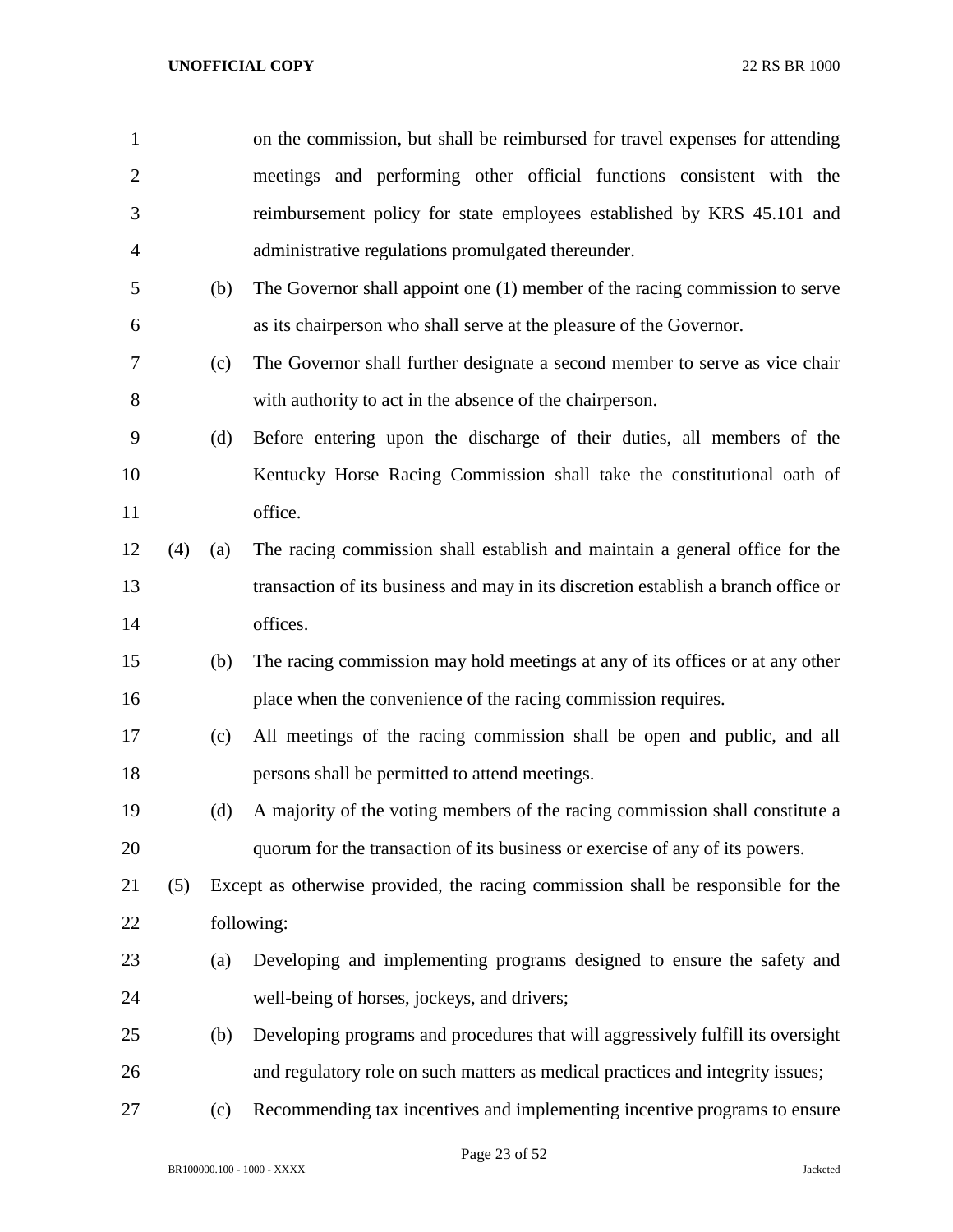| $\mathbf{1}$   |     |                             | the strength and growth of the equine industry;                                |
|----------------|-----|-----------------------------|--------------------------------------------------------------------------------|
| $\overline{2}$ |     | (d)                         | Designing and implementing programs that strengthen the ties between           |
| 3              |     |                             | Kentucky's horse industry and the state's universities, with the goal of       |
| 4              |     |                             | significantly increasing the economic impact of the horse industry on          |
| 5              |     |                             | Kentucky's economy, improving research for the purpose of promoting the        |
| 6              |     |                             | enhanced health and welfare of the horse, and other related industry issues; [ |
| 7              |     |                             | and <sub>1</sub>                                                               |
| 8              |     | (e)                         | Developing and supporting programs which ensure that Kentucky remains in       |
| 9              |     |                             | the forefront of equine research:                                              |
| 10             |     | (f)                         | Developing monitoring programs to ensure the highest integrity of athletic     |
| 11             |     |                             | events and sports wagering; and                                                |
| 12             |     | $\left( \mathbf{g} \right)$ | Developing a program to share wagering information with the leagues,           |
| 13             |     |                             | associations, and other governing bodies sanctioning sports events upon        |
| 14             |     |                             | which wagers may be accepted. The program shall be designed to assist in       |
| 15             |     |                             | determining potential problems or questionable wagering activity so the        |
| 16             |     |                             | leagues, associations, and the racing commission can monitor wagering          |
| 17             |     |                             | <i>activity effectively.</i>                                                   |
| 18             |     |                             | Section 14. KRS 230.240 is amended to read as follows:                         |
| 19             | (1) | (a)                         | In addition to the employees referred to in KRS 230.230, the executive         |
| 20             |     |                             | director of the racing commission may employ, dismiss, or take other           |
| 21             |     |                             | personnel action and determine the reasonable compensation of stewards,        |
| 22             |     |                             | supervisors of mutuels, veterinarians, inspectors, accountants, security       |
| 23             |     |                             | officers, and other employees deemed by the executive director to be essential |
| 24             |     |                             | at or in connection with any horse race meeting and in the best interest of    |
| 25             |     |                             | racing, or those deemed by the executive director to be integral to the        |
| 26             |     |                             | conduct of sports wagering.                                                    |
| 27             |     | (b)                         | Three (3) Thoroughbred stewards shall be employed at each Thoroughbred         |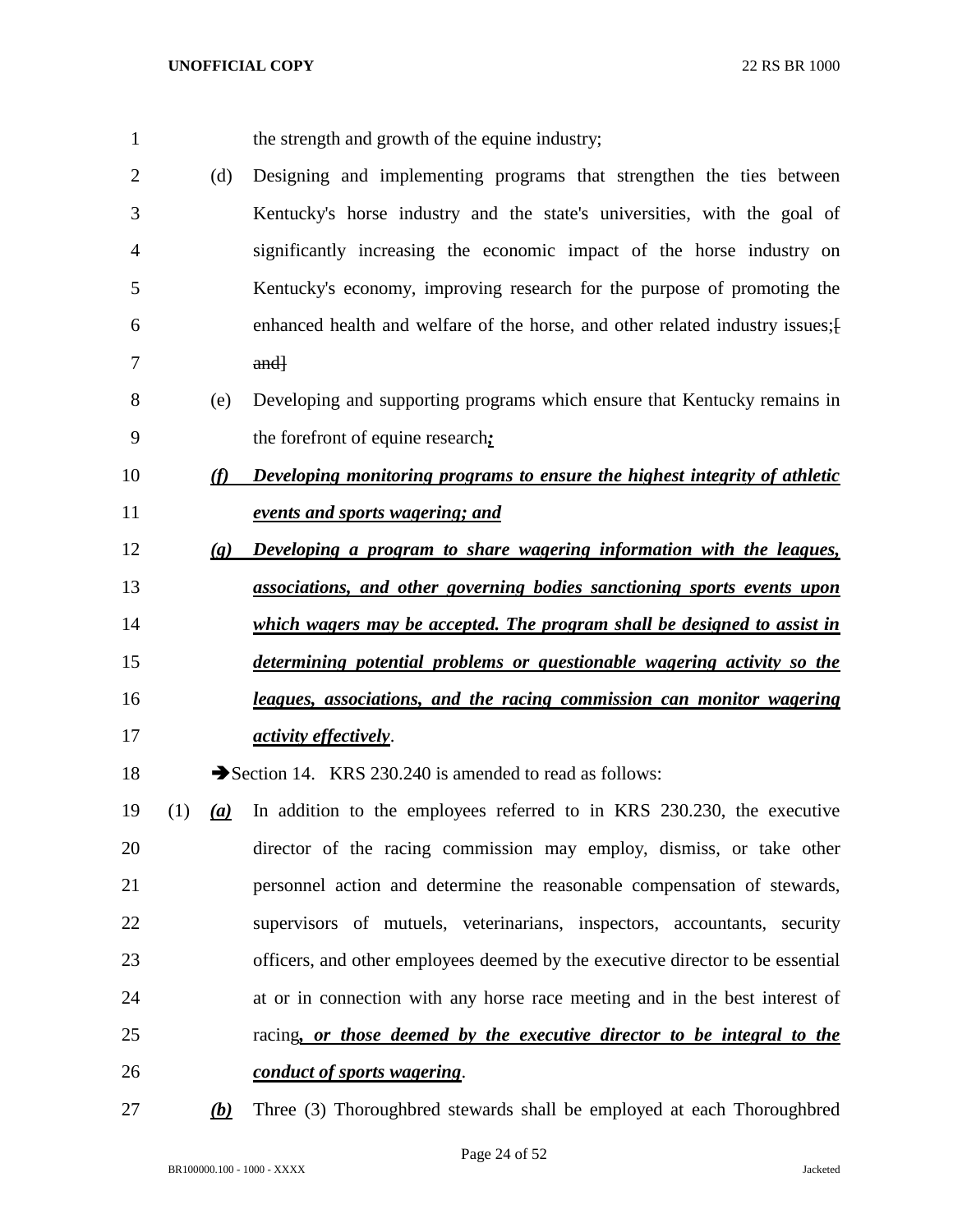| $\mathbf{1}$   |                           | race meeting <u>as follows:</u> [.]                                                  |
|----------------|---------------------------|--------------------------------------------------------------------------------------|
| $\overline{2}$ |                           | Two (2) stewards shall be employed and compensated by the<br><u>L</u>                |
| 3              |                           | Commonwealth, subject to reimbursement by the racing associations                    |
| 4              |                           | pursuant to subsection (3) of this section; and $\Box$                               |
| 5              |                           | One (1) Thoroughbred steward shall be employed and compensated by<br>$2_{\cdot}$     |
| 6              |                           | the racing association hosting the race meeting.                                     |
| 7              | (c)                       | Three (3) standardbred judges shall be employed at each standardbred race            |
| 8              |                           | meeting <u>as follows:</u> $\left\{ \cdot \right\}$                                  |
| 9              |                           | Two (2) standardbred judges shall be employed and compensated by the<br><u>1.</u>    |
| 10             |                           | Commonwealth, subject to reimbursement by the racing associations                    |
| 11             |                           | pursuant to subsection (3) of this section; and $\Box$                               |
| 12             |                           | One (1) standardbred judge shall be employed and compensated by the<br>$2_{\cdot}$   |
| 13             |                           | racing association hosting the race meeting.                                         |
| 14             | $\underline{d}$           | The security officers shall be peace officers and conservators of the peace on       |
| 15             |                           | racing commission property and at all race tracks and grounds in the                 |
| 16             |                           | Commonwealth and shall possess all the common law and statutory powers               |
| 17             |                           | and privileges now available or hereafter made available to sheriffs,                |
| 18             |                           | constables, and police officers for the purpose of enforcing all laws relating       |
| 19             |                           | directly or indirectly to the conduct of horse racing and pari-mutuel wagering       |
| 20             |                           | thereon, <i>the conduct of sports wagering</i> , or the enforcement of laws relating |
| 21             |                           | to the protection of persons or property on premises licensed by the racing          |
| 22             |                           | commission.                                                                          |
| 23             | $\left(\mathbf{e}\right)$ | The racing commission, for the purpose of maintaining integrity and honesty          |
| 24             |                           | in racing, shall prescribe by administrative regulation the powers and duties of     |
| 25             |                           | the persons employed under this section and qualifications necessary to              |
| 26             |                           | competently perform their duties. In addition, the racing commission shall be        |
| 27             |                           | responsible for seeing that racing officials employed under the provisions of        |

Page 25 of 52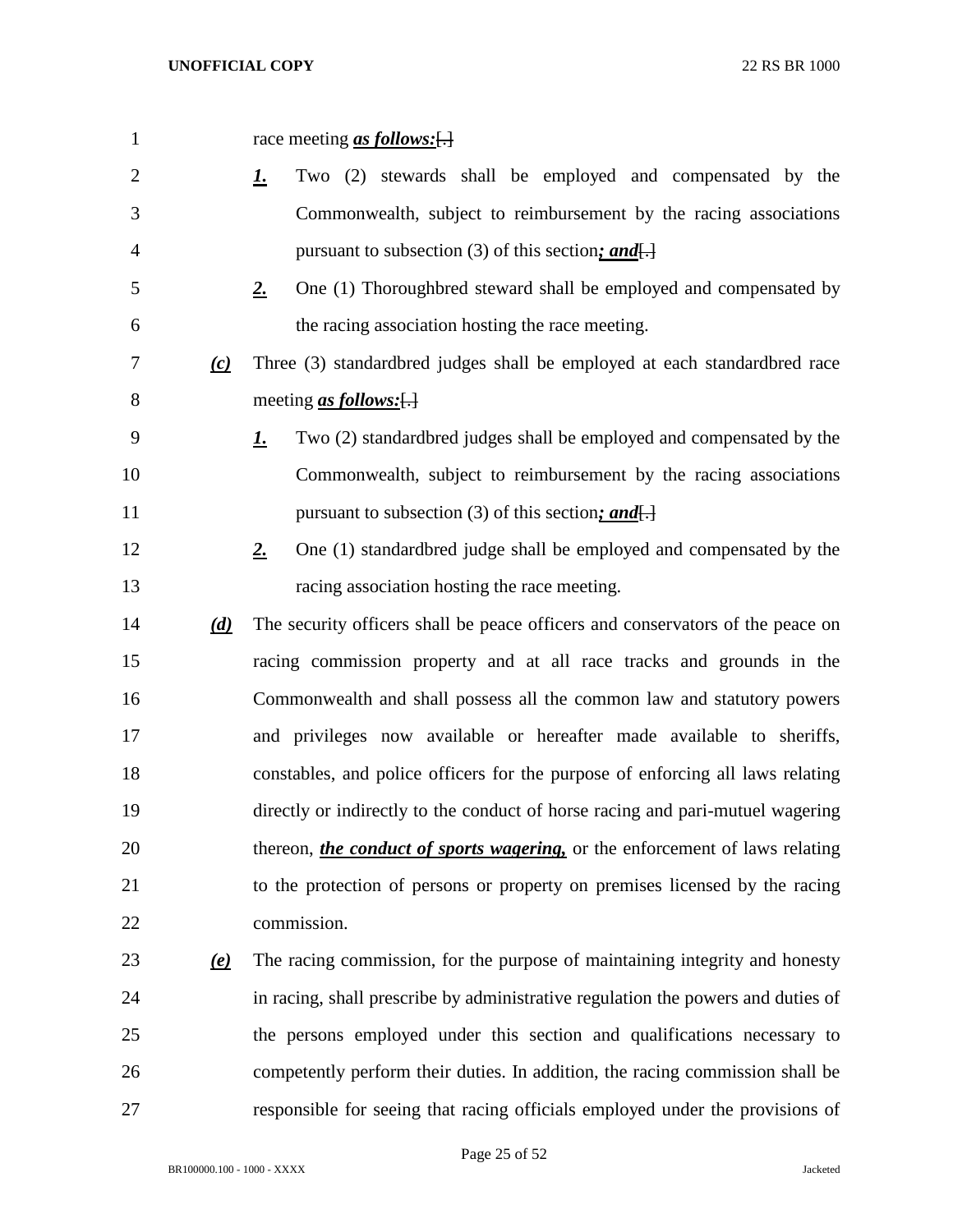- this section have adequate training to perform their duties in a competent manner.
- (2) *(a)* The racing commission shall promulgate administrative regulations for effectively preventing the use of improper devices, and restricting or prohibiting the use and administration of drugs or stimulants or other improper acts to horses prior to the horse participating in a race.
- *(b)* The racing commission may acquire, operate, and maintain, or contract for the maintenance and operation of, a testing laboratory and related facilities, for the purpose of saliva, urine, or other tests, and to purchase supplies and equipment for and in connection with the laboratory or testing processes.
- *(c)* The expense of the laboratory or other testing processes, whether furnished by contract or otherwise, together with all supplies and equipment used in connection therewith, shall be paid by the various associations licensed under this chapter in the manner and in proportions as the racing commission shall by administrative regulation provide.
- (3) *(a)* The compensation of the employees referred to in this section shall be paid by the licensee conducting the horse race meeting in connection with which the employees are utilized or employed.
- *(b)* The salary of the executive director to the racing commission shall be prorated among and paid by the various associations licensed under this chapter in the manner as the racing commission shall, by administrative regulation, provide.
- *(c)* Except for the Thoroughbred steward and the standardbred judge authorized in subsection (1) of this section, the employees referred to in this section shall be deemed employees of the racing commission, and are paid by the licensee or association for convenience only.

 (4) Each person, as a condition precedent to the privilege of receiving a license under 27 this chapter to conduct a horse race meeting, shall be deemed to have agreed to pay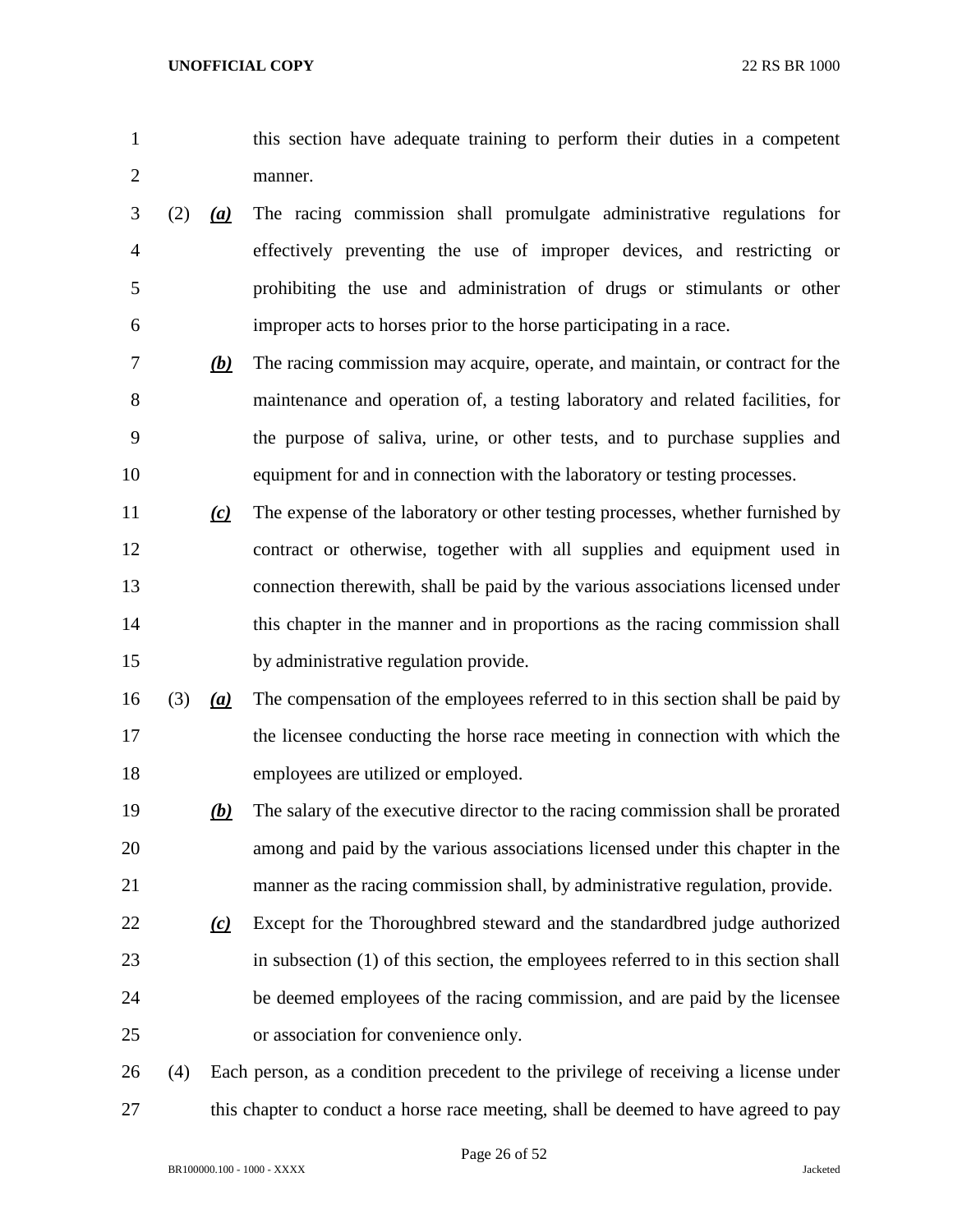expenses and compensation as provided in this section and as may be actually and reasonably incurred.

3 Section 15. KRS 230.260 is amended to read as follows:

 The racing commission, in the interest of breeding or the improvement of breeds of horses, shall have all powers necessary and proper to carry out fully and effectually the provisions of this chapter including but without limitation the following:

 (1) The racing commission is vested with jurisdiction and supervision over all horse race meetings *and sports wagering* in this Commonwealth and over all associations and all persons on association grounds and may eject or exclude therefrom or any 10 part thereof, any person, licensed or unlicensed, whose conduct or reputation is such 11 that his *or her* presence on association grounds may, in the opinion of the racing commission, *negatively* reflect on the honesty and integrity of horse racing*, or on athletic contests upon which sports wagers have been placed,* or interfere with the orderly conduct of horse racing or racing at horse race meetings; provided, however, no persons shall be excluded or ejected from association grounds solely on the ground of race, color, creed, national origin, ancestry, or sex;

 (2) The racing commission is vested with jurisdiction over any person or entity that offers advance deposit account wagering to Kentucky residents *for pari-mutuel wagering on horse racing*. Any such person or entity under the jurisdiction of the racing commission shall be licensed by the racing commission, and the racing commission may impose a license fee not to exceed ten thousand dollars (\$10,000) annually. The racing commission shall, by administrative regulation promulgated in accordance with KRS Chapter 13A, establish conditions and procedures for the licensing of advance deposit account wagering providers to include but not be limited to:

- (a) A fee schedule for applications for licensure; and
- (b) Reporting requirements to include quarterly reporting on: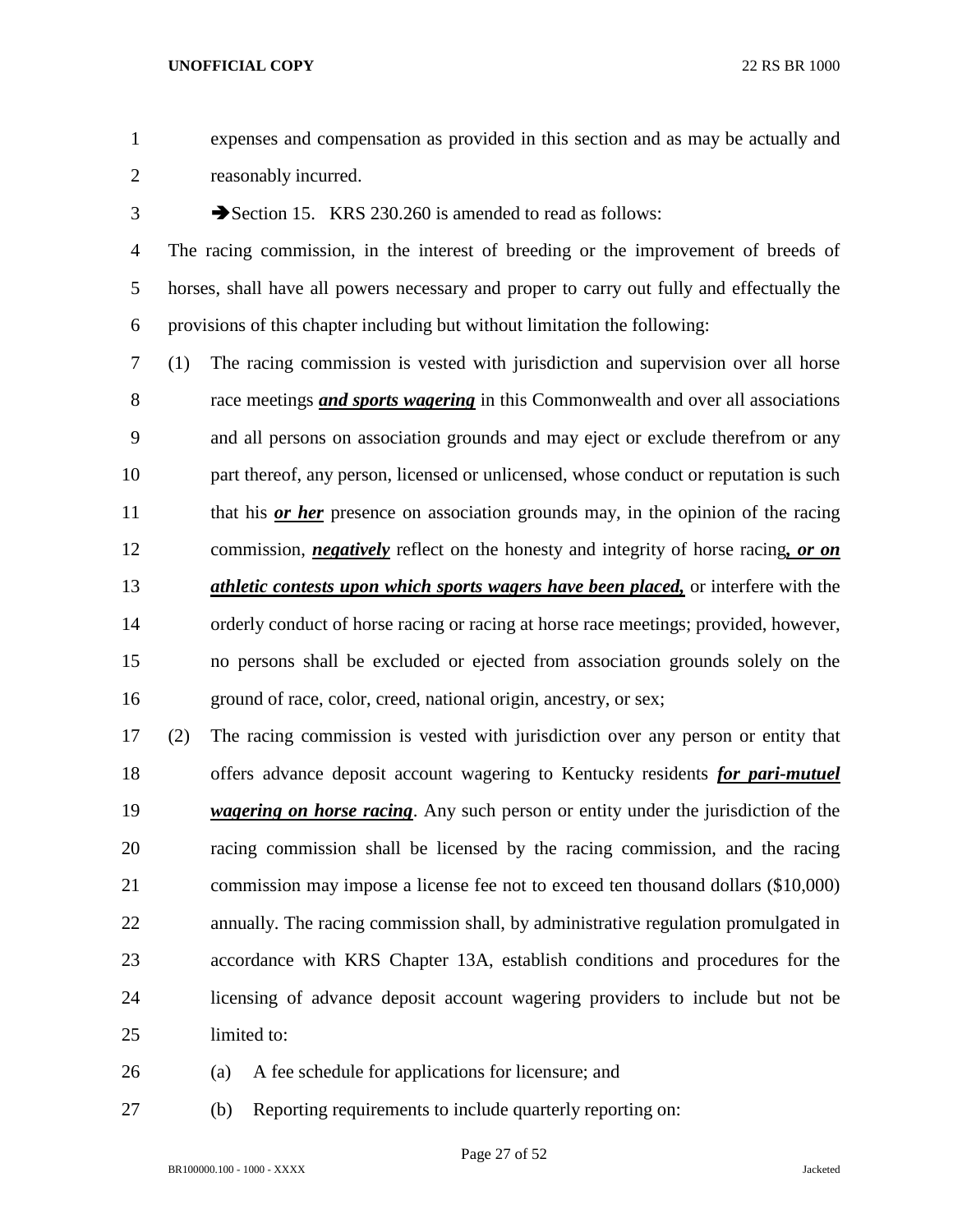- 
- 1. The amount wagered on Kentucky races; and
- 
- 2 2. The total amount wagered by Kentuckians;

 (3) The racing commission is vested with jurisdiction over any totalisator company that provides totalisator services to a racing association located in the Commonwealth. A totalisator company under the jurisdiction of the racing commission shall be licensed by the racing commission, regardless of whether a totalisator company is located in the Commonwealth or operates from a location or locations outside of the Commonwealth, and the racing commission may impose a license fee on a totalisator company. The racing commission shall, by administrative regulation promulgated in accordance with KRS Chapter 13A, establish conditions and procedures for the licensing of totalisator companies, and a fee schedule for applications for licensure;

 (4) The racing commission is vested with jurisdiction over any manufacturer, wholesaler, distributor, or vendor of any equine drug, medication, therapeutic substance, or metabolic derivative which is purchased by or delivered to a licensee or other person participating in Kentucky horse racing by means of the Internet, mail delivery, in-person delivery, or other means;

 (5) The racing commission is vested with jurisdiction over any horse training center or facility in the Commonwealth that records official timed workouts for publication;

 (6) The racing commission may require an applicant for a license under subsections (2) 21 and (3) of this section to submit to a background check of the applicant, or of any individual or organization associated with the applicant. An applicant shall be required to reimburse the racing commission for the cost of any background check conducted;

 (7) The racing commission, its representatives and employees, may visit, investigate and have free access to the office, track, facilities, or other places of business of any licensee, or any person owning a horse or performing services regulated by this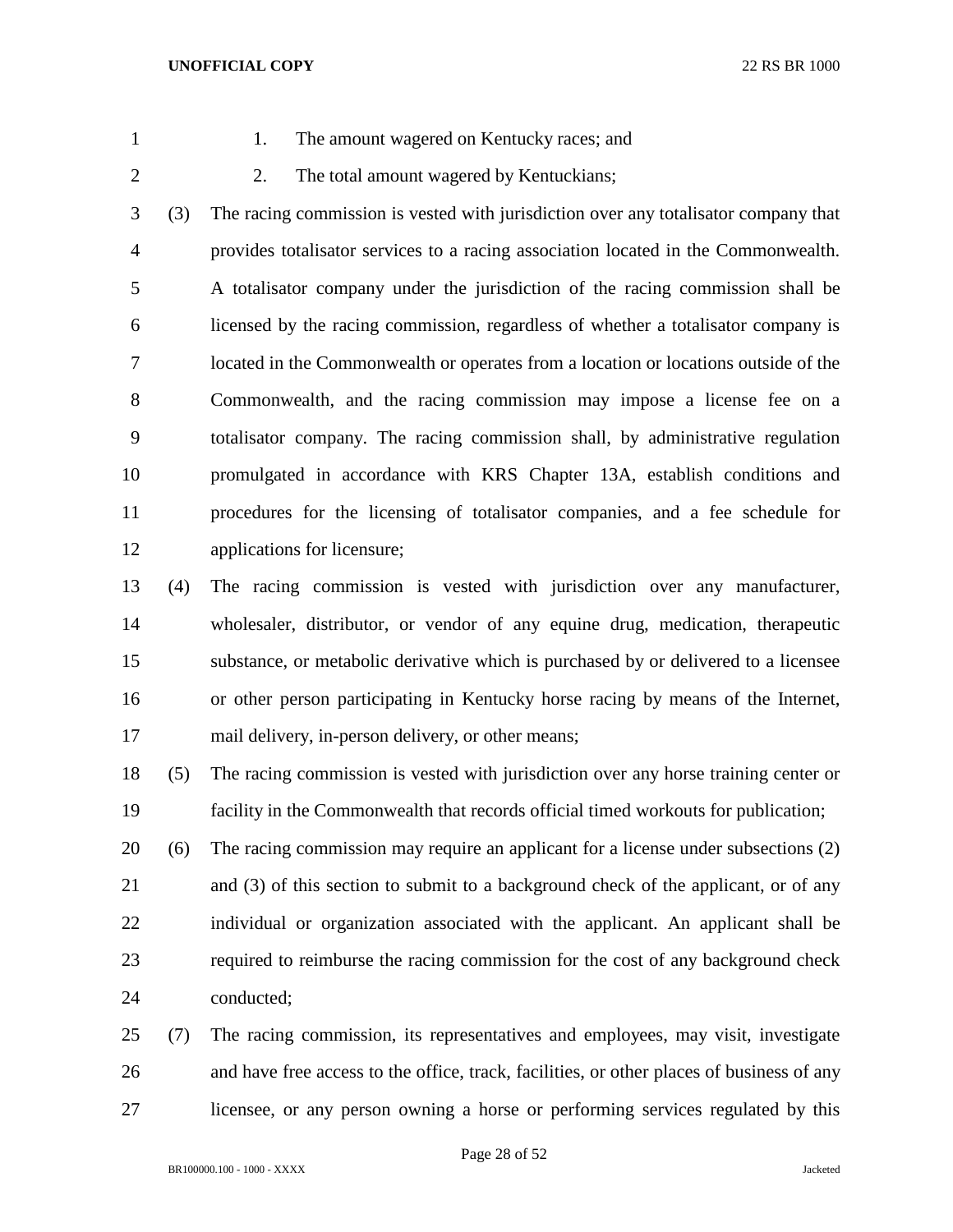chapter on a horse registered to participate in a breeders incentive fund under the 2 jurisdiction of the racing commission;

 (8) The racing commission shall have full authority to prescribe necessary and reasonable administrative regulations and conditions under which horse racing at a horse race meeting shall be conducted in this state and to fix and regulate the minimum amount of purses, stakes, or awards to be offered for the conduct of any horse race meeting;

 (9) Applications for licenses shall be made in the form, in the manner, and contain information as the racing commission may, by administrative regulation, require. Fees for all licenses issued under KRS 230.310 shall be prescribed by and paid to 11 the racing commission;

 (10) The racing commission shall establish by administrative regulation minimum fees for jockeys to be effective in the absence of a contract between an employing owner or trainer and a jockey. The minimum fees shall be no less than those of July 1, 1985;

 (11) The racing commission may refuse to issue or renew a license, revoke or suspend a license, impose probationary conditions on a license, issue a written reprimand or admonishment, impose fines or penalties, deny purse money, require the forfeiture of purse money, or any combination thereof with regard to a licensee or other person participating in Kentucky horse racing for violation of any federal or state statute, regulation, or steward's or racing commission's directive, ruling, or order to preserve the integrity of Kentucky horse racing or to protect the racing public. The racing commission shall, by administrative regulation, establish the criteria for taking the actions described in this subsection;

 (12) The racing commission may issue subpoenas for the attendance of witnesses before it and for the production of documents, records, papers, books, supplies, devices, equipment, and all other instrumentalities related to pari-mutuel horse racing *or*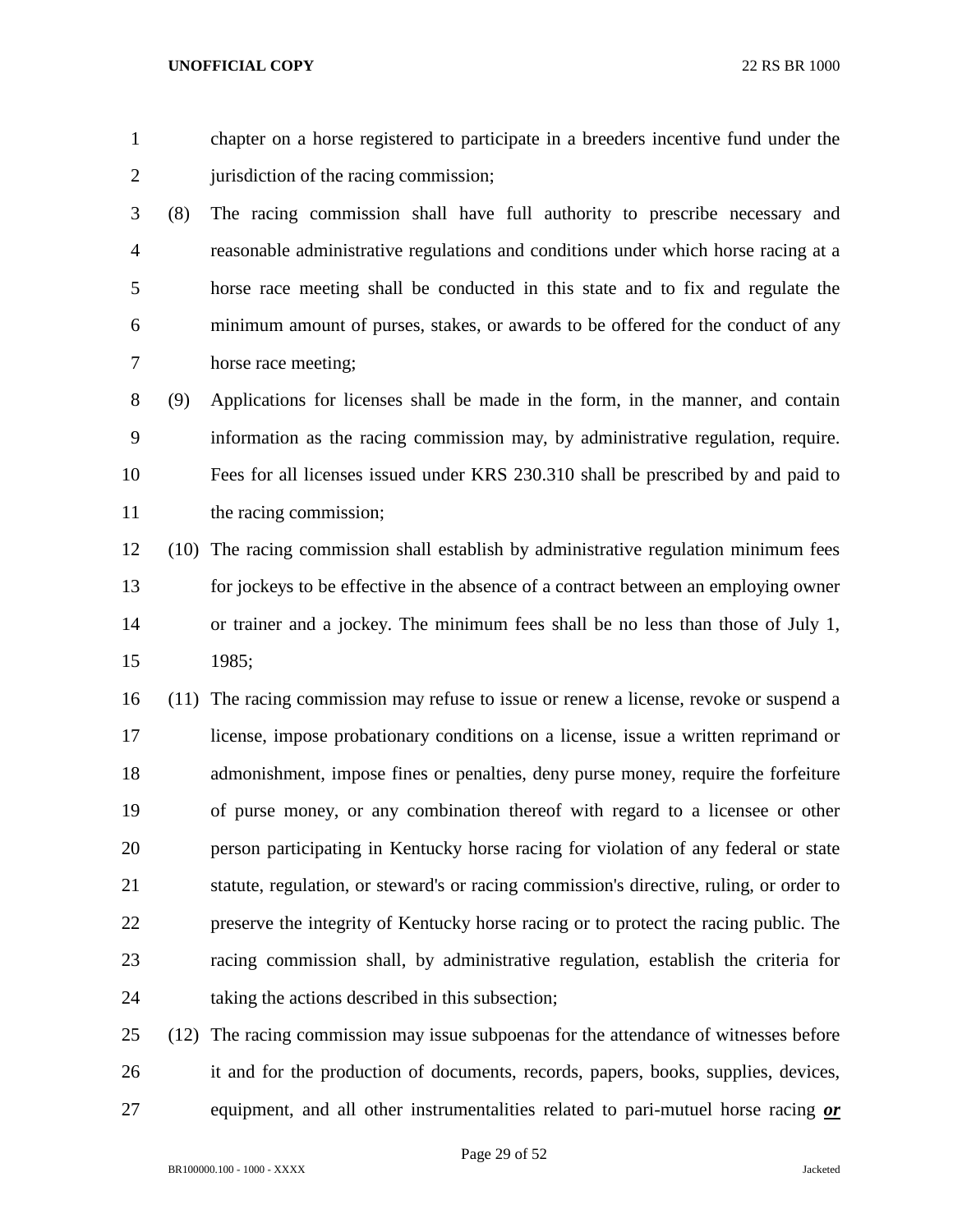*sports wagering* within the Commonwealth. The racing commission may administer oaths to witnesses and require witnesses to testify under oath whenever, in the judgment of the racing commission, it is necessary to do so for the effectual discharge of its duties; (13) The racing commission shall have authority to compel any racing association licensed under this chapter to file with the racing commission at the end of its fiscal year, a balance sheet, showing assets and liabilities, and an earnings statement, together with a list of its stockholders or other persons holding a beneficial interest in the association; and (14) The racing commission shall promulgate administrative regulations establishing safety standards for jockeys, which shall include the use of rib protection equipment. Rib protection equipment shall not be included in a jockey's weight. 13 SECTION 16. A NEW SECTION OF KRS CHAPTER 230 IS CREATED TO READ AS FOLLOWS: *(1) No person shall conduct or offer to conduct sports wagering within the Commonwealth of Kentucky without obtaining a sports wagering license from the racing commission. (2) As a prerequisite to obtaining a sports wagering license, a person shall be licensed as an association under KRS 230.300. (3) In addition to the requirement in subsection (2) of this section, an initial licensing fee of five hundred thousand dollars (\$500,000) shall be paid to the racing commission before a license may be issued. (4) An annual renewal fee of fifty thousand dollars (\$50,000) shall be required for each sports wagering license. (5) Licensing fees paid under this section shall be deposited into the wagering administration fund established by Section 4 of this Act.*

27 Section 17. KRS 230.320 is amended to read as follows: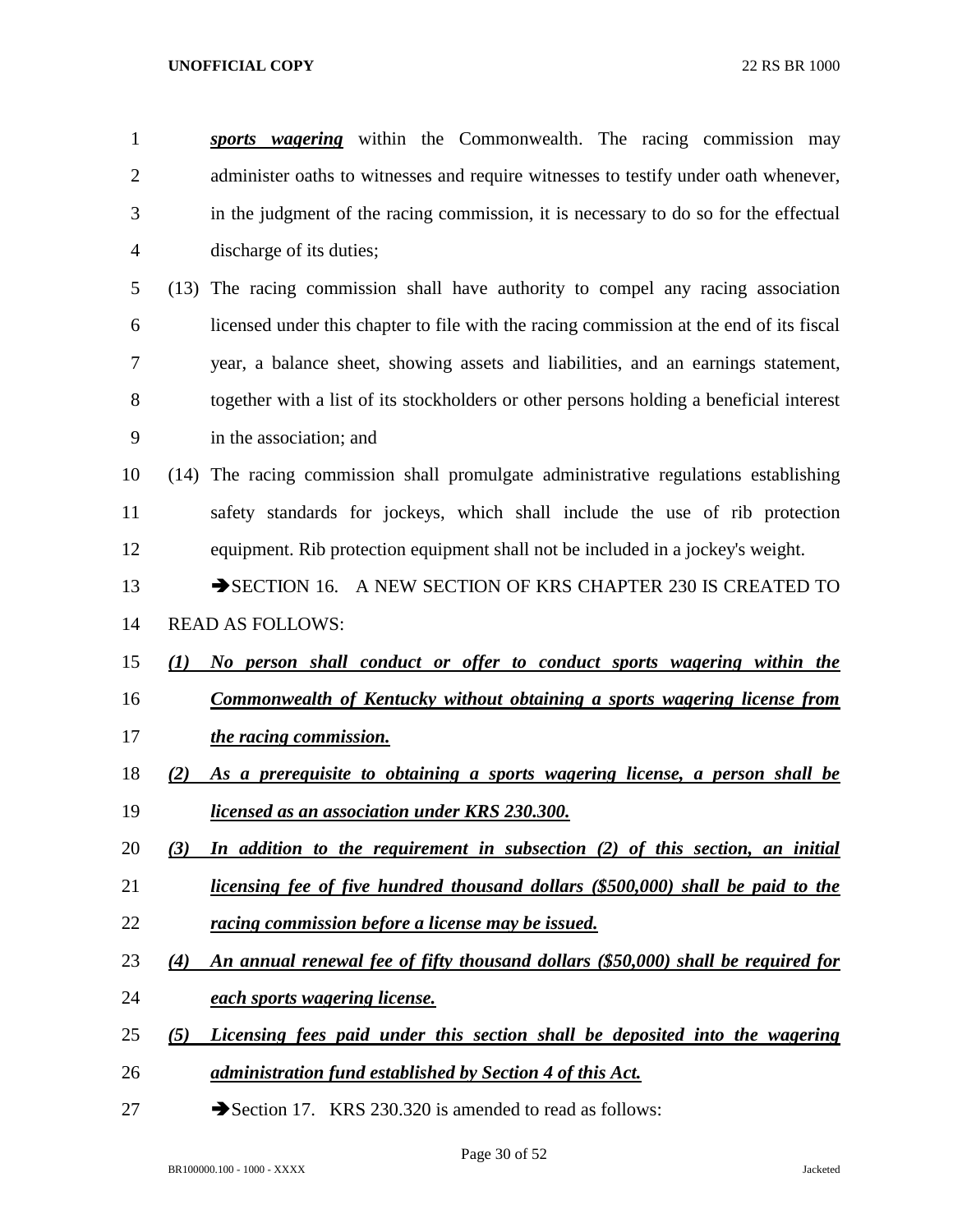- (1) Every license granted under this chapter is subject to denial, revocation, or suspension*.*[, and]
- *(2)* Every *racing* licensee or other person participating in Kentucky horse racing may be assessed an administrative fine and required to forfeit or return a purse, by the racing commission in any case where it has reason to believe that any provision of this chapter, administrative regulation, or condition of the racing commission affecting it has not been complied with or has been broken or violated. The racing commission may deny, revoke, or suspend a license for failure by the licensee or other person participating in Kentucky horse racing to pay an administrative fine imposed upon the licensee by the stewards or the racing commission. The racing commission, in the interest of honesty and integrity of horse racing, may promulgate administrative regulations under which any license may be denied, suspended, or revoked, and under which any licensee or other person participating in Kentucky horse racing may be assessed an administrative fine or required to forfeit or return a purse.
- *(3)*[(2)] (a) Following a hearing by the stewards, a person who has been disciplined by a ruling of the stewards may apply to the racing commission for a stay of the ruling, pending action on an appeal by the racing commission.
- (b) An application for a stay shall be received by the executive director or his designee within ten (10) calendar days of the issuance of the stewards' ruling.
- (c) An application for a stay shall be in writing and include the following:
- 
- 
- 1. The name, address, telephone number, and signature of the person 23 requesting the stay;
- 24 2. A statement of the justification for the stay; and
- 3. The period of time for which the stay is requested.
- (d) On a finding of good cause, the executive director or his designee may grant the stay. The executive director or his designee shall issue a written decision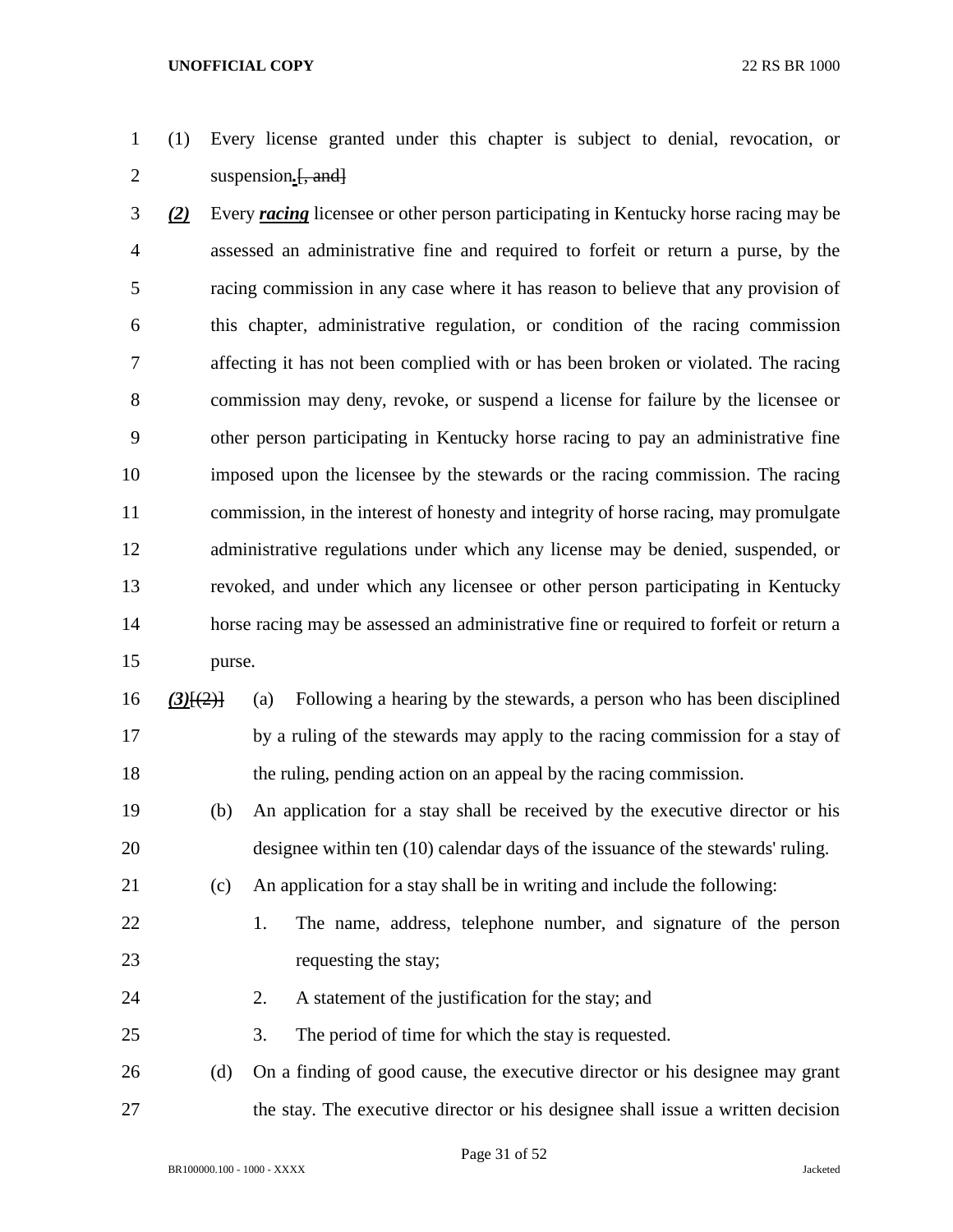granting or denying the request for stay within five (5) calendar days from the time the application for stay is received by the executive director or his designee. If the executive director or his designee fails to timely issue a written decision, then the stay is deemed granted. The executive director or his designee may rescind a stay granted under this subsection for good cause.

- (e) A person who is denied a stay by the executive director or his designee, or has a previously granted stay rescinded under paragraph (d) of this subsection, may petition the racing commission to overrule the executive director's or designee's denial or rescission of the stay. The petition shall be filed in writing with the chairperson of the racing commission and received by the chairperson within ten (10) calendar days of the mailing of the executive director's or designee's denial of the stay. The petition shall state the name, address, phone number, and signature of the petitioner; a statement of justification of the stay; and the time period for which the stay is requested. The chairperson shall convene a special meeting of the racing commission within ten (10) calendar days of receipt of the petition, and the racing commission shall issue a written final order granting or denying the petition within two (2) calendar days of the special meeting. If the racing commission fails to timely issue a final order on the petition, then the stay is granted. The racing commission may rescind a stay granted under this subsection for good cause.
- (f) A person who is denied or has a previously granted stay rescinded by the racing commission may file an appeal of the final written order of the racing commission in the Circuit Court of the county in which the cause of action arose.
- (g) The fact that a stay is granted is not a presumption that the ruling by the stewards is invalid.
- *(4)*[(3)] If any *racing-associated* license is denied, suspended, or revoked, or if any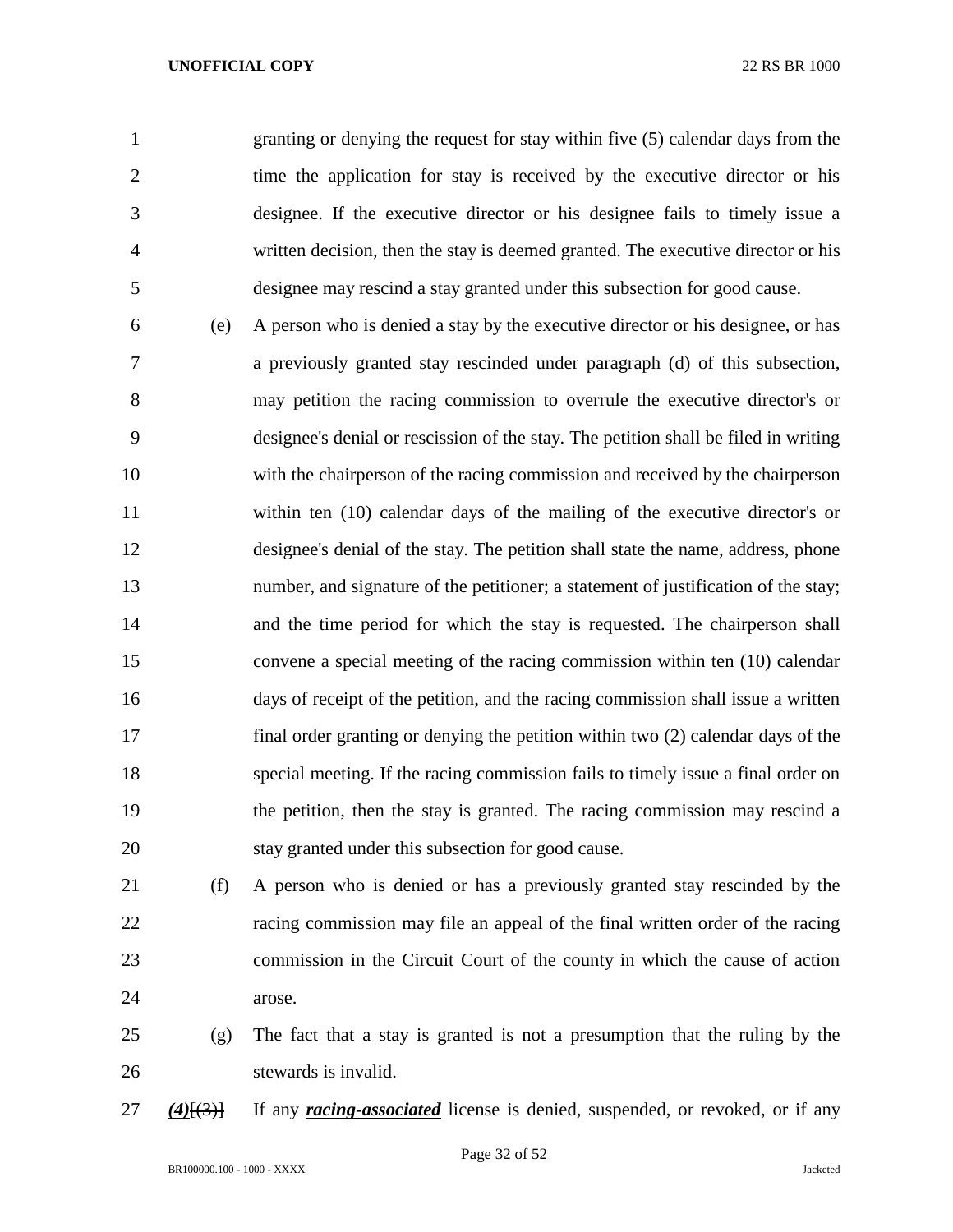| $\mathbf{1}$   |                 | licensee or other person participating in Kentucky horse racing is assessed an       |
|----------------|-----------------|--------------------------------------------------------------------------------------|
| $\overline{2}$ |                 | administrative fine or required to forfeit or return a purse, after a hearing by the |
| 3              |                 | stewards or by the racing commission acting on a complaint or by its own volition,   |
| 4              |                 | the racing commission shall grant the applicant, licensee, or other person the right |
| 5              |                 | to appeal the decision, and upon appeal, an administrative hearing shall be          |
| 6              |                 | conducted in accordance with KRS Chapter 13B.                                        |
| 7              | $(5)$ [ $(4)$ ] | The racing commission may at any time order that any case pending before the         |
| 8              |                 | stewards be immediately transferred to the racing commission for an administrative   |
| 9              |                 | hearing conducted in accordance with KRS Chapter 13B.                                |
| 10             | $(6)$ [ $(5)$ ] | In an administrative appeal to the racing commission by a licensee or<br>(a)         |
| 11             |                 | other person participating in Kentucky horse racing, the racing commission           |
| 12             |                 | may determine in its final order that the appeal is frivolous. If the racing         |
| 13             |                 | commission finds that an appeal is frivolous:                                        |
| 14             |                 | 1.<br>This fact shall be considered an aggravating circumstance and may be           |
| 15             |                 | considered in assessing any penalty against the licensee; and                        |
| 16             |                 | The licensee or other person who raised the appeal may be required to<br>2.          |
| 17             |                 | reimburse the racing commission for the cost of the investigation of the             |
| 18             |                 | underlying circumstances of the case and the cost of the adjudication of             |
| 19             |                 | the appeal. Costs may include but are not limited to fees paid to a                  |
| 20             |                 | hearing officer or court reporter, <i>attorneys'</i> [attorneys] fees, and           |
| 21             |                 | laboratory expenses.                                                                 |
| 22             | (b)             | The racing commission shall by administrative regulation prescribe the               |
| 23             |                 | conditions or factors by which an appeal may be determined to be frivolous.          |
| 24             | $(7)$ [(6)]     | Any administrative action authorized in this chapter shall be in addition to any     |
| 25             |                 | criminal penalties provided in this chapter or under other provisions of law.        |
| 26             |                 | Section 18. KRS 230.361 is amended to read as follows:                               |
| 27             | (1)<br>(a)      | The racing commission shall promulgate administrative regulations governing          |

Page 33 of 52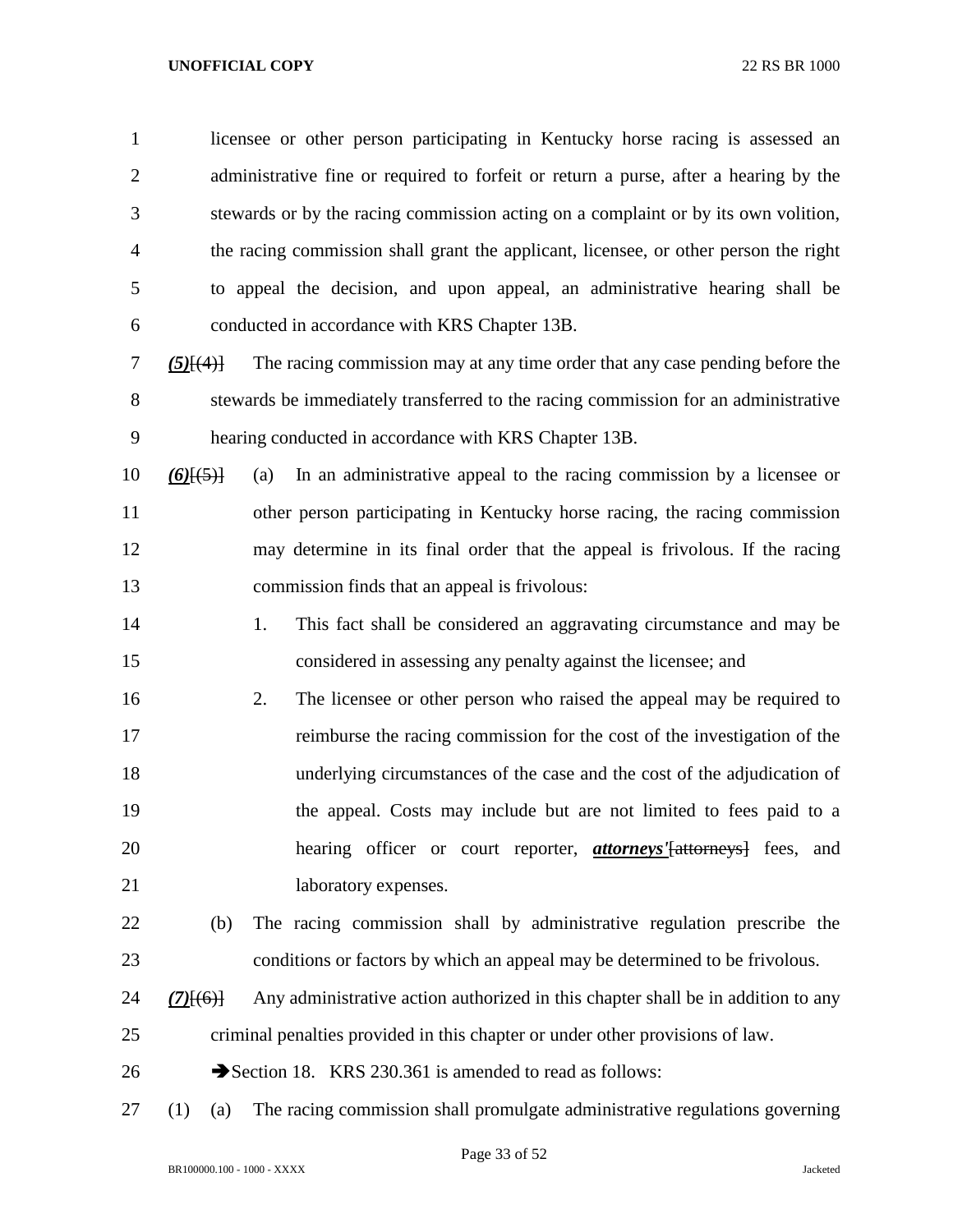- and regulating mutuel wagering on horse races under what is known as the pari-mutuel system of wagering.
- (b) The wagering shall be conducted only by a person licensed under this chapter to conduct a race meeting and only upon the licensed premises, and provided further that only pari-mutuel wagering on simulcasting shall be allowed at simulcast facilities.
- (c) The pari-mutuel system of wagering shall be operated only by a totalizator or other mechanical equipment approved by the racing commission. The racing commission shall not require any particular make of equipment.
- (2) *The racing commission shall promulgate administrative regulations governing and regulating sports wagering. The wagering shall be conducted only by persons licensed under this chapter.*
- *(3)* The operation of a pari-mutuel system for betting*, or the conduct of sports wagering,* where authorized by law shall not constitute grounds for the revocation or suspension of any license issued and held under KRS 242.1238 and 243.265.
- *(4)*[(3)] All reported but unclaimed pari-mutuel *or sports wagering* winning tickets held in this state by any person or association operating a pari-mutuel*, sports wagering,* or similar system of betting *conducted through a licensed association*[ 19 at horse race meetings a shall be presumed abandoned if not claimed by the person entitled to them within one (1) year from the time the ticket became payable.
- *(5)*[(4)] The racing commission may issue a license to conduct pari-mutuel wagering on steeple chases or other racing over jumps; if all proceeds from the wagering, after expenses are deducted, is used for charitable purposes. If the dates requested for such a license have been granted to a track within a forty (40) mile radius of the race site, the racing commission shall not issue a license until it has received written approval from the affected track. Pari-mutuel wagering licensed and approved under this subsection shall be limited to four (4) days per year. All racing and wagering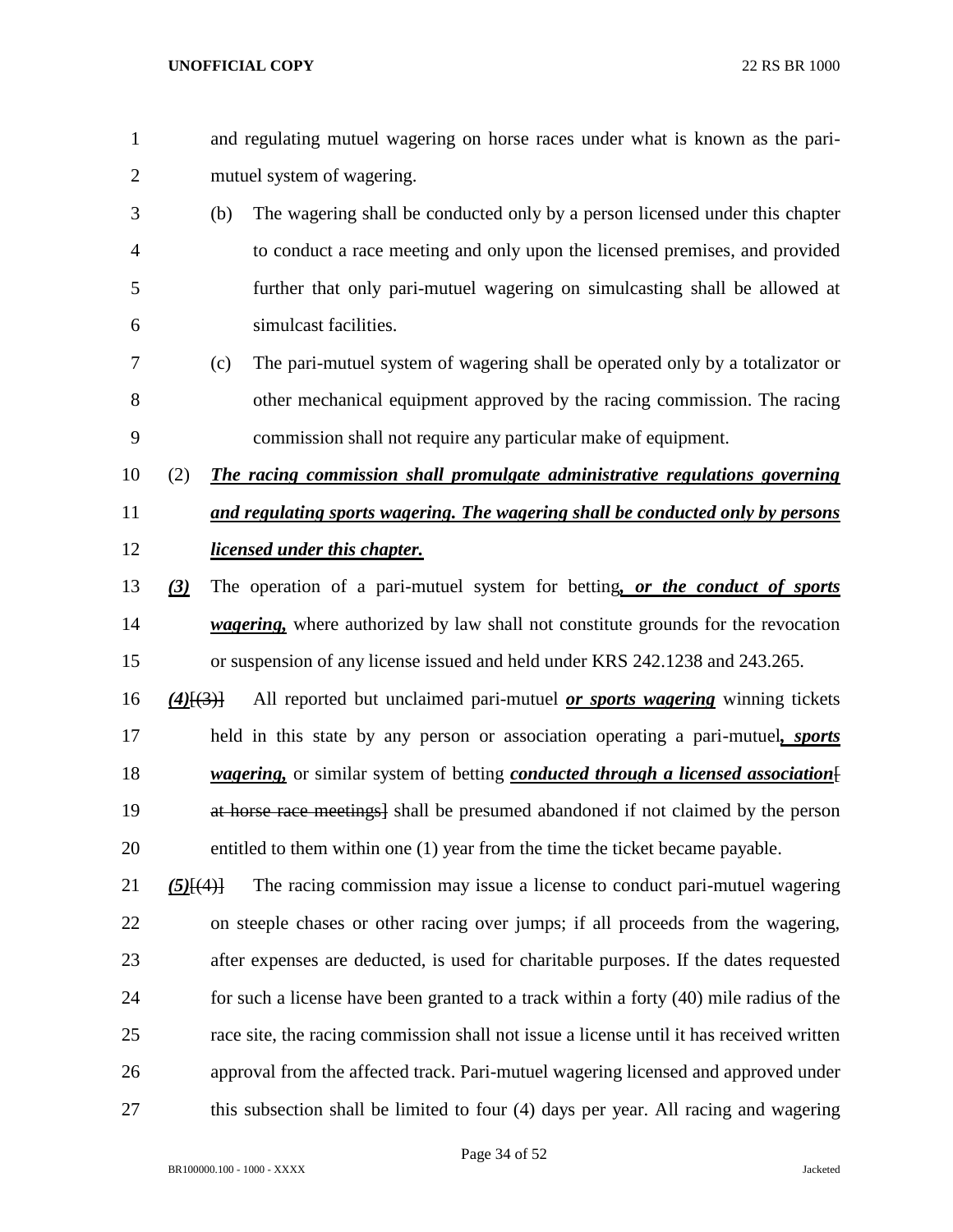authorized by this subsection shall be conducted in accordance with applicable administrative regulations promulgated by the racing commission.

3 Section 19. KRS 230.3615 is amended to read as follows:

 (1) The commission, including the tax levied in KRS 138.510, deducted from the gross amount wagered *on horse racing* by the association which operates a race track under the jurisdiction of the Kentucky Horse Racing Commission and conducts the Thoroughbred racing at which betting is conducted through a pari-mutuel or other similar system, in races where the patron is required to select one (1) horse, and the breaks, which breaks shall be made and calculated to the dime, shall not be more than sixteen percent (16%) at the discretion of those tracks averaging over one million two hundred thousand dollars (\$1,200,000) in on-track pari-mutuel handle per day of live racing conducted by the association. The commission at those tracks averaging one million two hundred thousand dollars (\$1,200,000) or less in on-track pari-mutuel handle per day of live racing conducted by the association, at the discretion of such track, shall not be more than seventeen and one-half percent (17.5%) in races where the patron is required to select one (1) horse, and the breaks, which breaks shall be made and calculated to the dime.

 (2) The commission at those tracks averaging over one million two hundred thousand dollars (\$1,200,000) in on track pari-mutuel handle per day of live racing conducted by the association, including the tax levied in KRS 138.510, deducted from the gross amount wagered by the person, corporation, or association which operates a race track under the jurisdiction of the Kentucky Horse Racing Commission and conducts Thoroughbred racing at which betting is conducted through a pari-mutuel or other similar system shall not exceed nineteen percent (19%) of the gross handle in races where the patron is required to select two (2) or more horses, and the breaks, which breaks shall be made and calculated to the dime. The commission, at those tracks averaging one million two hundred thousand dollars (\$1,200,000) or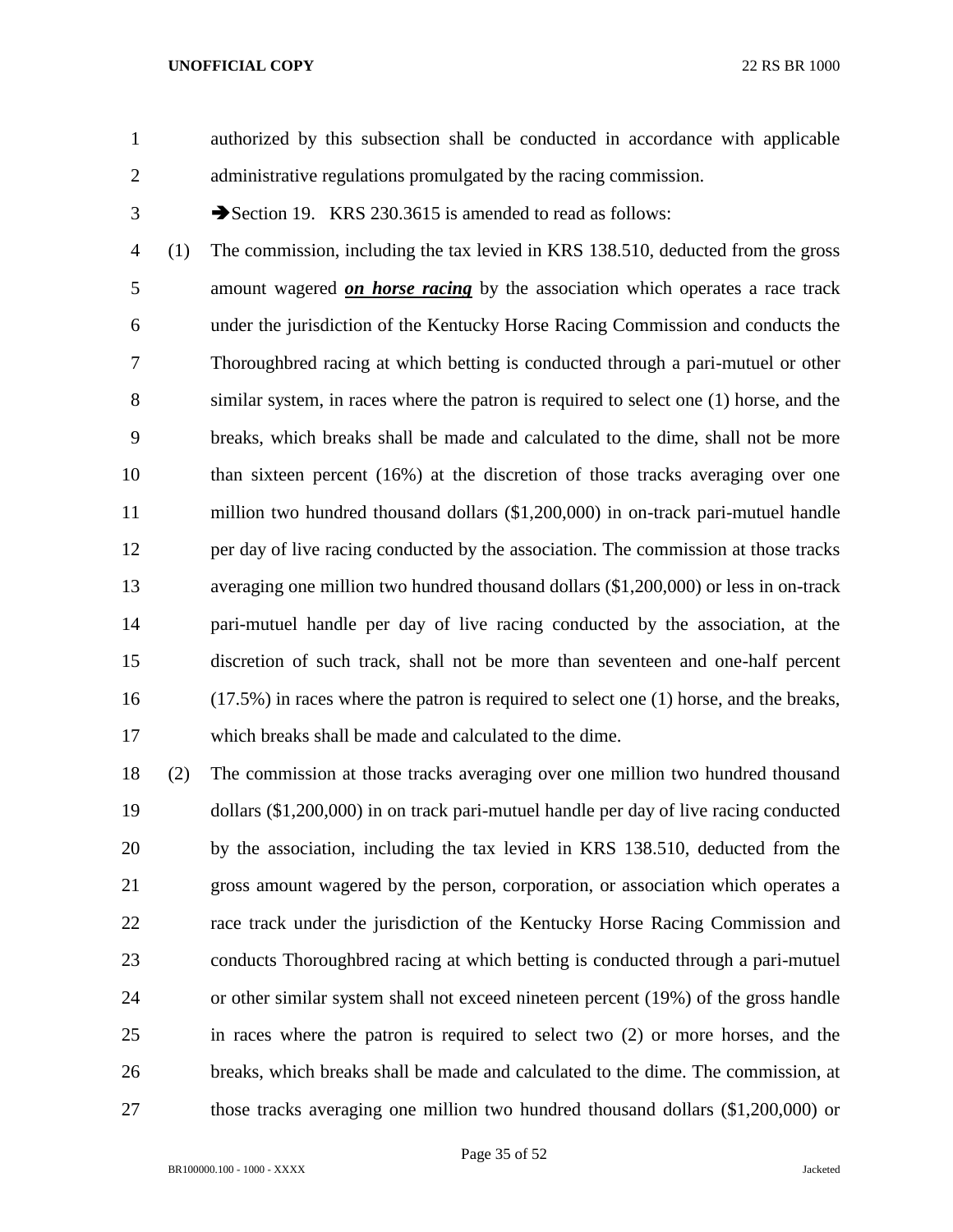less in on track pari-mutuel handle per day of live racing conducted by the association, including the tax levied in KRS 138.510, deducted from the gross amount wagered by the association which operates a race track under the jurisdiction of the Kentucky Horse Racing Commission and conducts Thoroughbred racing at which betting is conducted through a pari-mutuel or other similar system shall not exceed twenty-two percent (22%) of the gross handle in races where the patron is required to select two (2) or more horses, and the breaks, which breaks shall be made and calculated to the dime.

 (3) The minimum *pari-mutuel* wager to be accepted by any licensed association shall be ten cents (\$0.10). The minimum pay-off on a one dollar (\$1) *pari-mutuel* wager shall be one dollar and ten cents (\$1.10); but, in the event of a minus pool, the minimum pay-off for a one dollar (\$1) *pari-mutuel* wager shall be one dollar and five cents (\$1.05).

 (4) Each association conducting Thoroughbred racing and averaging one million two hundred thousand dollars (\$1,200,000) or less in on-track pari-mutuel handle per day of live racing conducted by the association shall pay to the racing commission all moneys allocated to the *Thoroughbred* backside improvement fund in an amount equal to one-half of one percent (0.5%) of its on-track pari-mutuel wagers.

19 SECTION 20. A NEW SECTION OF KRS CHAPTER 138 IS CREATED TO READ AS FOLLOWS:

- *(1) As used in this section, "adjusted gross revenue" means the total sum of bets collected by a sports wagering licensee, less winnings paid to participants in the contest.*
- *(2) A tax is imposed on persons licensed to conduct sports wagering under KRS Chapter 230 at a rate of:*
- *(a) Nine and three-quarters percent (9.75%) on the adjusted gross revenue on wagers placed at the licensed track; or*

Page 36 of 52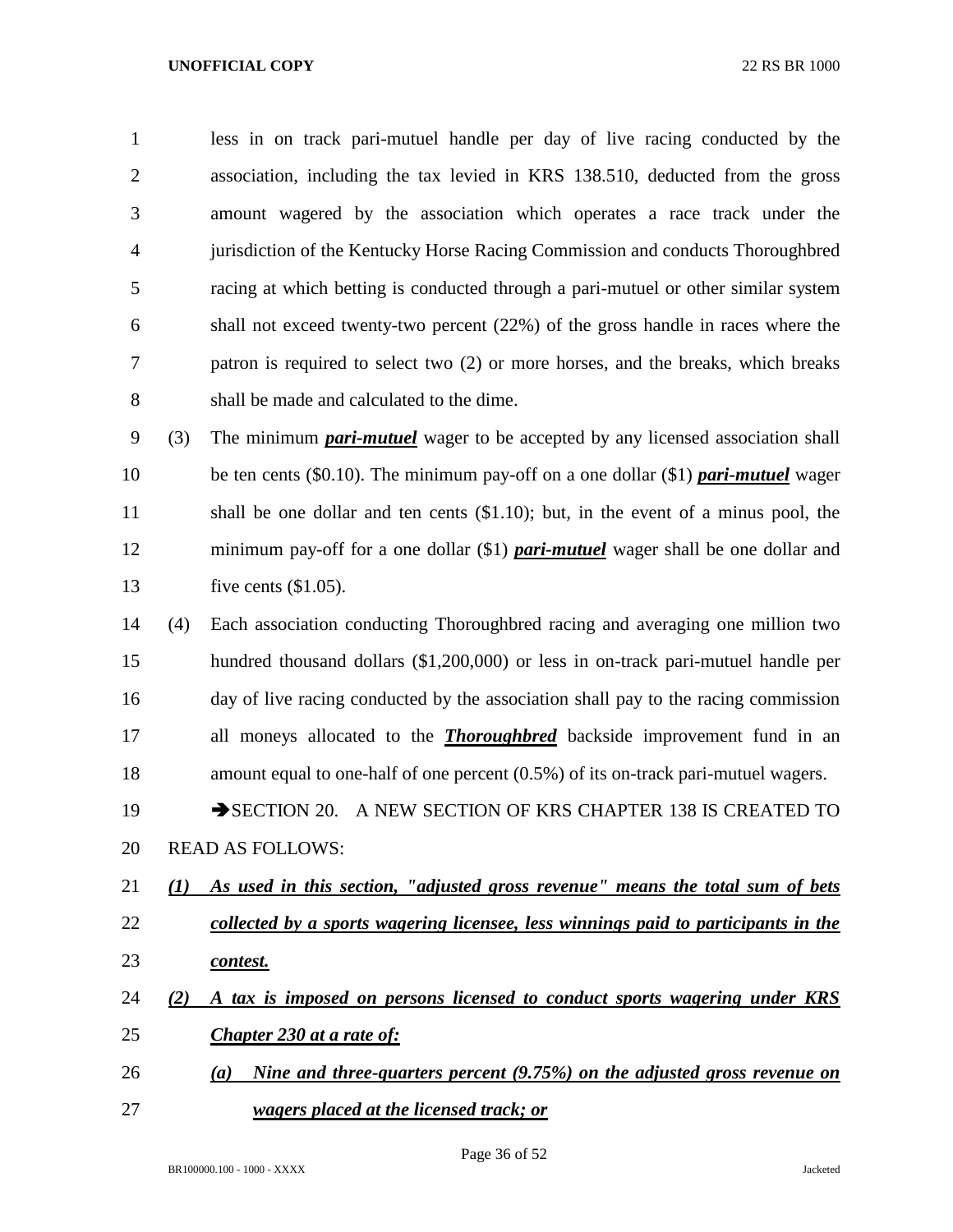| 1              |     | Fourteen and one-quarter percent (14.25%) on wagers placed online or via<br>(b)      |
|----------------|-----|--------------------------------------------------------------------------------------|
| $\overline{2}$ |     | smartphone or other off-site technology approved by the Kentucky Horse               |
| 3              |     | <b>Racing Commission;</b>                                                            |
| 4              |     | and shall be appropriated to the wagering administration fund established in         |
| 5              |     | Section 4 of this Act and appropriated for the purposes established in that section. |
| 6              | (3) | The Department of Revenue shall enforce the provisions of and collect the taxes      |
| 7              |     | and penalties imposed in this section, and in doing so it shall have the general     |
| 8              |     | powers and duties granted it in KRS Chapters 131 and 135, including the power        |
| 9              |     | to enforce, by an action in the Franklin Circuit Court, the collection of the taxes, |
| 10             |     | penalties, and other payments imposed or required by this section.                   |
| 11             | (4) | The tax imposed by this section is due and payable to the department monthly         |
| 12             |     | and shall be remitted on or before the twentieth day of the next succeeding          |
| 13             |     | <u>calendar month.</u>                                                               |
| 14             | (5) | Payment shall be accompanied by a return form which the department shall<br>(a)      |
| 15             |     | <i>prescribe.</i>                                                                    |
| 16             |     | The return form shall report, at a minimum:<br>(b)                                   |
| 17             |     | The total handle;<br>Ι.                                                              |
| 18             |     | Prizes paid;<br>2.                                                                   |
| 19             |     | 3.<br>Adjusted gross revenue; and                                                    |
| 20             |     | Wagering tax due.                                                                    |
| 21             | (6) | Wagering taxes due and payable in accordance with this section shall be paid via     |
| 22             |     | electronic funds transfer. Sports wagering licensees shall provide the department    |
| 23             |     | with all protocol documentation and electronic funds transfer data necessary to      |
| 24             |     | facilitate the timely transfer of funds.                                             |
| 25             | (7) | Any person who violates any provision of this section shall be subject to the        |
| 26             |     | uniform civil penalties imposed pursuant to KRS 131.180 and interest at the tax      |
| 27             |     | interest rate as defined in KRS 131.010(6).                                          |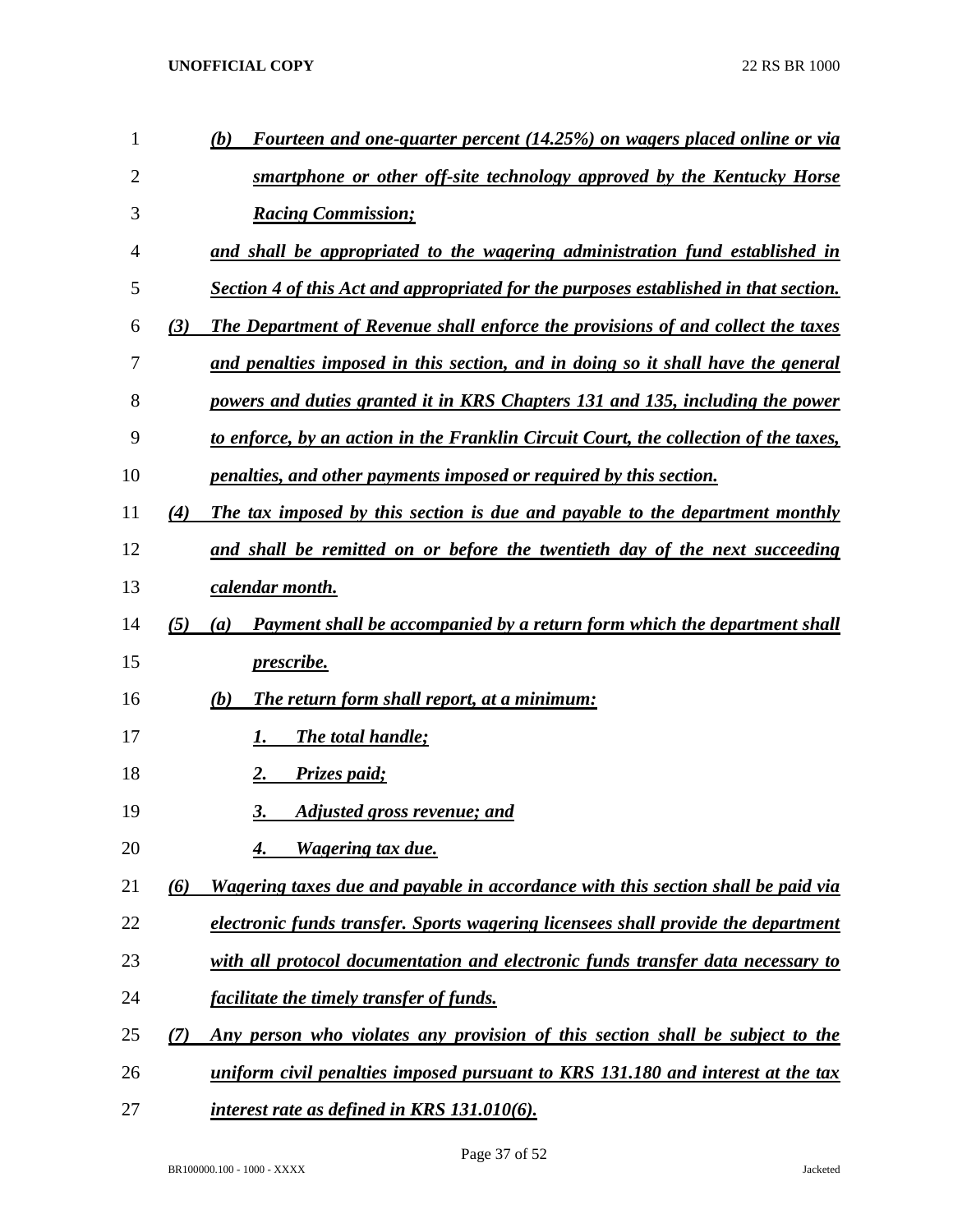- *(8) The Kentucky Horse Racing Commission may suspend, revoke, or decline to renew a license upon the licensee's failure to timely submit payment of taxes due under this section or the administrative regulations promulgated by the*
- 

# *department thereto.*

5 Section 21. KRS 230.362 is amended to read as follows:

 Any person holding unclaimed pari-mutuel *or sports wagering* winning tickets presumed abandoned under the provisions of KRS 230.361 shall file annually, on or before September 1 of each year, with the office of the racing commission a list of and the amounts represented by unclaimed pari-mutuel *or sports wagering* tickets held by such person as of July 1, and other information as the racing commission may require for the administration of KRS 230.361 to 230.373. The report shall be made in duplicate; the original shall be retained by the racing commission and the copy shall be mailed to the sheriff of the county where the unclaimed pari-mutuel *or sports wagering* tickets are held. It shall be the duty of the sheriff to post for not less than twenty (20) consecutive days a copy of the report on the courthouse door or the courthouse bulletin board, and to publish the copy in the manner set forth by KRS Chapter 424. The cost of the publication shall be paid by the racing commission. The sheriff shall immediately certify in writing to the racing commission the dates when the list was posted and published. The list shall be posted and published as required on or before October 1 of the year when it is made, and such posting and publishing shall be constructive notice to all holders of pari-mutuel *and sports wagering* tickets which have remained unclaimed for a period of one (1) year from 22 the time the ticket became payable.

23 Section 22. KRS 230.363 is amended to read as follows:

 Any person who has made a report of unclaimed pari-mutuel *or sports wagering* tickets to the racing commission as required by KRS 230.362 shall, between November 1 and November 15 of each year, turn over to the racing commission the sum represented by the unclaimed pari-mutuel *or sports wagering* tickets so reported; but if the person making

Page 38 of 52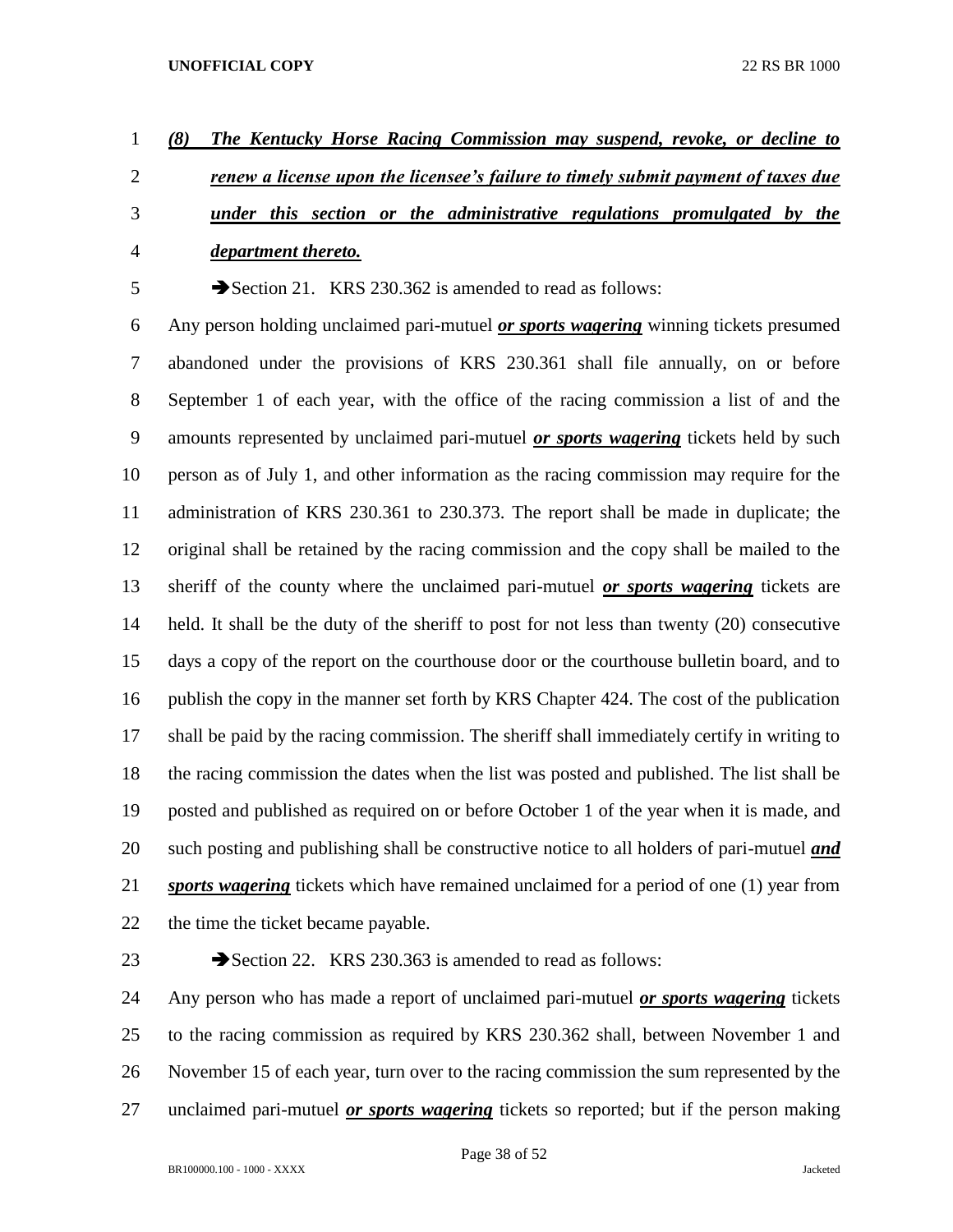the report or the owner of the unclaimed pari-mutuel *or sports wagering* ticket certifies to the racing commission by sworn statement that any or all of the statutory conditions necessary to create a presumption of abandonment no longer exists or never did exist, or shall certify existence of any fact or circumstance in which there is substantial evidence to rebut such presumption, then, the person reporting the unclaimed pari-mutuel *or sports wagering* tickets or holding the sum represented by the unclaimed pari-mutuel *or sports wagering* tickets as reported shall not be required to turn over said sum to the racing commission except upon order of court. If the holder of any unclaimed pari-mutuel *or sports wagering* ticket files an action in court claiming the sum which has been reported under the provisions of KRS 230.362, the person reporting or holding the sum represented by said unclaimed pari-mutuel *or sports wagering* ticket shall be under no duty while any such action is pending to turn over said sum to the racing commission, but shall have the duty of notifying the racing commission of the pendency of such action.

14 Section 23. KRS 230.364 is amended to read as follows:

 Any person holding an unclaimed pari-mutuel *or sports wagering* ticket or any person holding the sum represented by an unclaimed pari-mutuel *or sports wagering* ticket, or any claimant thereto shall have the right to a judicial determination of his rights under KRS 230.361 to 230.373 and nothing therein shall be construed otherwise; and the racing commission may institute an action to recover the sum represented by the unclaimed pari- mutuel *or sports wagering* tickets which are presumed abandoned whether said sum has been reported or not and may include in one (1) petition the sum represented by all the unclaimed pari-mutuel *or sports wagering* tickets as defined herein within the 23 jurisdiction of the court in which the action is brought.

24 Section 24. KRS 230.365 is amended to read as follows: Any person who pays the sum represented by the unclaimed pari-mutuel *or sports wagering* tickets to the racing commission under KRS 230.363 is relieved of all liability for the value of said unclaimed pari-mutuel *or sports wagering* tickets for any claim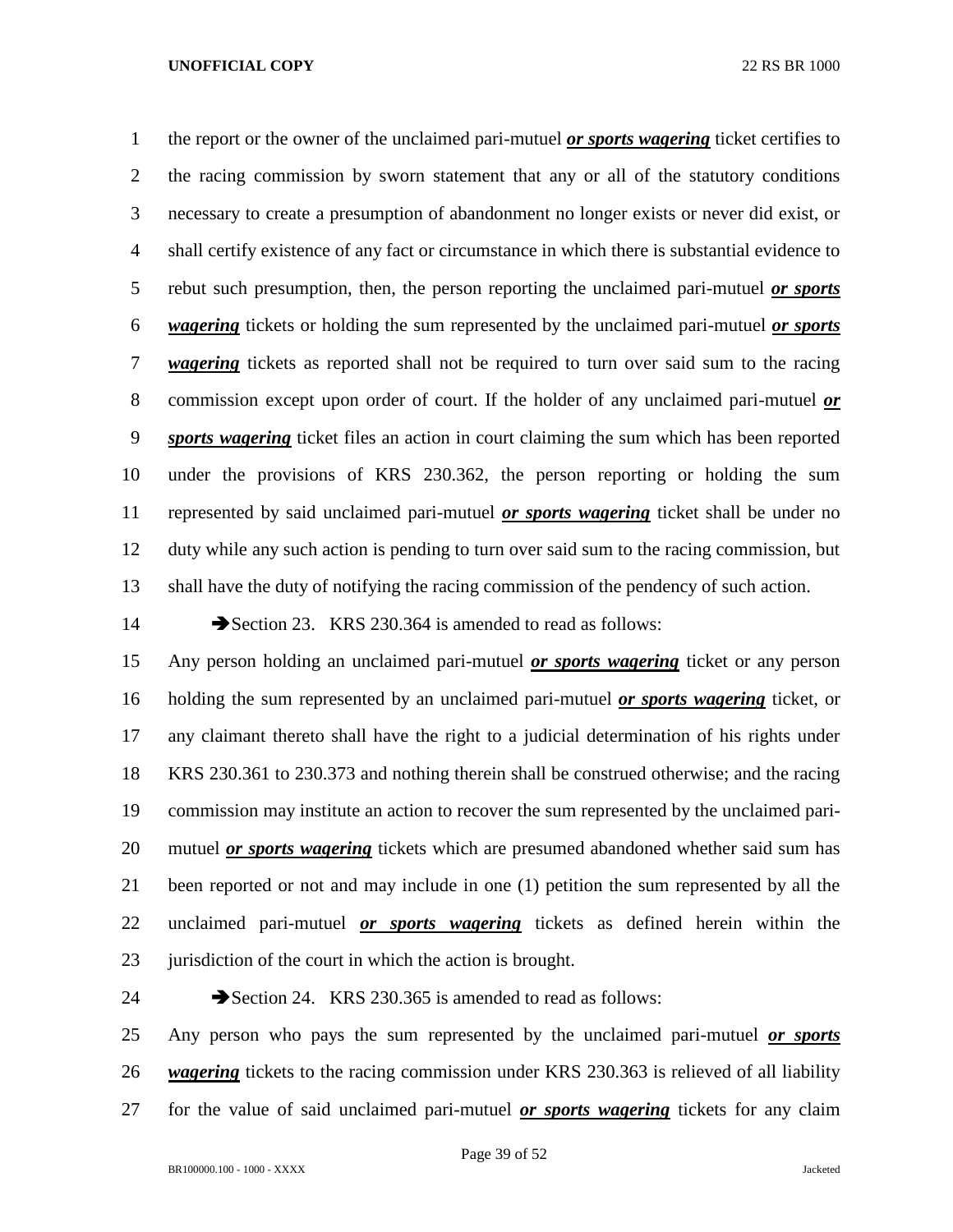made in respect of said unclaimed pari-mutuel *or sports wagering* tickets.

2 Section 25. KRS 230.366 is amended to read as follows:

 Any person claiming an interest in any unclaimed pari-mutuel *or sports wagering* ticket which has been paid or surrendered to the racing commission in accordance with KRS 230.361 to 230.373 may file his claim to it at any time after it was paid to the racing commission.

7 Section 26. KRS 230.369 is amended to read as follows:

 The racing commission, through its employees, may examine all records of any person where there is reason to believe that there has been or is a failure to report unclaimed pari-mutuel *or sports wagering* tickets.

11 Section 27. KRS 230.371 is amended to read as follows:

 The racing commission may require the production of reports or the surrender of sums represented by unclaimed pari-mutuel *or sports wagering* tickets as provided in KRS 230.361 to 230.373 by civil equity action, including, but not limited to, an action in the nature of a bill of discovery, in which case the defendant shall pay a penalty equal to ten percent (10%) of all amounts that he is ultimately required to surrender. The racing commission shall follow the procedures provided by the Rules of Civil Procedure.

18 Section 28. KRS 230.372 is amended to read as follows:

 Any payments made to any persons claiming an interest in an unclaimed pari-mutuel *or sports wagering* ticket, and any necessary expense including, but not limited to, administrative costs, advertising costs, court costs and attorney's fees, required to be paid by the racing commission in administering or enforcing the provisions of KRS 230.361 to 23 230.373 shall be deducted from sums received by the racing commission prior to payment to the Kentucky Racing Health and Welfare Fund.

25 Section 29. KRS 230.373 is amended to read as follows:

 Any holder of unclaimed pari-mutuel *or sports wagering* tickets affected by KRS 230.361 to 230.373 under disability shall have five (5) years after the disability is

Page 40 of 52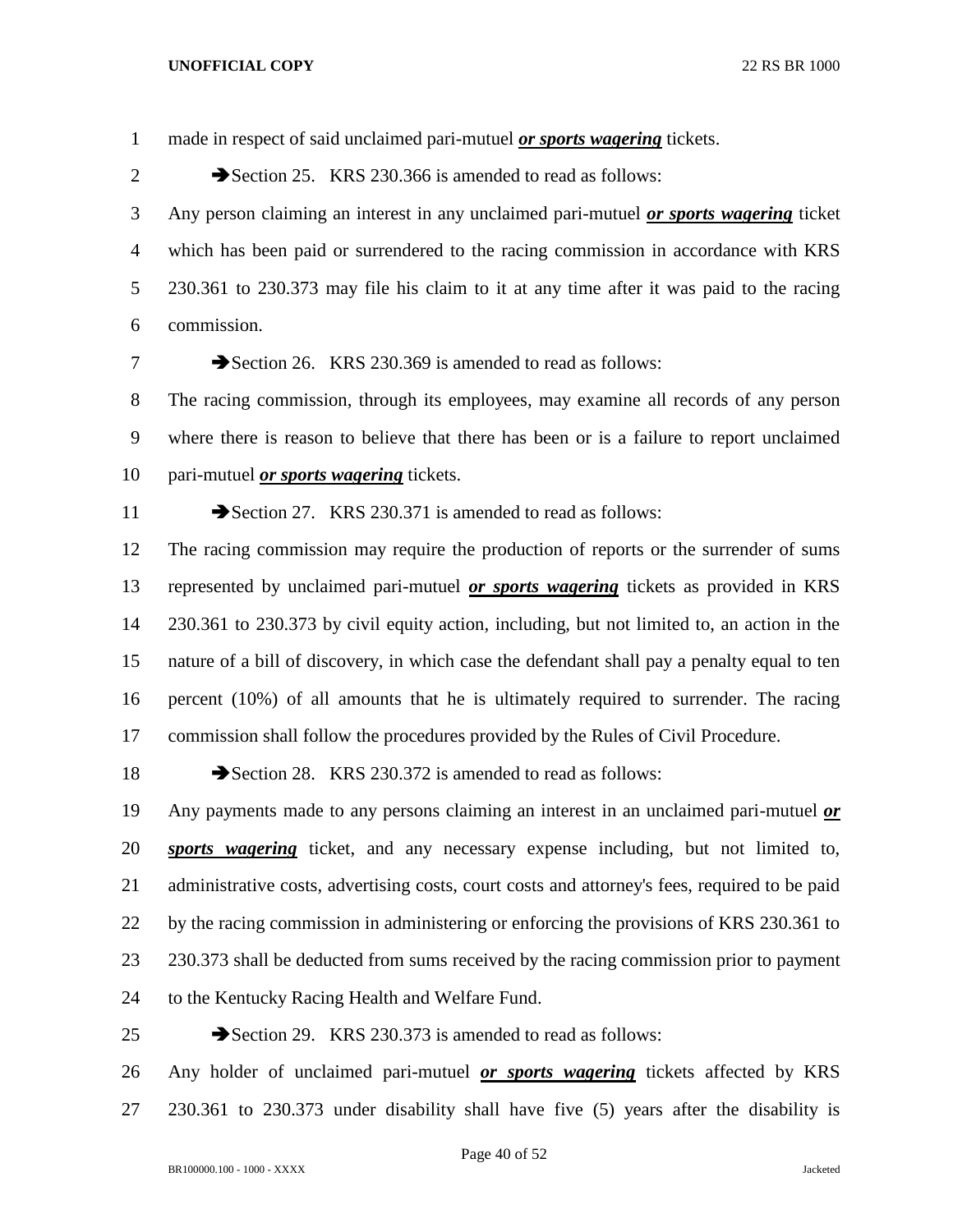removed in which to take any action or procedure or make any defense allowed to one sui juris.

3 Section 30. KRS 230.374 is amended to read as follows:

 All sums reported and paid to the racing commission under the provisions of KRS 230.361 to 230.373, with the exception of funds paid *on sports wagering tickets and* under KRS 230.398, shall be paid by the racing commission to the Kentucky Racing Health and Welfare Fund, Inc., a nonprofit charitable corporation, organized for the benefit, aid, assistance, and relief of Thoroughbred owners, trainers, jockeys, valets, exercise riders, grooms, stable attendants, pari-mutuel clerks, and other Thoroughbred racing personnel employed in connection with racing, and their spouses and children, who can demonstrate their need for financial assistance connected with death, illness, or off- the-job injury and are not otherwise covered by union health and welfare plans, workers' compensation, Social Security, public welfare, or any type of health, medical, death, or accident insurance. These sums shall be paid on or before December 31 in each year, however, no payments shall be made by the racing commission to the Kentucky Racing Health and Welfare Fund, Inc., unless the racing commission and the Auditor of Public Accounts are satisfied that the fund is in all respects being operated for the charitable and benevolent purposes as set forth in this section and that no part of the funds paid to the fund by the racing commission or any net earnings of the fund inure to the benefit of any private individual, director, officer, or member of the fund or any of the persons who turned over sums to the racing commission representing unclaimed pari-mutuel tickets.

22 Section 31. KRS 230.750 is amended to read as follows:

 The commission, including the tax levied in KRS 138.510, deducted from the gross amount wagered by the person, corporation, or association which operates a harness horse track under the jurisdiction of the racing commission at which betting is conducted through a pari-mutuel or other similar system shall not exceed eighteen percent (18%) of the gross amount handled on straight *pari-mutuel* wagering pools and twenty-five percent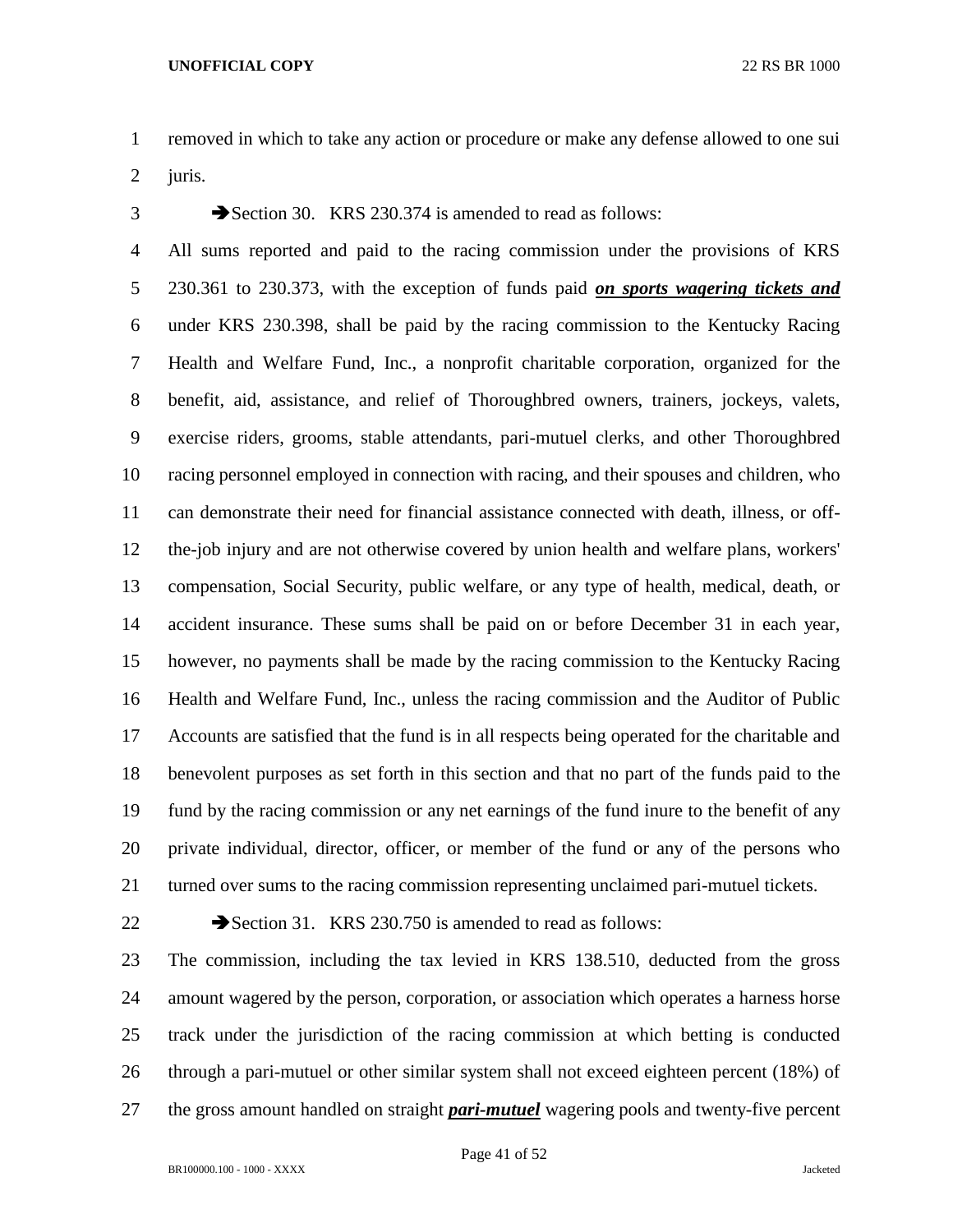| $\mathbf{1}$   | $(25%)$ of the gross amount handled on multiple <i>pari-mutuel</i> wagering pools, plus the  |
|----------------|----------------------------------------------------------------------------------------------|
| $\overline{c}$ | breaks, which shall be made and calculated to the dime. Multiple <i>pari-mutuel</i> wagering |
| 3              | pools shall include daily double, perfecta, double perfecta, quinella, double quinella,      |
| 4              | trifecta, and other types of exotic betting. An amount equal to three percent (3%) of the    |
| 5              | total amount wagered on pari-mutuel racing and included in the commission of a               |
| 6              | harness host track shall be allocated by the harness host track in the following manner.     |
| 7              | Two percent (2%) shall be allocated to the host for capital improvements, promotions,        |
| 8              | including advertising, or purses, as the host track shall elect. Three-quarters of one       |
| 9              | percent (3/4 of 1%) shall be allocated to overnight purses. One-quarter of one percent (1/4  |
| 10             | of 1%) shall be allocated to the Kentucky standardbred development fund. This allocation     |
| 11             | shall be made after deduction from the commission of the pari-mutuel tax but prior to any    |
| 12             | other deduction, allocation or division of the commission.                                   |
| 13             | SECTION 32. A NEW SECTION OF KRS CHAPTER 230 IS CREATED TO                                   |
| 14             | <b>READ AS FOLLOWS:</b>                                                                      |
| 15             | A person shall not place a sports wager on a game or event in which he or she is<br>(I)      |
| 16             | <i>a participant.</i>                                                                        |
| 17             | As used in this section, "participant" includes:<br>(2)                                      |
| 18             | Players;<br>(a)                                                                              |
| 19             | <b>Coaches</b> ;<br>(b)                                                                      |
| 20             | Referees, umpires, judges, or other officials involved in enforcing the rules<br>(c)         |
| 21             | of the game;                                                                                 |
| 22             | Spouses and close family members of persons included in paragraphs (a) to<br>(d)             |
| 23             | (c) of this subsection;                                                                      |
| 24             | Owners or shareholders of professional sports teams who might have<br>(e)                    |
| 25             | influence over players and coaches through the ability to hire or fire; and                  |
| 26             | <b>Employees of companies supplying technology or services related to sports</b><br>(f)      |
| 27             | <i>wagering to a track.</i>                                                                  |

Page 42 of 52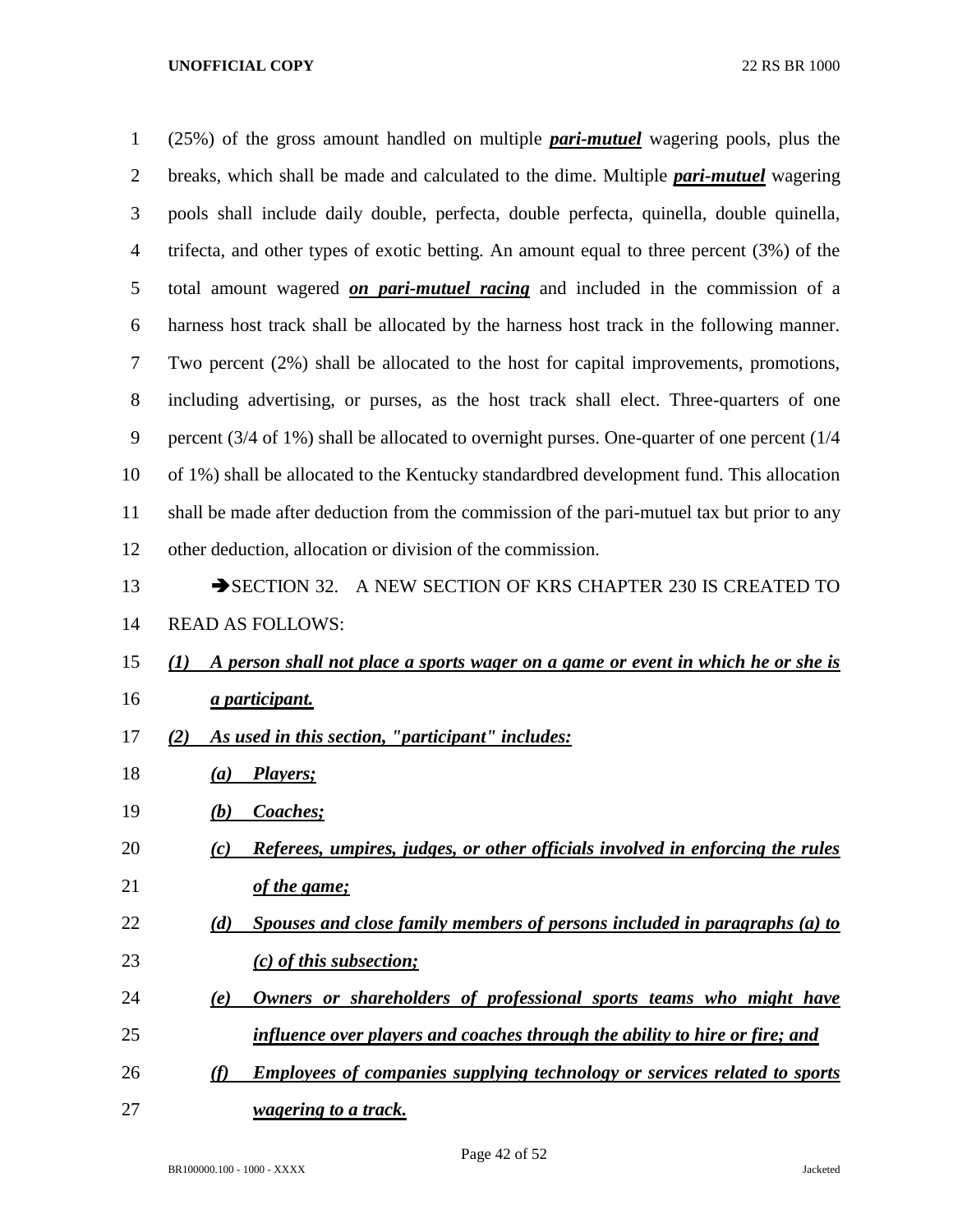| $\mathbf{1}$   | (3) |                                                         | A person is guilty of tampering with the outcome of a sporting event when the        |  |
|----------------|-----|---------------------------------------------------------|--------------------------------------------------------------------------------------|--|
| $\overline{2}$ |     |                                                         | person interacts with a player, coach, referee, or other participant with the intent |  |
| 3              |     | to persuade the participant to act in a way that would: |                                                                                      |  |
| 4              |     | (a)                                                     | Alter the outcome of the sporting event; or                                          |  |
| 5              |     | (b)                                                     | Alter actions within the sporting event upon which people might place                |  |
| 6              |     |                                                         | sports wagers.                                                                       |  |
| 7              |     |                                                         | Section 33. KRS 230.990 is amended to read as follows:                               |  |
| 8              | (1) |                                                         | Any person who violates KRS 230.070 or KRS 230.080(3) shall be guilty of a Class     |  |
| 9              |     |                                                         | D felony.                                                                            |  |
| 10             | (2) |                                                         | Any person who violates KRS 230.090 shall be guilty of a Class A misdemeanor.        |  |
| 11             | (3) |                                                         | Any person who violates KRS 230.680 shall be guilty of a Class A misdemeanor.        |  |
| 12             | (4) |                                                         | Any person who refuses to make any report or to turn over sums as required by        |  |
| 13             |     |                                                         | KRS 230.361 to 230.373 shall be guilty of a Class A misdemeanor.                     |  |
| 14             | (5) |                                                         | Any person failing to appear before the racing commission at the time and place      |  |
| 15             |     |                                                         | specified in the summons issued pursuant to KRS $230.260(12)$ , or refusing to       |  |
| 16             |     |                                                         | testify, shall be guilty of a Class B misdemeanor. False swearing on the part of any |  |
| 17             |     |                                                         | witness shall be deemed perjury and punished as such.                                |  |
| 18             | (6) | (a)                                                     | A person is guilty of tampering with or interfering with a horse race when,          |  |
| 19             |     |                                                         | with the intent to influence the outcome of a horse race, he uses any device,        |  |
| 20             |     |                                                         | material, or substance not approved by the Kentucky Horse Racing                     |  |
| 21             |     |                                                         | Commission on or in any participant involved in or eligible to compete in a          |  |
| 22             |     |                                                         | horse race to be viewed by the public.                                               |  |
| 23             |     | (b)                                                     | Any person who, while outside the Commonwealth and with intent to                    |  |
| 24             |     |                                                         | influence the outcome of a horse race contested within the Commonwealth,             |  |
| 25             |     |                                                         | tampers with or interferes with any equine participant involved in or eligible       |  |
| 26             |     |                                                         | to compete in a horse race in the Commonwealth is guilty of tampering with           |  |
| 27             |     |                                                         | or interfering with a horse race.                                                    |  |

Page 43 of 52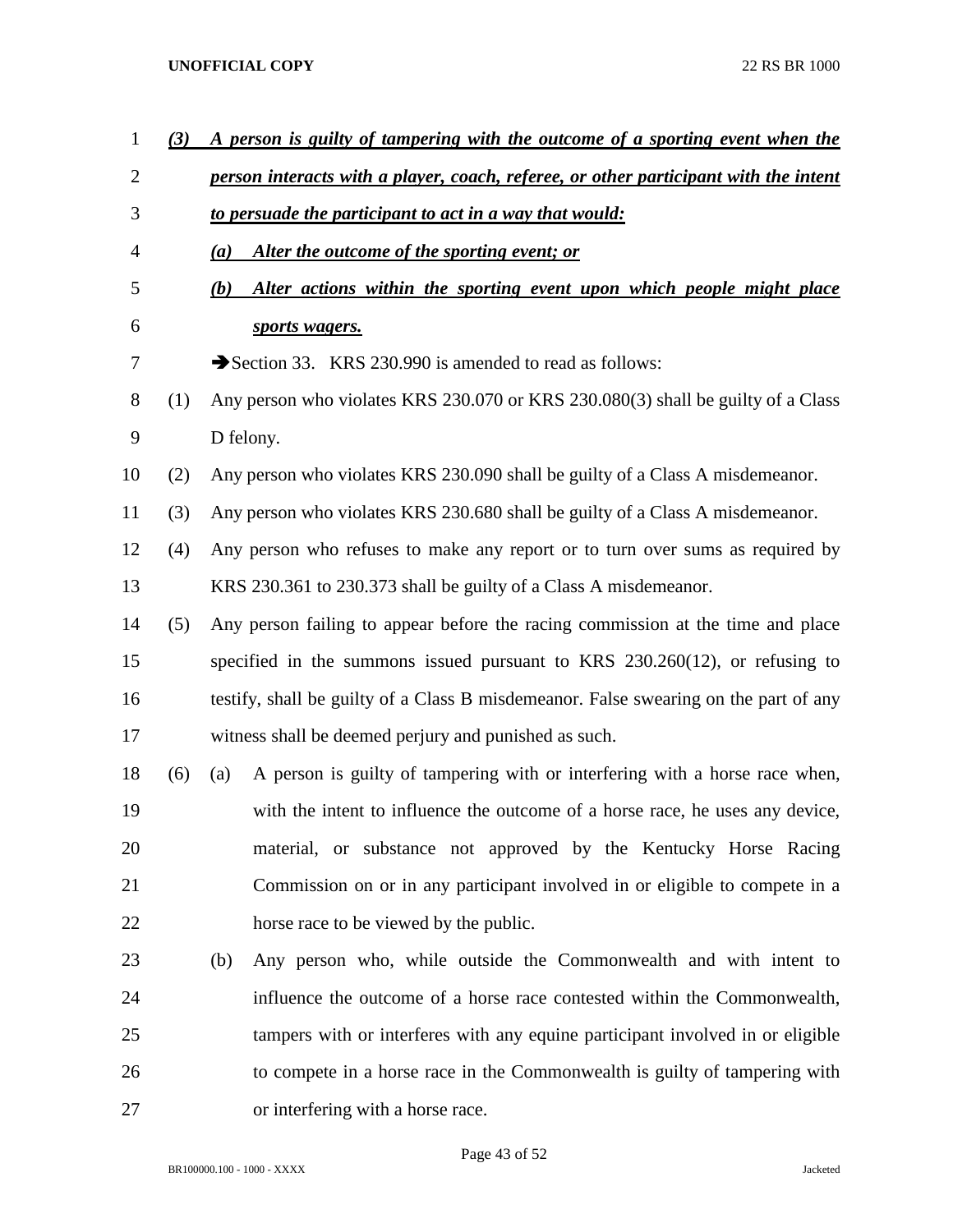| $\mathbf{1}$ |     | Tampering with or interfering with a horse race is a Class C felony.<br>(c)            |  |
|--------------|-----|----------------------------------------------------------------------------------------|--|
| 2            | (7) | Any participant who wagers on a sporting event in violation of Section 32 of this      |  |
| 3            |     | Act is guilty of a Class A misdemeanor.                                                |  |
| 4            | (8) | Any person tampering with the outcome of a sporting event in violation of              |  |
| 5            |     | Section 32 of this Act is guilty of a Class C felony.                                  |  |
| 6            |     | Section 34. KRS 243.500 is amended to read as follows:                                 |  |
| 7            |     | Any license may be revoked or suspended for the following causes:                      |  |
| 8            | (1) | Conviction of the licensee or the licensee's agent, servant, or employee for selling   |  |
| 9            |     | any illegal alcoholic beverages on the licensed premises.                              |  |
| 10           | (2) | Making any false, material statements in an application or renewal application for a   |  |
| 11           |     | license or supplemental license.                                                       |  |
| 12           | (3) | Conviction of the licensee or any of the licensee's agents, servants, or employees of: |  |
| 13           |     | Two (2) violations of the terms and provisions of KRS Chapters 241 to 244,<br>(a)      |  |
| 14           |     | or any act regulating the manufacture, sale, and transportation of alcoholic           |  |
| 15           |     | beverages within two (2) consecutive years;                                            |  |
| 16           |     | Two (2) misdemeanors directly or indirectly attributable to the use of<br>(b)          |  |
| 17           |     | alcoholic beverages within two (2) consecutive years; or                               |  |
| 18           |     | Any felony.<br>(c)                                                                     |  |
| 19           | (4) | Failure or default of a licensee to pay an excise tax or any part of the tax or any    |  |
| 20           |     | penalties imposed by or under the provisions of any statutes, ordinances, or Acts of   |  |
| 21           |     | Congress relative to taxation, or for a violation of any related administrative        |  |
| 22           |     | regulations promulgated by the Department of Revenue.                                  |  |
| 23           | (5) | Revocation of any license or permit provided in KRS 243.060, 243.070, 243.600,         |  |
| 24           |     | and 243.610, or granted under any Act of Congress relative to the regulation of the    |  |
| 25           |     | manufacture, sale, and transportation of alcoholic beverages.                          |  |
| 26           | (6) | Setting up, conducting, operating, or keeping, on the licensed premises, any           |  |
| 27           |     | gambling game, device, machine, contrivance, lottery, gift enterprise, handbook, or    |  |

Page 44 of 52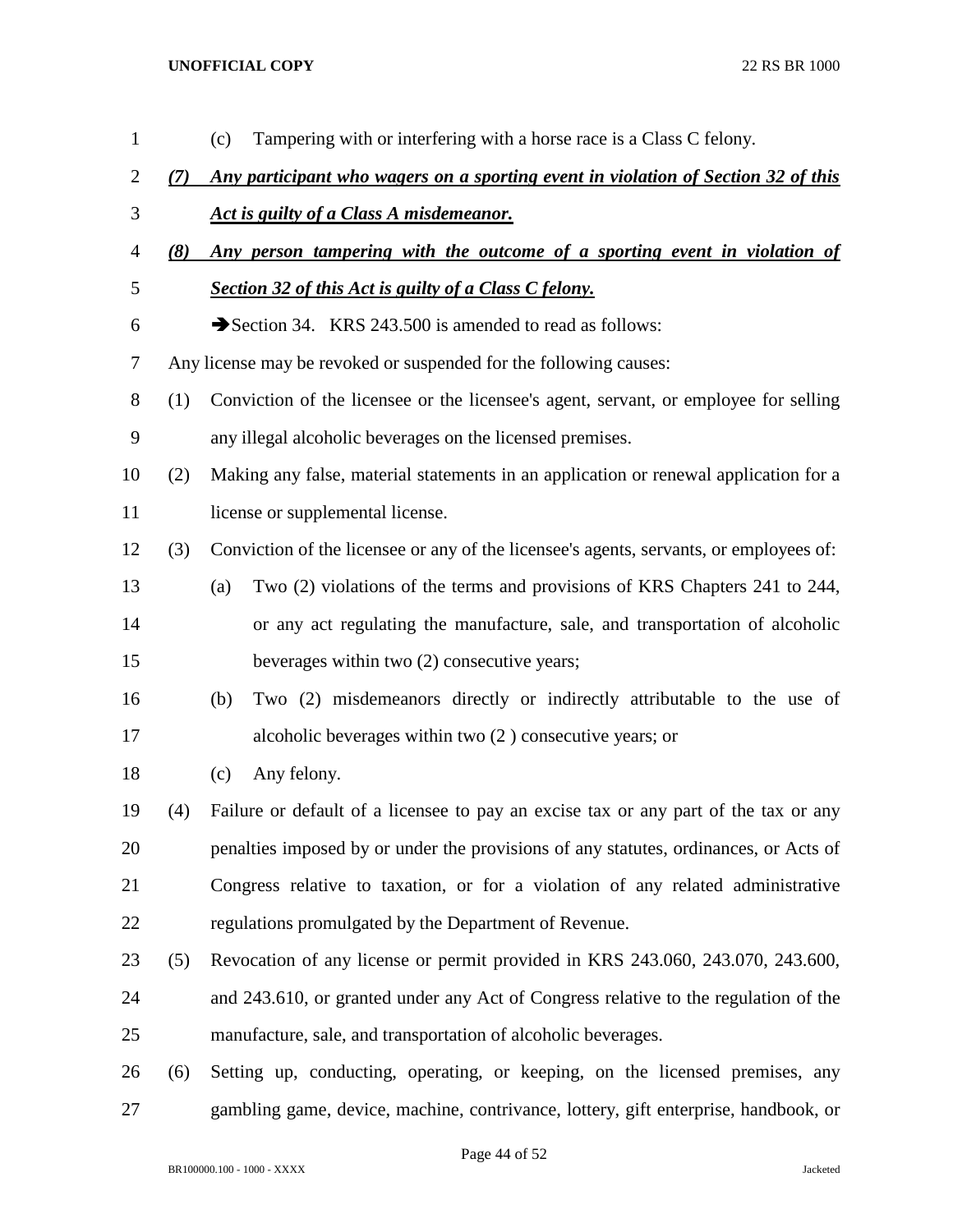| 1              |     | facility for betting or transmitting bets on horse races; or permitting to be set up, |                                                                                      |  |  |
|----------------|-----|---------------------------------------------------------------------------------------|--------------------------------------------------------------------------------------|--|--|
| $\overline{2}$ |     | conducted, operated, kept, or engaged in, on the licensed premises, any gambling      |                                                                                      |  |  |
| 3              |     |                                                                                       | game, device, machine, contrivance, lottery, gift enterprise, handbook, or facility. |  |  |
| $\overline{4}$ |     | This subsection shall not apply to:                                                   |                                                                                      |  |  |
| 5              |     | (a)                                                                                   | The sale of lottery tickets sold under the provisions of KRS Chapter 154A;           |  |  |
| 6              |     | (b)                                                                                   | The operation of a pari-mutuel system for betting, or the operation of sports        |  |  |
| 7              |     |                                                                                       | <i>wagering</i> , where authorized by law;                                           |  |  |
| 8              |     | (c)                                                                                   | The conduct of charitable gaming by a charitable organization licensed or            |  |  |
| 9              |     |                                                                                       | permitted under KRS Chapter 238; [-or]                                               |  |  |
| 10             |     | (d)                                                                                   | Special temporary raffles of alcoholic beverages under KRS 243.036; or               |  |  |
| 11             |     | (e)                                                                                   | The conduct of fantasy contests or online poker licensed under KRS                   |  |  |
| 12             |     |                                                                                       | Chapter 239A.                                                                        |  |  |
| 13             | (7) |                                                                                       | Conviction of the licensee, the licensee's agents, servants, or employees for:       |  |  |
| 14             |     | (a)                                                                                   | The trafficking or possession upon the licensed premises of controlled or            |  |  |
| 15             |     |                                                                                       | illegal substances described in KRS Chapter 218A, including synthetic drugs;         |  |  |
| 16             |     | (b)                                                                                   | Knowingly permitting the trafficking or possession by patrons upon the               |  |  |
| 17             |     |                                                                                       | licensed premises of controlled or illegal substances described in KRS               |  |  |
| 18             |     |                                                                                       | Chapter 218A, including synthetic drugs; or                                          |  |  |
| 19             |     | (c)                                                                                   | Knowingly receiving stolen property upon the licensed premises.                      |  |  |
| 20             | (8) |                                                                                       | Failure to comply with the terms of a final order of the board.                      |  |  |
| 21             |     |                                                                                       | Section 35. KRS 525.090 is amended to read as follows:                               |  |  |
| 22             | (1) |                                                                                       | A person is guilty of loitering when he <u>or she</u> :                              |  |  |
| 23             |     | (a)                                                                                   | Loiters or remains in a public place for the purpose of gambling with cards,         |  |  |
| 24             |     |                                                                                       | dice, or other gambling paraphernalia, except that the provisions of this            |  |  |
| 25             |     |                                                                                       | section shall not apply if the person is participating in charitable gaming          |  |  |
| 26             |     |                                                                                       | defined by KRS 238.505, or is engaged in sports wagering licensed under              |  |  |
| 27             |     |                                                                                       | <b>KRS Chapter 230 or fantasy contests or online poker authorized under KRS</b>      |  |  |

Page 45 of 52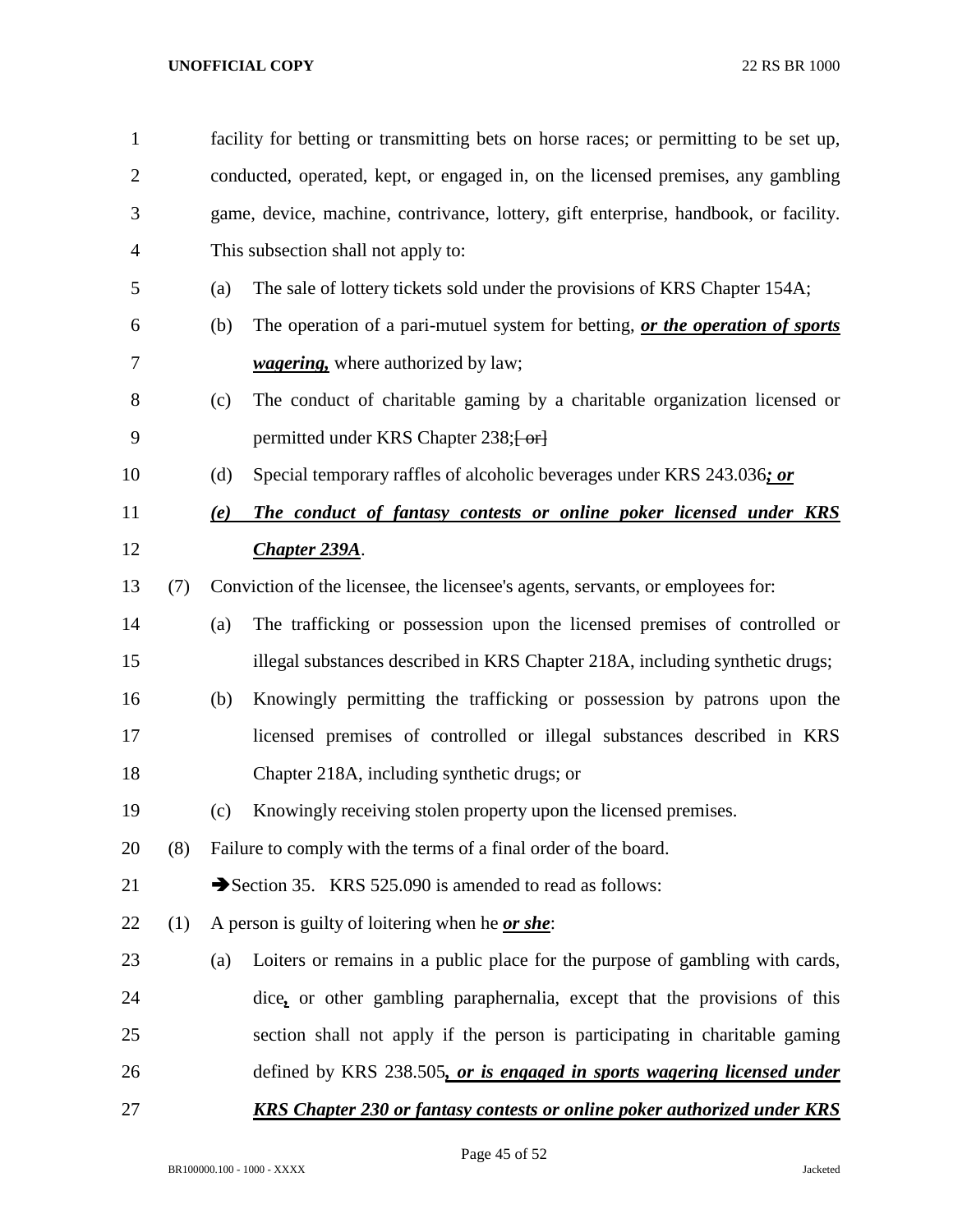| $\mathbf{1}$   |     |     | <i>Chapter 239A</i> ; $\left\{ \text{ or } \right\}$                                   |
|----------------|-----|-----|----------------------------------------------------------------------------------------|
| $\overline{2}$ |     | (b) | Loiters or remains in a public place for the purpose of unlawfully using a             |
| 3              |     |     | controlled substance; [-or]                                                            |
| 4              |     | (c) | Loiters or remains in or about a school, college or university building or             |
| 5              |     |     | grounds, not having any reason or relationship involving custody of or                 |
| 6              |     |     | responsibility for a pupil or student or any other specific legitimate reason for      |
| 7              |     |     | being there and not having written permission from anyone authorized to grant          |
| 8              |     |     | the same; or                                                                           |
| 9              |     | (d) | Loiters or remains in any transportation facility, unless specifically authorized      |
| 10             |     |     | to do so, for the purpose of soliciting or engaging in any business, trade or          |
| 11             |     |     | commercial transactions involving the sale of merchandise or services.                 |
| 12             | (2) |     | Loitering is a violation.                                                              |
| 13             |     |     | Section 36. KRS 528.010 is amended to read as follows:                                 |
| 14             |     |     | The following definitions apply in this chapter unless the context otherwise requires: |
| 15             | (1) |     | "Advancing gambling activity" -- A person "advances gambling activity" when,           |
| 16             |     |     | acting other than as a player, he engages in conduct that materially aids any form of  |
| 17             |     |     | gambling activity <i>not authorized under KRS Chapter 230 or 239A</i> . The conduct    |
| 18             |     |     | shall include, but is not limited to, conduct directed toward the establishment of the |
| 19             |     |     | particular game, contest, scheme, device, or activity involved; toward the             |
| 20             |     |     | acquisition or maintenance of premises, paraphernalia, equipment, or apparatus         |
| 21             |     |     | therefor; toward the solicitation or inducement of persons to participate therein;     |
| 22             |     |     | toward the actual conduct of the playing phases thereof; toward the arrangement of     |
| 23             |     |     | any of its financial or recording phases or toward any other phase of its operation. A |
| 24             |     |     | person who gambles at a social game of chance on equal terms with other                |
| 25             |     |     | participants does not otherwise advance gambling activity by performing acts,          |
| 26             |     |     | without remuneration or fee, directed toward the arrangement or facilitation of the    |
| 27             |     |     | game as inviting persons to play, permitting the use of premises therefor and          |

Page 46 of 52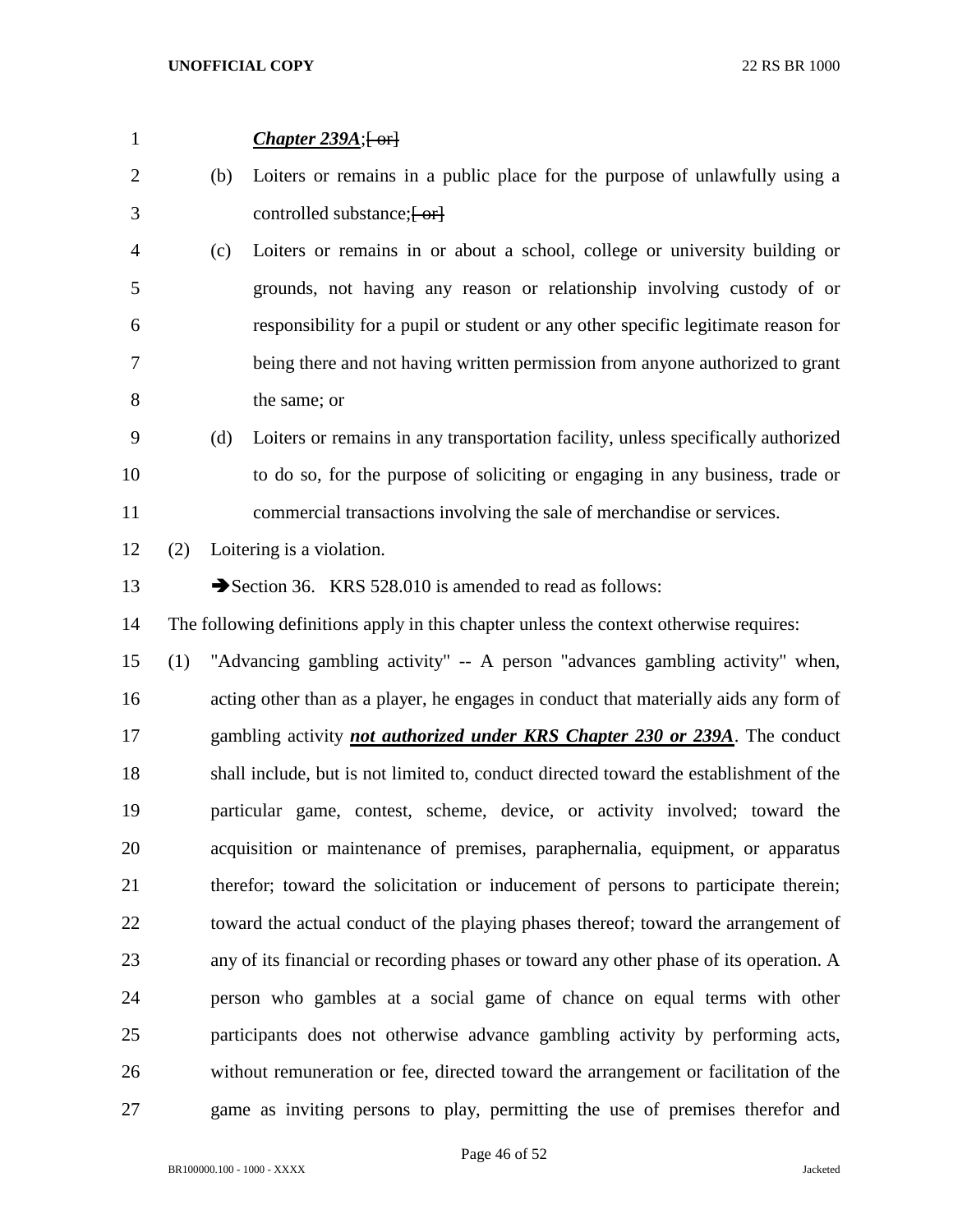- supplying equipment used therein;
- (2) "Bookmaking" means advancing gambling activity by unlawfully accepting bets upon the outcome of future contingent events from members of the public as a business *not authorized under KRS Chapter 230 or 239A*;
- (3) "Charitable gaming" means games of chance conducted by charitable organizations licensed and regulated under the provisions of KRS Chapter 238;
- (4) (a) "Gambling" means staking or risking something of value upon the outcome of a contest, game, gaming scheme, or gaming device which is based upon an element of chance, in accord with an agreement or understanding that someone will receive something of value in the event of a certain outcome. A contest or game in which eligibility to participate is determined by chance and the ultimate winner is determined by skill shall not be considered to be gambling.
- (b) Gambling shall not mean charitable gaming which is licensed and regulated under[ the provisions of] KRS Chapter 238*, fantasy contest or online poker wagering authorized under KRS Chapter 239A, or activities licensed under KRS Chapter 230*;
- (5) "Gambling device" means:
- (a) Any so-called slot machine or any other machine or mechanical device an essential part of which is a drum or reel with insignia thereon, and which when operated may deliver, as a result of the application of an element of chance, any money or property, or by the operation of which a person may become entitled to receive, as the result of the application of an element of chance, any money or property;
- (b) Any mechanical or electronic device permanently located in a business establishment, including a private club, that is offered or made available to a person to play or participate in a simulated gambling program in return for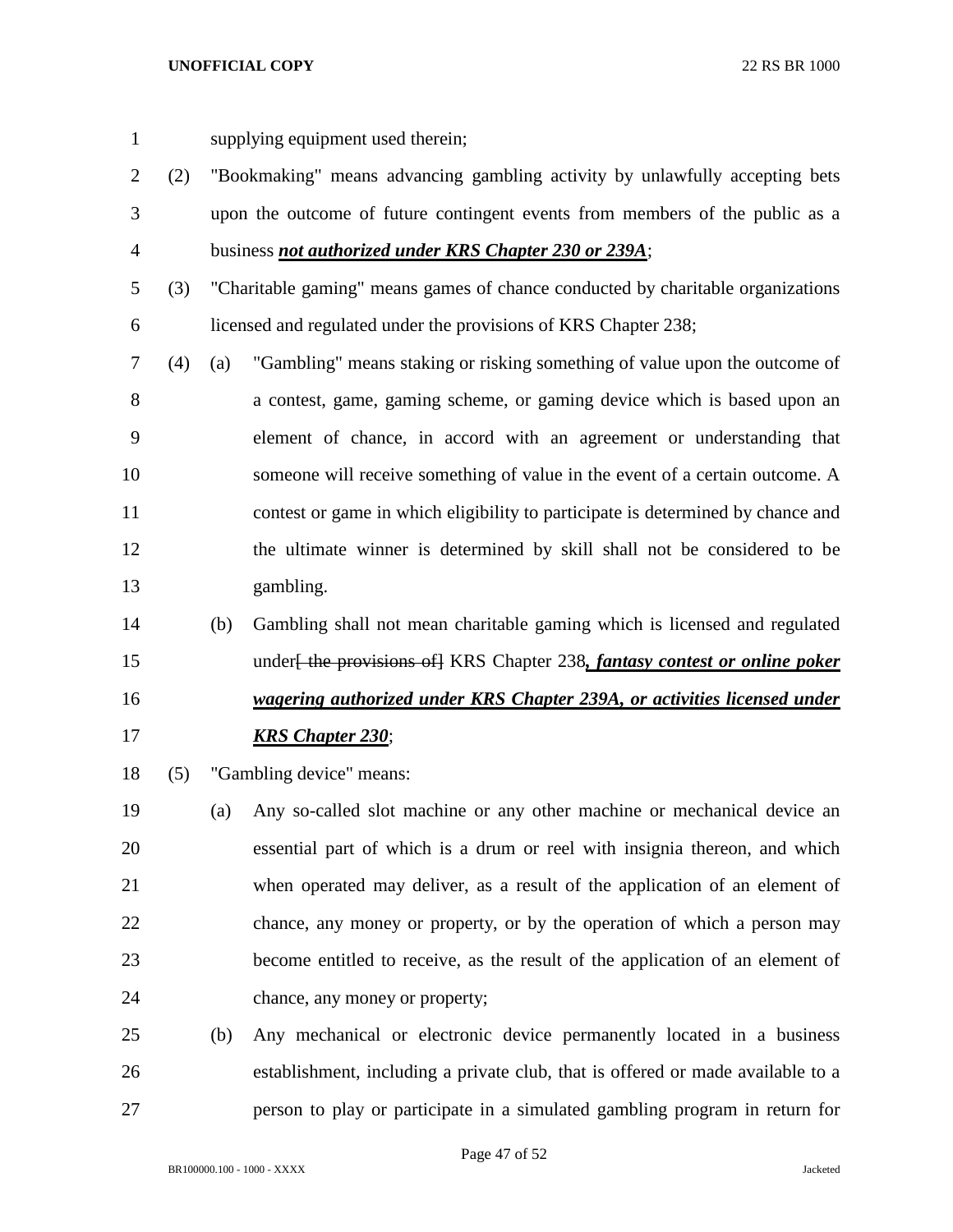direct or indirect consideration, including but not limited to consideration paid for Internet access or computer time, or a sweepstakes entry, which when operated may deliver as a result of the application of an element of chance, any money or property, or by the operation of which a person may become entitled to receive, as the result of the application of an element of chance, any money or property; or (c) Any other machine or any mechanical or other device, including but not limited to roulette wheels, gambling tables and similar devices, designed and manufactured primarily for use in connection with gambling and which when operated may deliver, as the result of the application of an element of chance, any money or property, or by the operation of which a person may become entitled to receive, as the result of the application of an element of chance, any 13 money or property; (d) But, the following shall not be considered gambling devices within this definition:

- 1. Devices dispensing or selling combination or French pools on licensed, regular racetracks during races on said tracks;
- 2. Devices dispensing or selling combination or French pools on historical races at licensed, regular racetracks as lawfully authorized by the 20 Kentucky Horse Racing Commission;
- 3. Electro-mechanical pinball machines specially designed, constructed, set up, and kept to be played for amusement only. Any pinball machine shall be made to receive and react only to the deposit of coins during the course of a game. The ultimate and only award given directly or indirectly to any player for the attainment of a winning score or combination on any pinball machine shall be the right to play one (1) or more additional games immediately on the same device at no further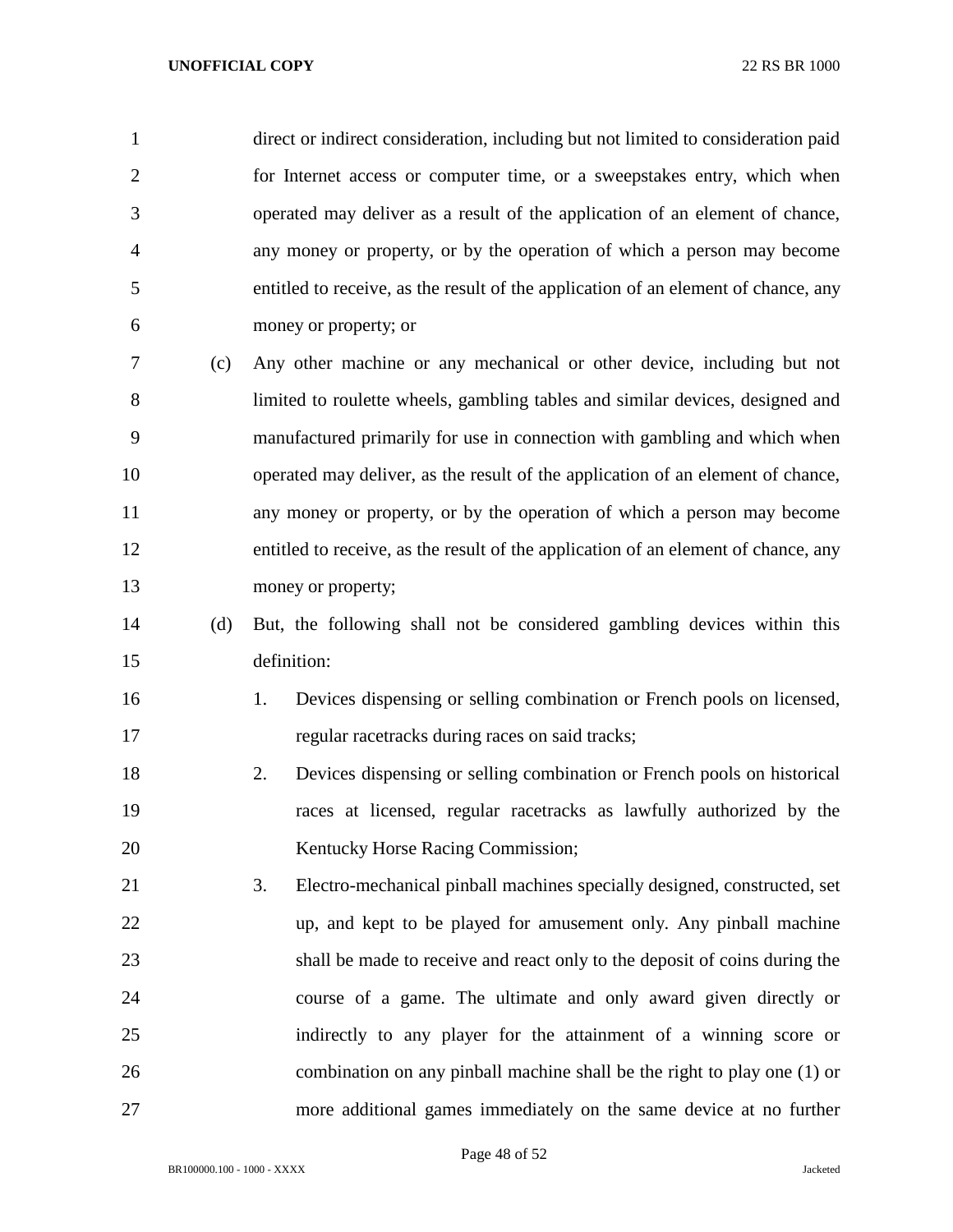| $\mathbf{1}$   |     |     |           | cost. The maximum number of free games that can be won, registered,      |
|----------------|-----|-----|-----------|--------------------------------------------------------------------------|
| $\overline{2}$ |     |     |           | or accumulated at one (1) time in operation of any pinball machine shall |
| 3              |     |     |           | not exceed thirty (30) free games. Any pinball machine shall be made to  |
| 4              |     |     |           | discharge accumulated free games only by reactivating the playing        |
| 5              |     |     |           | mechanism once for each game released. Any pinball machine shall be      |
| 6              |     |     |           | made and kept with no meter or system to preserve a record of free       |
| 7              |     |     |           | games played, awarded, or discharged. Nonetheless, a pinball machine     |
| 8              |     |     |           | shall be a gambling device if a person gives or promises to give money,  |
| 9              |     |     |           | tokens, merchandise, premiums, or property of any kind for scores,       |
| 10             |     |     |           | combinations, or free games obtained in playing the pinball machine in   |
| 11             |     |     |           | which the person has an interest as owner, operator, keeper, or          |
| 12             |     |     |           | otherwise; $\left\{ -\text{or} \right\}$                                 |
| 13             |     |     | 4.        | Devices used in the conduct of charitable gaming;                        |
| 14             |     |     | <u>5.</u> | Devices used in the conduct of fantasy contest or online poker           |
| 15             |     |     |           | wagering authorized under KRS Chapter 239A; or                           |
| 16             |     |     | 6.        | Devices used in the conduct of sports wagering licensed under KRS        |
|                |     |     |           | <b>Chapter 230;</b>                                                      |
| 17             |     |     |           |                                                                          |
| 18             | (6) |     |           | "Lottery and gift enterprise" means:                                     |
| 19             |     | (a) |           | A gambling scheme in which:                                              |
| 20             |     |     | 1.        | The players pay or agree to pay something of value for chances,          |
| 21             |     |     |           | represented and differentiated by numbers or by combinations of          |
| 22             |     |     |           | numbers or by some other media, one (1) or more of which are to be       |
| 23             |     |     |           | designated the winning ones; and                                         |
| 24             |     |     | 2.        | The ultimate winner is to be determined by a drawing or by some other    |
| 25             |     |     |           | method based upon the element of chance; and                             |
| 26             |     |     | 3.        | The holders of the winning chances are to receive something of value;    |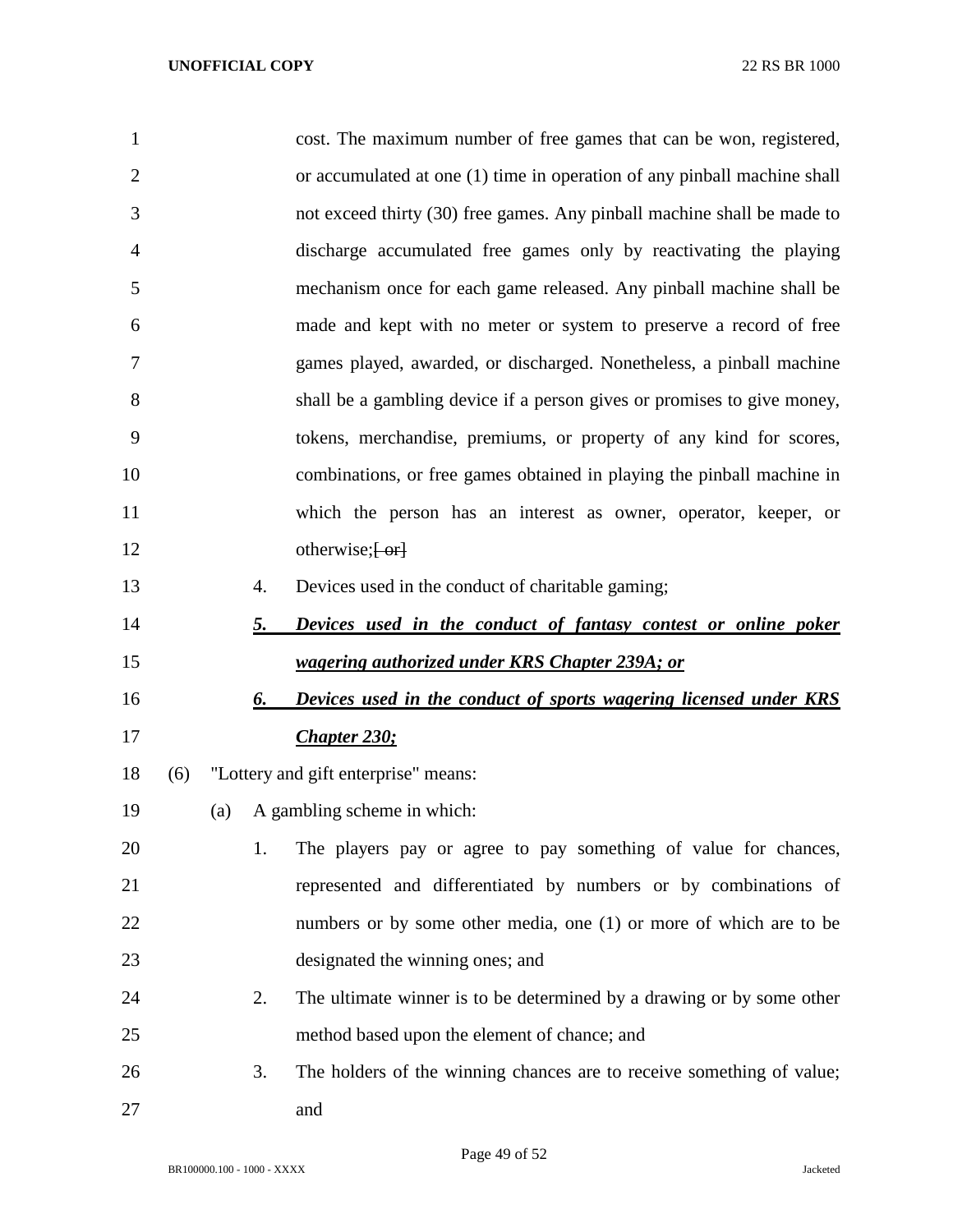(b) A gift enterprise or referral sales plan which meets the elements of a lottery listed in paragraph (a) of this subsection is to be considered a lottery under this chapter;

 (7) "Mutuel" or "the numbers games" means a form of lottery in which the winning chances or plays are not determined upon the basis of a drawing or other act on the part of persons conducting or connected with the scheme, but upon the basis of the outcome or outcomes of a future contingent event or events otherwise unrelated to the particular scheme;

 (8) "Player" means a person who engages in any form of gambling solely as a contestant or bettor, without receiving or becoming entitled to receive any profit therefrom other than personal gambling winnings, and without otherwise rendering any material assistance to the establishment, conduct, or operation of the particular gambling activity. A person who engages in "bookmaking" as defined in subsection (2) of this section is not a "player." The status of a "player" shall be a defense to any prosecution under this chapter;

 (9) "Profiting from gambling activity" -- A person "profits from gambling activity" when, other than as a player, he *or she* accepts or receives or agrees to accept or receive money or other property pursuant to an agreement or understanding with any person whereby he *or she* participates or is to participate in the proceeds of gambling activity *not authorized by KRS Chapter 230 or 239A*;

 (10) "Simulated gambling program" means any method *not authorized under KRS Chapter 230 or 239A, which is* intended to be used by a person playing, participating, or interacting with an electronic device that may, through the application of an element of chance, either deliver money or property or an entitlement to receive money or property; and

 (11) "Something of value" means any money or property, any token, object, or article exchangeable for money or property, or any form of credit or promise directly or

Page 50 of 52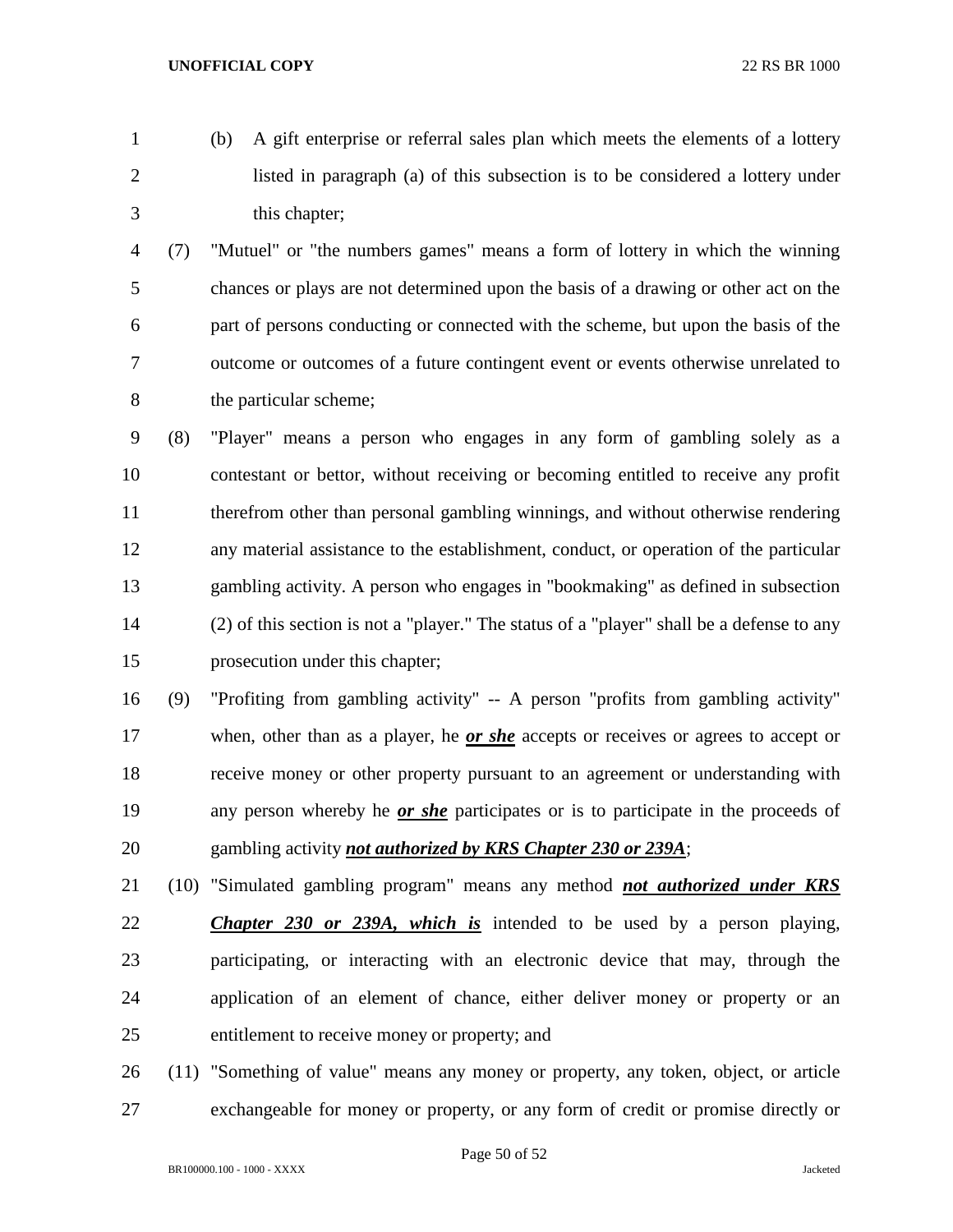| $\mathbf{1}$   |     | indirectly contemplating transfer of money or property or of any interest therein, or       |  |  |  |
|----------------|-----|---------------------------------------------------------------------------------------------|--|--|--|
| $\overline{2}$ |     | involving extension of a service, entertainment, or a privilege of playing at a game        |  |  |  |
| 3              |     | or scheme without charge.                                                                   |  |  |  |
| $\overline{4}$ |     | Section 37. KRS 528.020 is amended to read as follows:                                      |  |  |  |
| 5              | (1) | A person is guilty of promoting gambling in the first degree when he or she                 |  |  |  |
| 6              |     | knowingly advances or profits from unlawful gambling activity <b>not authorized by</b>      |  |  |  |
| 7              |     | <b>KRS Chapter 230 or 239A</b> by:                                                          |  |  |  |
| 8              |     | Engaging in bookmaking to the extent that he <i>or she</i> employs or utilizes three<br>(a) |  |  |  |
| 9              |     | or more persons in a bookmaking activity and receives or accepts in any one                 |  |  |  |
| 10             |     | day bets totaling more than \$500; or                                                       |  |  |  |
| 11             |     | Receiving in connection with a lottery or mutuel scheme or enterprise:<br>(b)               |  |  |  |
| 12             |     | Money or written records from a person other than a player whose<br>1.                      |  |  |  |
| 13             |     | chances or plays are represented by such money or records; or                               |  |  |  |
| 14             |     | More than \$500 in any one day of money played in the scheme or<br>2.                       |  |  |  |
| 15             |     | enterprise; or                                                                              |  |  |  |
| 16             |     | Setting up and operating a gambling device.<br>(c)                                          |  |  |  |
| 17             | (2) | Promoting gambling in the first degree is a Class D felony.                                 |  |  |  |
| 18             |     | Section 38. KRS 528.070 is amended to read as follows:                                      |  |  |  |
| 19             | (1) | A person is guilty of permitting gambling when, having possession or control of             |  |  |  |
| 20             |     | premises which he knows are being used to advance gambling activity <b>not</b>              |  |  |  |
| 21             |     | <i>authorized under KRS Chapter 230 or 239A</i> , he fails to halt or abate or attempt to   |  |  |  |
| 22             |     | halt or abate such use within a reasonable period of time.                                  |  |  |  |
| 23             | (2) | Permitting gambling is a Class B misdemeanor.                                               |  |  |  |
| 24             |     | Section 39. KRS 528.080 is amended to read as follows:                                      |  |  |  |
| 25             | (1) | A person is guilty of possession of a gambling device when, with knowledge of the           |  |  |  |
| 26             |     | character thereof, he manufactures, sells, transports, places or possesses a gambling       |  |  |  |
| 27             |     | device or conducts or negotiates any transaction affecting or designed to affect            |  |  |  |

Page 51 of 52